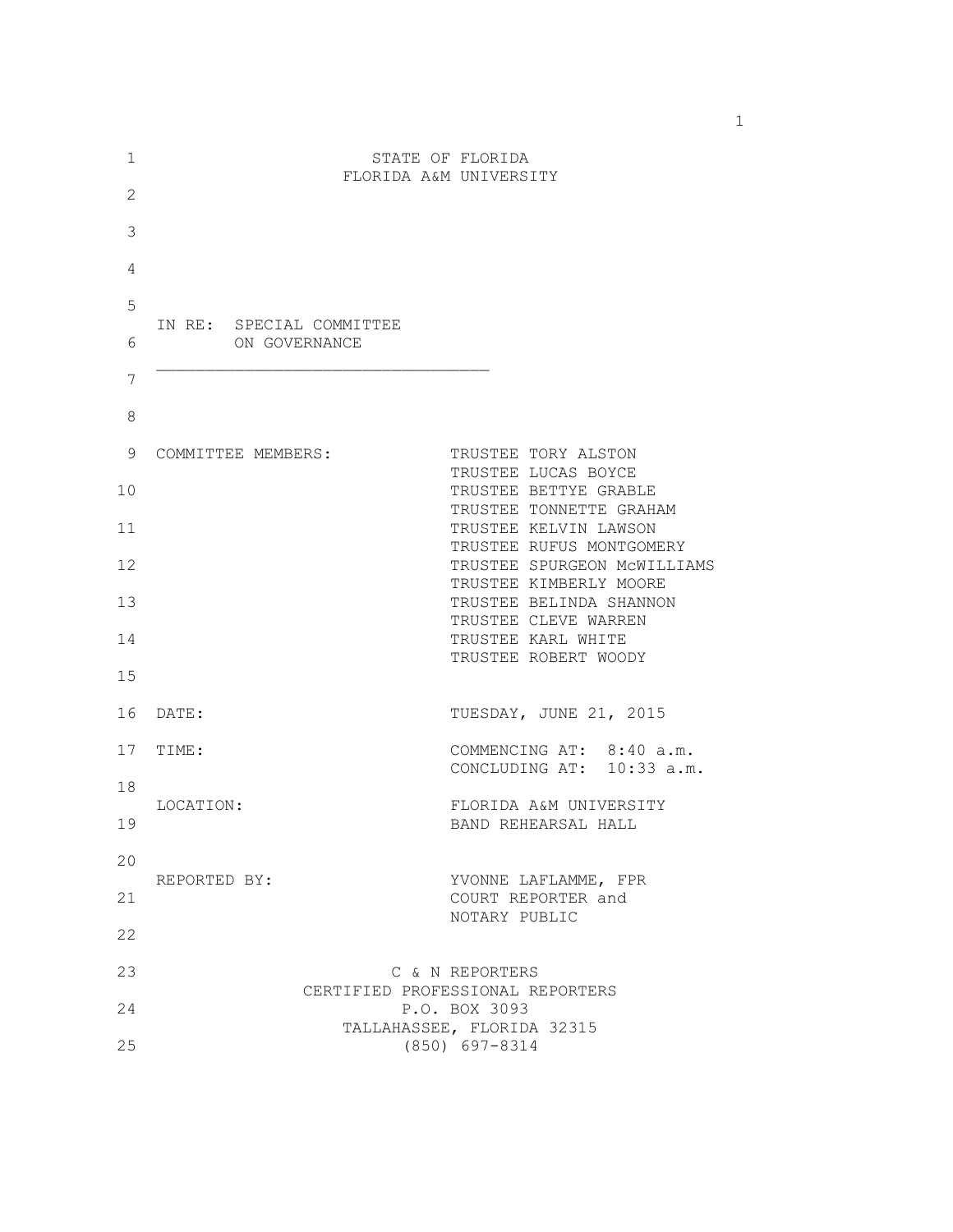| 1  |                                                      |
|----|------------------------------------------------------|
| 2  | CHAIRMAN MONTGOMERY: Attorney Barge-Miles, if        |
| 3  | you can call the meeting to order for the Governance |
| 4  | Committee.                                           |
| 5  | TRUSTEE ALSTON: I think there is a delay.<br>Are     |
| 6  | you ready to start, Attorney Barge-Miles?            |
| 7  | ATTORNEY BARGE-MILES: Trustee Alston?                |
| 8  | TRUSTEE ALSTON: Yes, okay. I think I can             |
| 9  | barely hear you from the phone. I can hear you from  |
| 10 | the feed on the television, so I'll try my best.     |
| 11 | ATTORNEY BARGE-MILES: Okay, they're working on       |
| 12 | that now.                                            |
| 13 | TRUSTEE ALSTON: Okay.                                |
| 14 | Good morning, everyone. I would like to call the     |
| 15 | Special Committee on Governance to order.            |
| 16 | Attorney Barge-Miles, would you please call the      |
| 17 | roll?                                                |
| 18 | ATTORNEY BARGE-MILES: Trustee Alston?                |
| 19 | TRUSTEE ALSTON: Here.                                |
| 20 | ATTORNEY BARGE-MILES: Trustee Boyce?                 |
| 21 | TRUSTEE BOYCE: Here.                                 |
| 22 | ATTORNEY BARGE-MILES: Trustee Grable?                |
| 23 | TRUSTEE GRABLE: Here.                                |
| 24 | ATTORNEY BARGE-MILES: Trustee Graham?                |
| 25 | TRUSTEE GRAHAM: Here.                                |

 $\sim$  2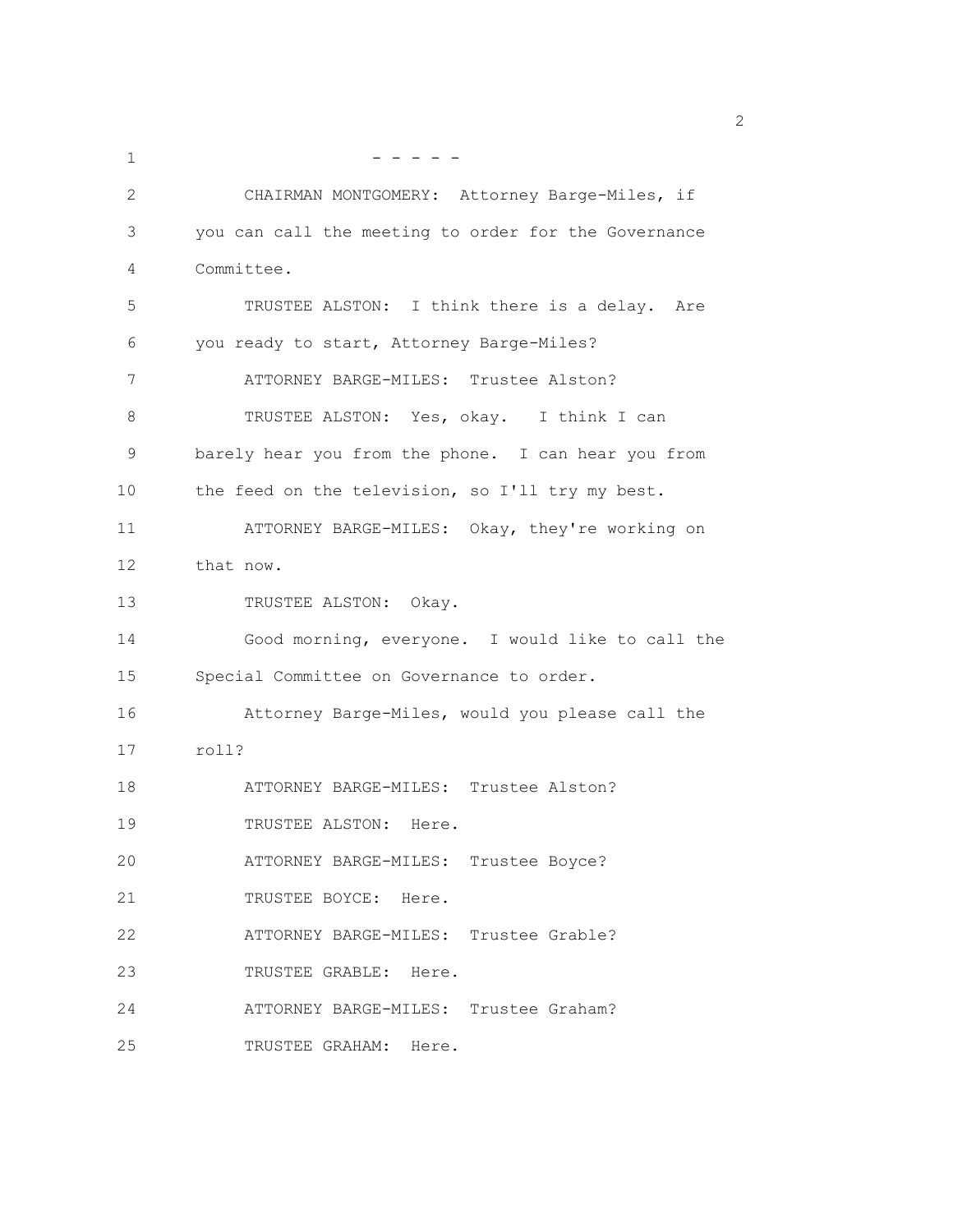- 1 ATTORNEY BARGE-MILES: Vice-Chair Lawson?
- 2 TRUSTEE LAWSON: Here.
- 3 ATTORNEY BARGE-MILES: Trustee McWilliams?
- 4 TRUSTEE McWILLIAMS: Here.
- 5 ATTORNEY BARGE-MILES: Chair Montgomery?
- 6 CHAIRMAN MONTGOMERY: Here.
- 7 ATTORNEY BARGE-MILES: Trustee Moore?
- 8 TRUSTEE MOORE: Here.
- 9 ATTORNEY BARGE-MILES: Trustee Shannon?
- 10 TRUSTEE SHANNON: Here.
- 11 ATTORNEY BARGE-MILES: Trustee Warren?
- 12 TRUSTEE WARREN: Here.
- 13 ATTORNEY BARGE-MILES: Trustee White?
- 14 TRUSTEE WHITE: Here.
- 15 ATTORNEY BARGE-MILES: Trustee Woody?
- 16 TRUSTEE WOODY: Here.
- 17 ATTORNEY BARGE-MILES: Mr. Chair, you have a
- 18 quorum.

19 TRUSTEE ALSTON: Thank you very much. I would 20 also like to ask Chair Montgomery to assist in helping 21 identifying speakers and help with facilitating there 22 in the room, since I know there probably is a delay on 23 this line, and also for the others online as well. 24 Are you okay with that, Chair Montgomery? 25 CHAIRMAN MONTGOMERY: Trustee Boyce will serve in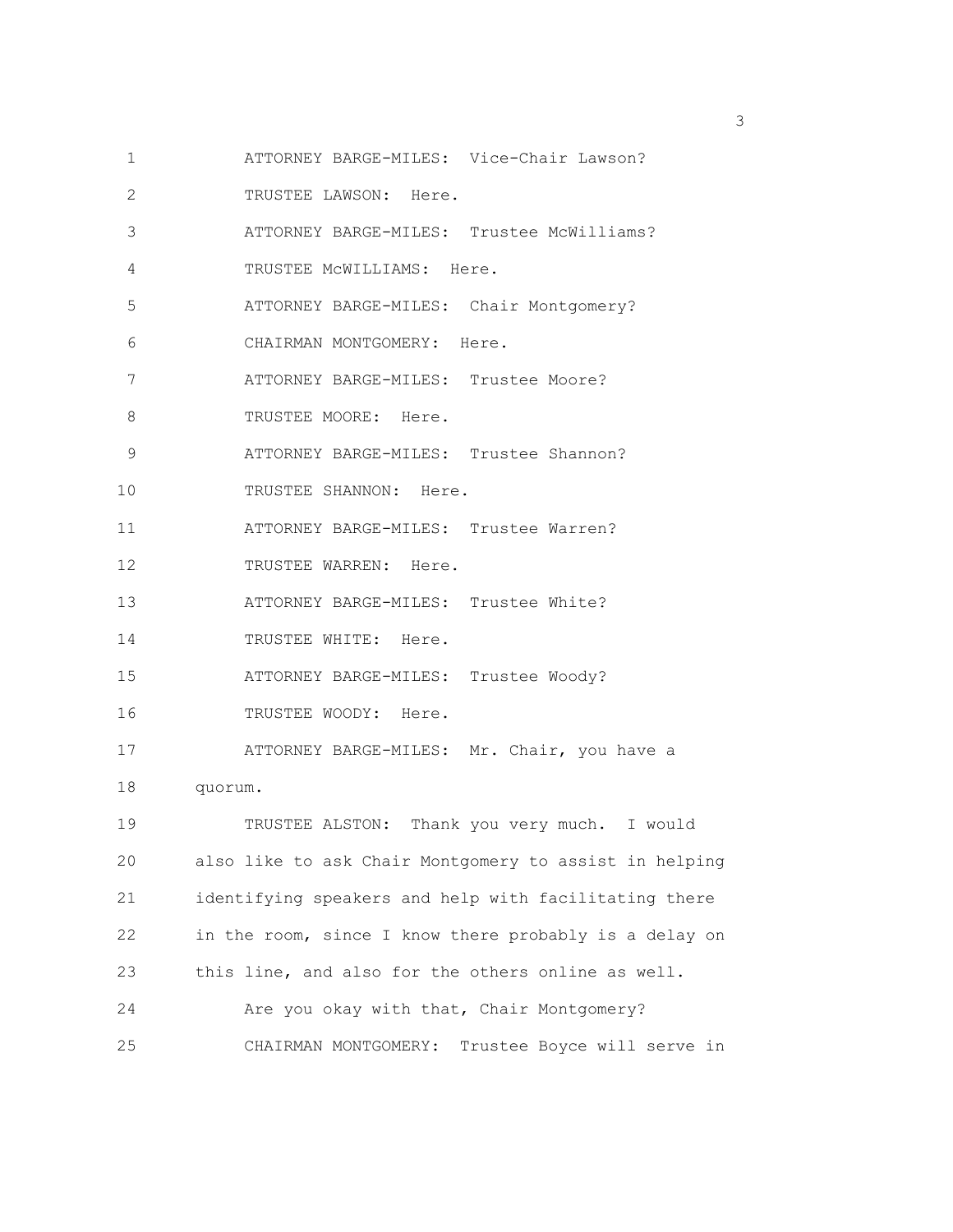1 that capacity.

| 2  | Thank you.                                             |  |
|----|--------------------------------------------------------|--|
| 3  | TRUSTEE ALSTON: Okay. Thank you, Trustee Boyce.        |  |
| 4  | We'll move forward with the approval of the minutes.   |  |
| 5  | We have the minutes from the June 9th meeting. I       |  |
| 6  | think we have the actual transcripts and the summary   |  |
| 7  | minutes.                                               |  |
| 8  | Are there any corrections to the minutes?              |  |
| 9  | Seeing none, is there a motion to approve the          |  |
| 10 | minutes?                                               |  |
| 11 | TRUSTEE LAWSON: So moved.                              |  |
| 12 | TRUSTEE ALSTON: Is there a second?                     |  |
| 13 | TRUSTEE MOORE: Second.                                 |  |
| 14 | TRUSTEE ALSTON: Properly moved and seconded to         |  |
| 15 | approve the minutes from the June 9th meeting.         |  |
| 16 | Any further discussion? Hearing none, all in           |  |
| 17 | favor of the motion, please signify by the sign "aye". |  |
| 18 | (All answer affirmatively.)                            |  |
| 19 | TRUSTEE ALSTON: Any opposed?                           |  |
| 20 | Motion carries.                                        |  |
| 21 | Board members, there's one additional action item      |  |
| 22 | that was listed on our agenda under information items, |  |
| 23 | the University's Equity Report. So if there is no      |  |
| 24 | objection, I would like to move this item up for       |  |
| 25 | action.                                                |  |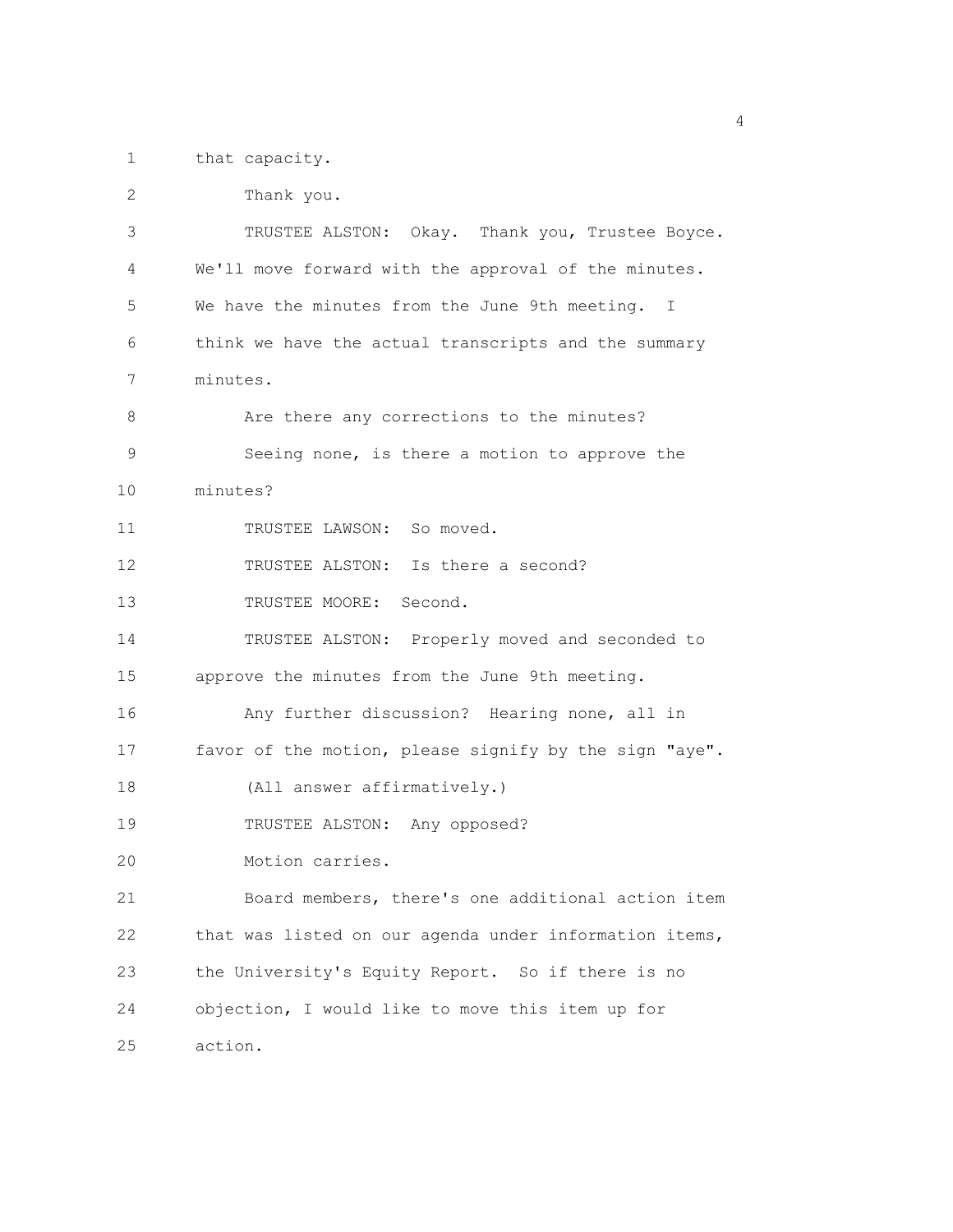1 Any objection from any Board members? 2 Okay, hearing none, at this time, I would ask 3 Ms. Carrie Gavin to present the update on the 4 University's Equity Report. 5 MS. GAVIN: Good morning, Trustees, and also to 6 the President; President Mangum, good morning, and all 7 of those present. 8 My name is Carrie Gavin. I'm the director for 9 Equal Opportunity programs and Labor Relations, and I 10 also serve as the University's Title 9 coordinator. 11 This morning, I have the -- I'm going to present 12 the Florida Education of Equity Act report. The data 13 that is being presented is for the years 2013/2014. 14 The Florida Educational Equity Act report, which is 15 often referred to as the Equity Accountability Plan, 16 must be submitted annually to the Florida Board of 17 Governors. Each state public university support 18 submits this report, which encompasses information 19 related to equity policies, academic reviews, student 20 services, assessment, gender equity in athletics, 21 employment and tenure data.

22 As far as under our equity policies, included in 23 this report are the University's non-discrimination 24 policies statement and the chief operating officer's 25 statement on equity. These documents reflect the

<u>5</u> September 2005 and 2006 and 2007 and 2007 and 2008 and 2007 and 2008 and 2008 and 2008 and 2008 and 2008 and 2008 and 2008 and 2008 and 2008 and 2008 and 2008 and 2008 and 2008 and 2008 and 2008 and 2008 and 2008 and 2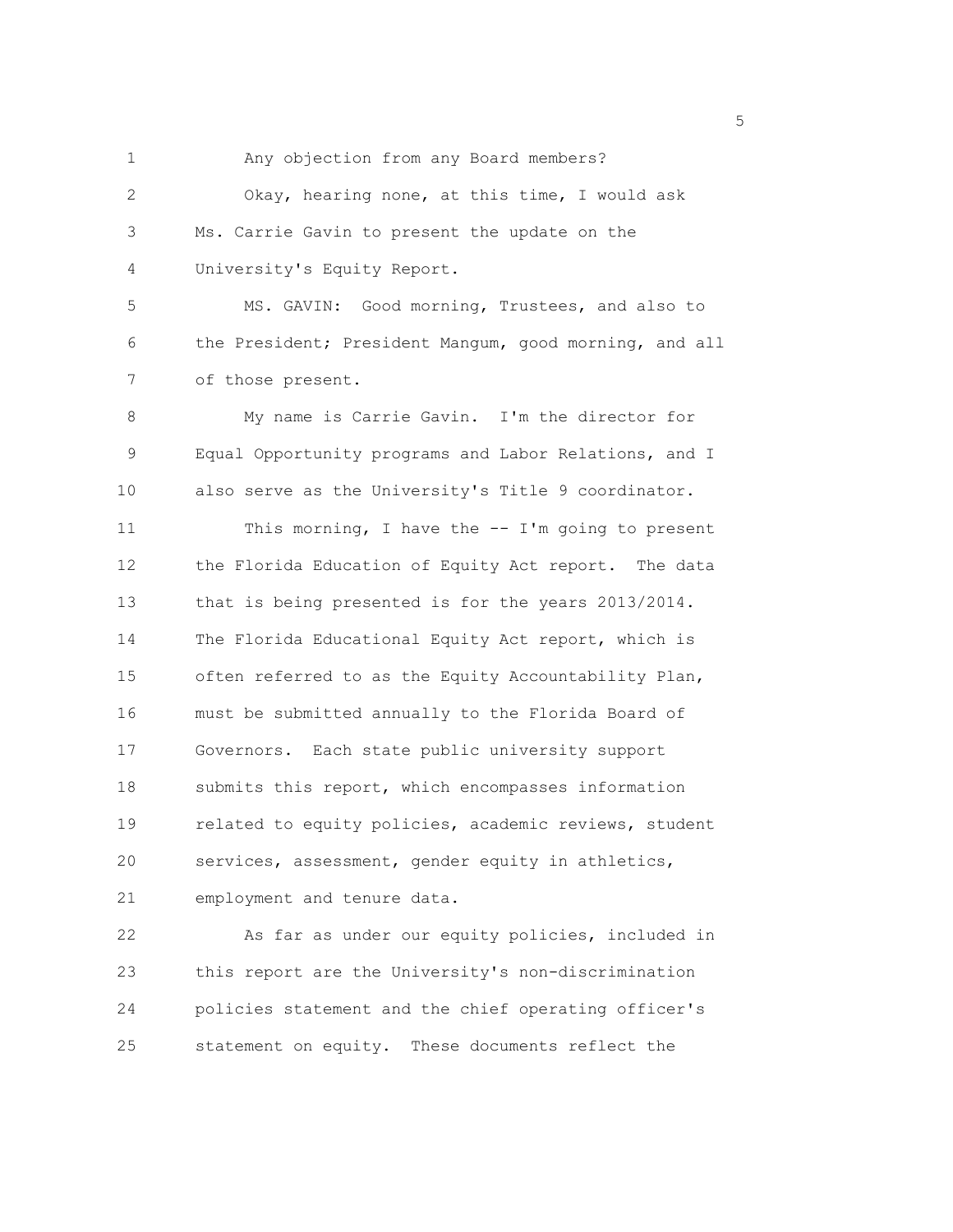1 University's commitment to equity for the entire 2 University.

3 Under our academic review section, it consists of 4 the following areas. The first chart under academic 5 reviews deals with full-time, first time college 6 enrollment for 2013, which was 1,281. The number for 7 fall, 2014, was 1,388, which is an increase of about 8 100.

9 You can follow me if you have the executive 10 summary section of that report, because I'm reading 11 basically from the executive summary.

12 Chart 2, under academic reviews, full-time 13 Florida community college transfers for fall 2013 was 14 344. The number for 2014 was 352, which is a 15 difference of about 10, an increase of 10, between

16 fall of 2013 and fall of 2014.

17 Chart 3, under academic reviews, deals with 18 retention of full-time, first time, and college 19 students which entered in the fall of 2000 -- entered 20 in fall of 2013; that number was 1,030. As of fall, 21 2014, there was a difference of I think 19 percent, so 22 we retained 81 percent of our students between fall of 23 2013 and fall of 2014.

24 Chart 4. Graduation rate of full-time, first 25 time, and college students entering in fall of 2008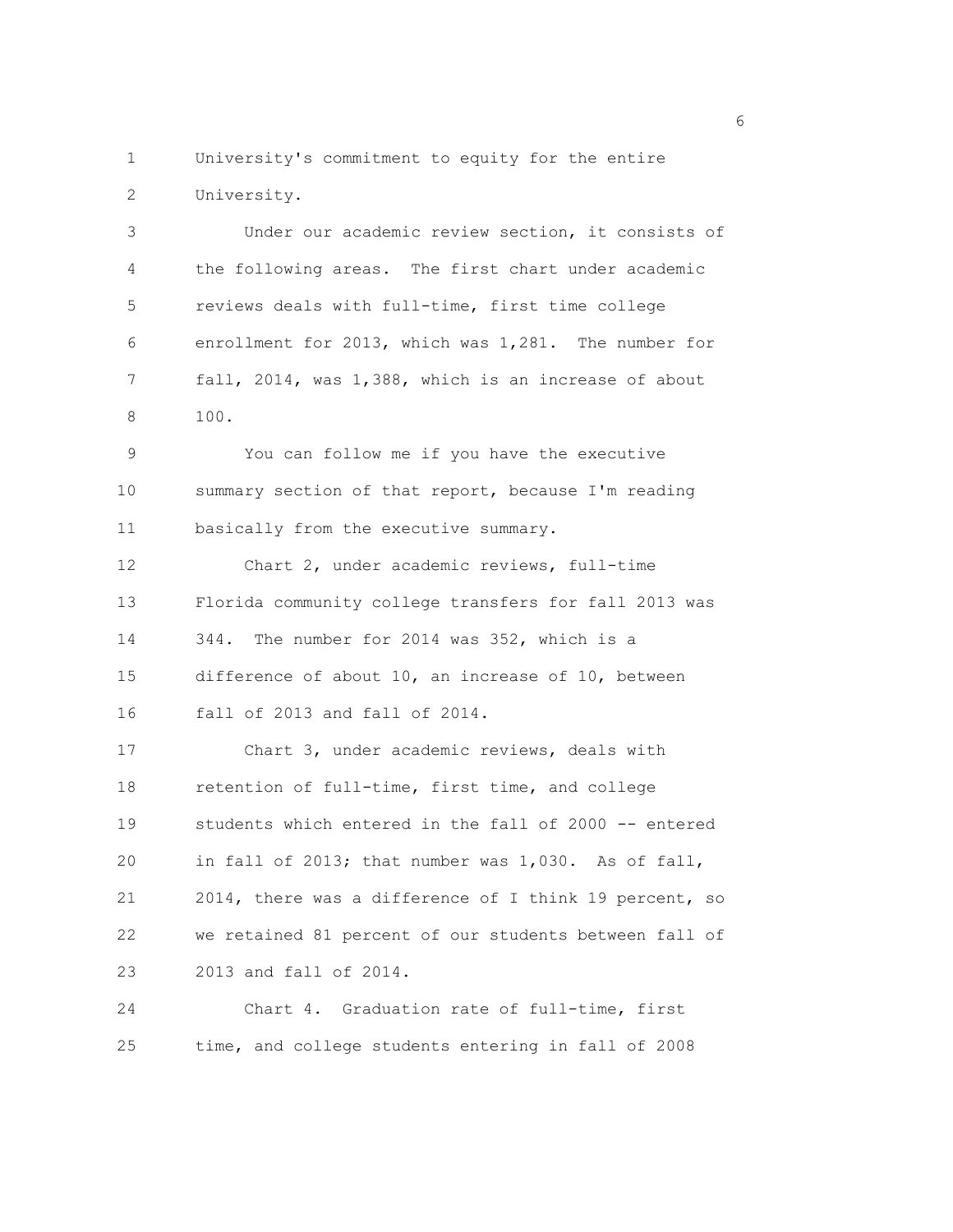1 and they continued into fall of 2014, which is a 2 six-year difference. In fall of 2008, there were 3 2,098 students; fall of 2014, 827 from that same core. 4 The percent retained is 50.9 percent. The percentage 5 that graduated in six years was 39.4 percent. 6 Chart 5 deals with bachelors degrees awarded: 7 1,496 in 2012/2013; 1,562 in 2013/2014. That's a 8 difference of nearly 70 degrees, an increase of 70. 9 Chart 6 deals with masters degrees awarded: 275 10 in the academic year 2012/2013, and there was an 11 increase of two in the academic year of 2012/2013. So 12 there was 277 in 2013/2014, which is an increase of 13 two masters degrees. 14 Chart 7 deals with our doctoral degrees awarded. 15 They remain the same for academic year 2013/2014, as 16 well as 2013/2014. For both of those years were 17 awarded 23. 18 Chart 8 deals with our first professional degrees 19 awarded. There were 377 in academic year 2012/2013. 20 There was a drop of nearly 65 in academic year 21 2013/2014; we awarded 312. 22 To address the above-referenced number, FAMU has 23 developed upgrading our infrastructure to offer 24 distance learning programs and also programs and 25 certificates being awarded online. Our online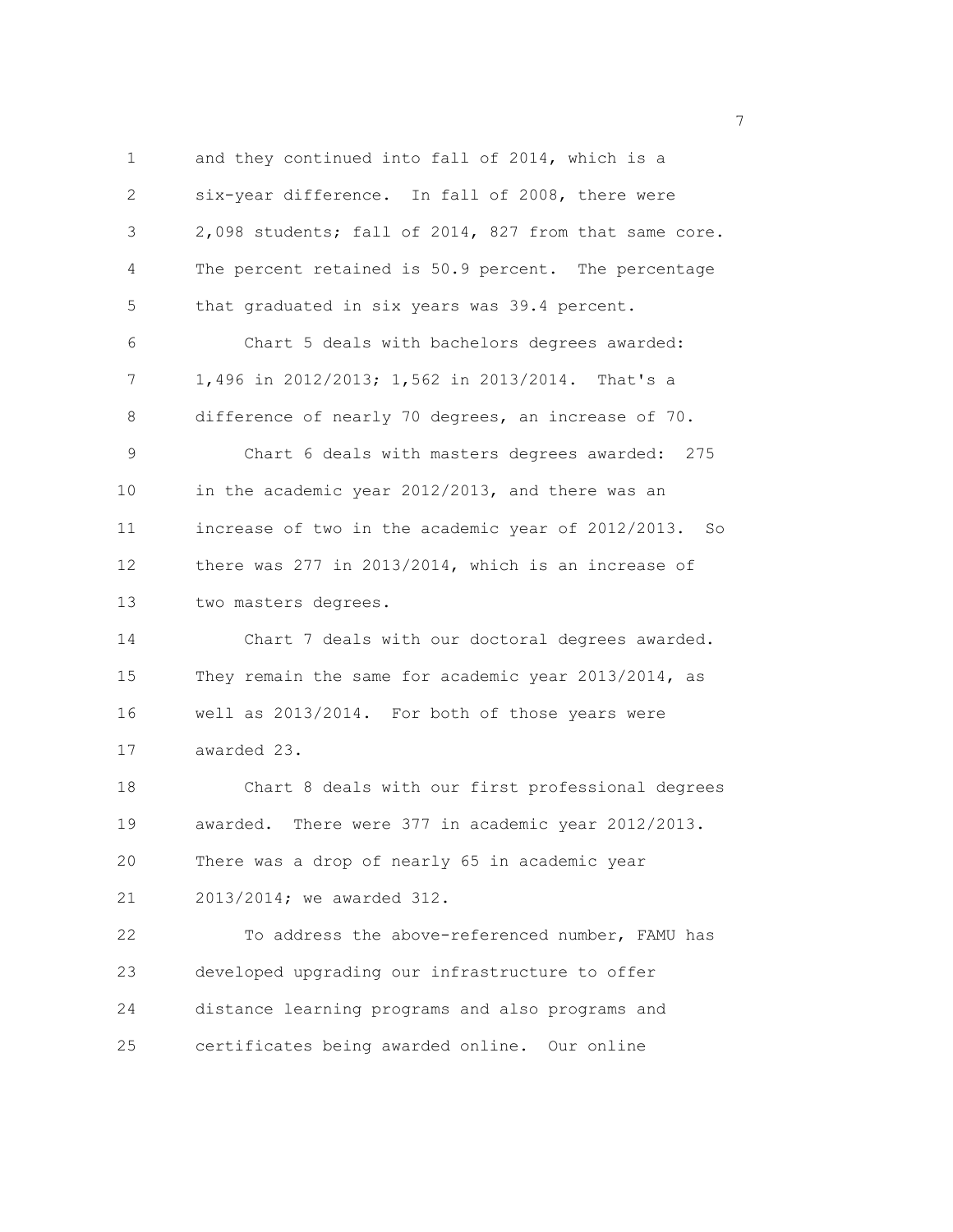1 programs would generate additional revenue to assist 2 student programs and ultimately improve retention and 3 graduation rates. We also hope to increase student 4 participation in our in our first and second year 5 experience programs, enhance faculty and faculty 6 advisement, and development and utilization of 7 technology to assist in monitoring student's progress. 8 Also, is part of our strategy to establish 9 mandatory freshmen courses, curriculum specific 10 colloquiums to help our freshmens and freshman seminar 11 series; establish a Student Success Committee. Also, 12 our strategies include affected and targeted 13 methodologies and procedures for academic advisement 14 for our students to adhere to. 15 We hope to use -- we have been using the tuition 16 differential account to assist students with the 17 demonstrated need, and also, we hope we are reducing 18 our class sizes where appropriate. 19 Under our student services assessment, Division 20 of Student Affairs consists of admissions office, 21 campus security, center for disability access and 22 resources, counseling and assessment, housing, 23 judicial affairs, New Beginnings Child Development 24 Center, the Ombusman's office, presidential scholars, 25 student activities, student health services, student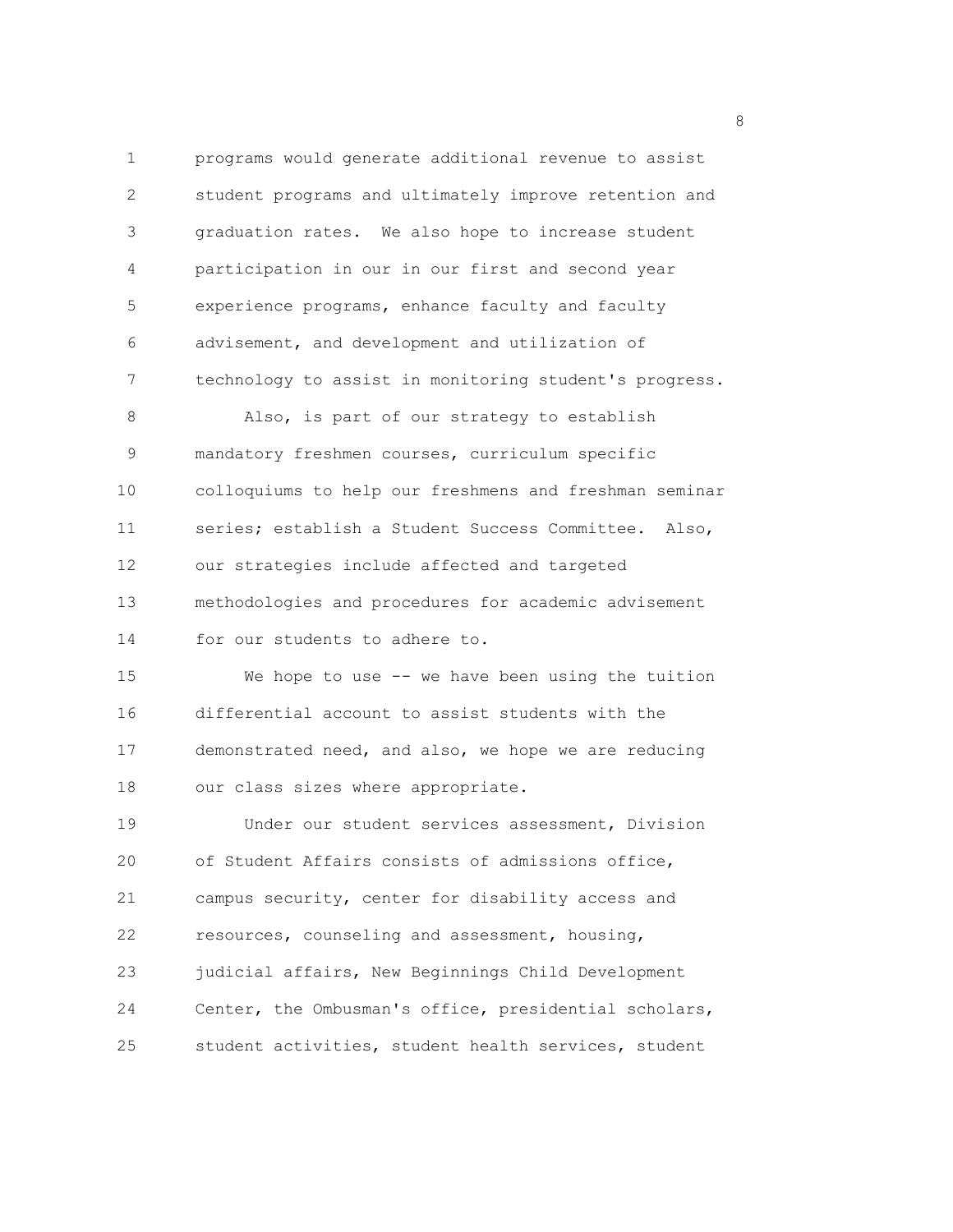1 orientation, student recreation, and university 2 recruitment. All of these departments within the 3 division operate in an equitable manner without regard 4 to race, religion, color, age, disability, sex, 5 marital status, national origin Veteran status, sexual 6 orientation, gender identity, and gender expression, 7 as prohibited by state and federal statutes. 8 Under gender equity in athletics, the Athletics 9 Department reviewed the following areas: Sports 10 offering, participation rates of athletics,

11 availability of facilities, scholarship offerings, 12 funds allocated to the overall program, equipment and 13 supplies, schedule of games and practices, tutoring 14 opportunities, compensation of cultures, medical and 15 training services, housing and dining facilities.

16 The Department of Intercollegiate Athletics would 17 like to see improvements on several of the areas 18 reviewed: In the area of sports offering, the 19 University would like to fully support a swimming 20 program, which would increase the sports offerings to 21 18 instead of the current 16 teams.

22 In the areas of facilities, the baseball and 23 bowling squads do not have team locker rooms. The 24 Department would like to rectify these concerns in the 25 future. The Department would also like to hire

en de la provincia de la provincia de la provincia de la provincia de la provincia de la provincia de la provi<br>1900 : la provincia de la provincia de la provincia de la provincia de la provincia de la provincia de la prov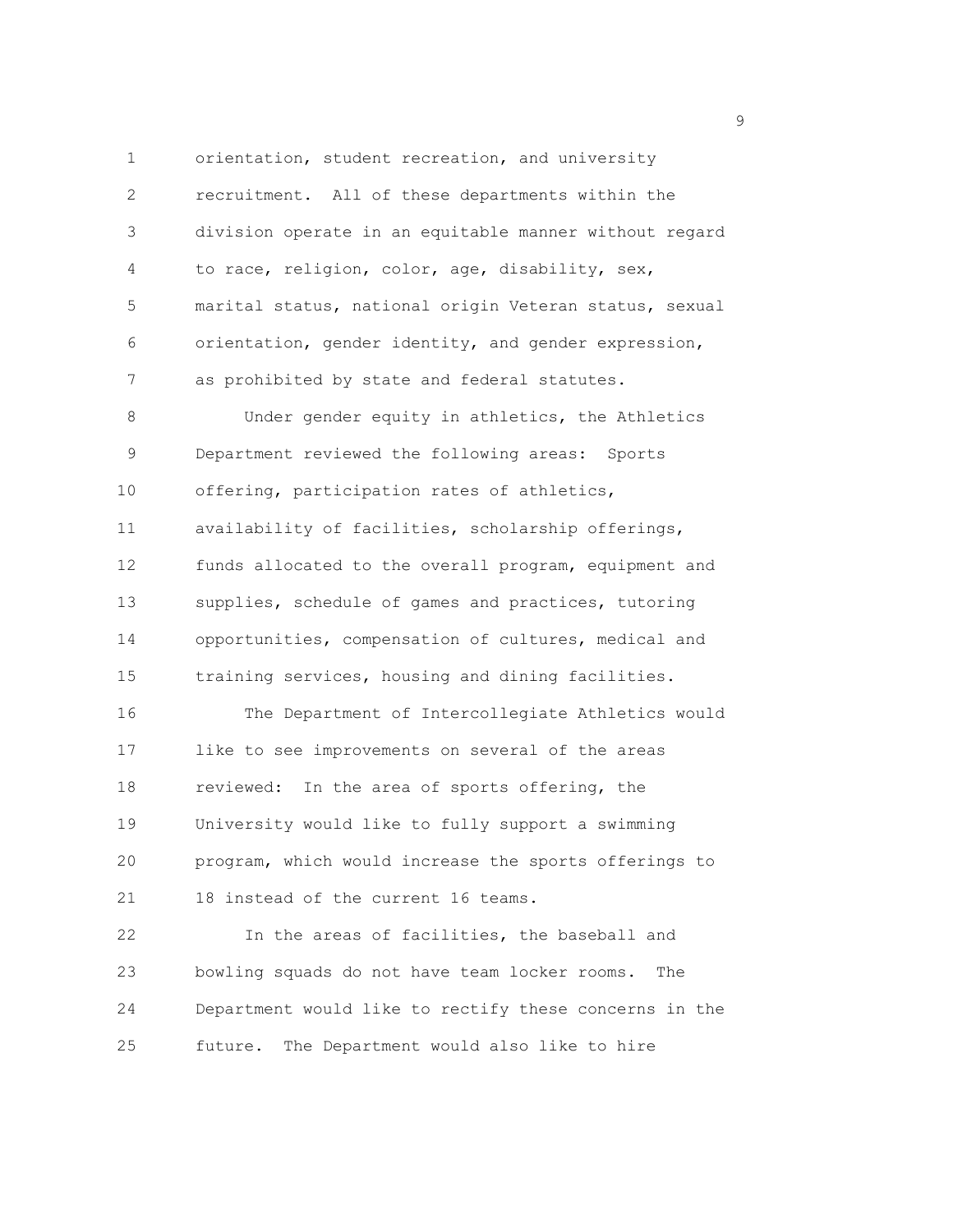1 additional certified trainers. Currently on staff are 2 four certified full-time trainers and one certified 3 part-time trainer which assist over 300 student 4 athletes.

5 The primary focus in the Department at this time 6 is to increase revenue, or at least close the gap 7 between expenditures and revenue. The Athletic 8 Administration is devising a plan to increase revenues 9 by enhancing the University's licensing profits. It 10 should be noted that the majority of the university 11 athletic departments around the country that offer 12 intercollegiate football do not make a profit.

13 Under the employment section, during the past 14 five years, the University has suffered heavy budget 15 cuts. These budget cuts have drastically affected our 16 employment numbers. When vacancies become available, 17 whether due retirement or other reasons, these vacant 18 positions have been lost to budget cuts. Our 19 employment numbers reflect some of these 20 circumstances.

21 Our first chart under employment deals with 22 tenured faculty, which decreased from 341 to 334 23 between fall of 2013 and fall of 2014. This drop was 24 negative 2.1 percent.

25 Chart 2. Tenure earning faculty increased from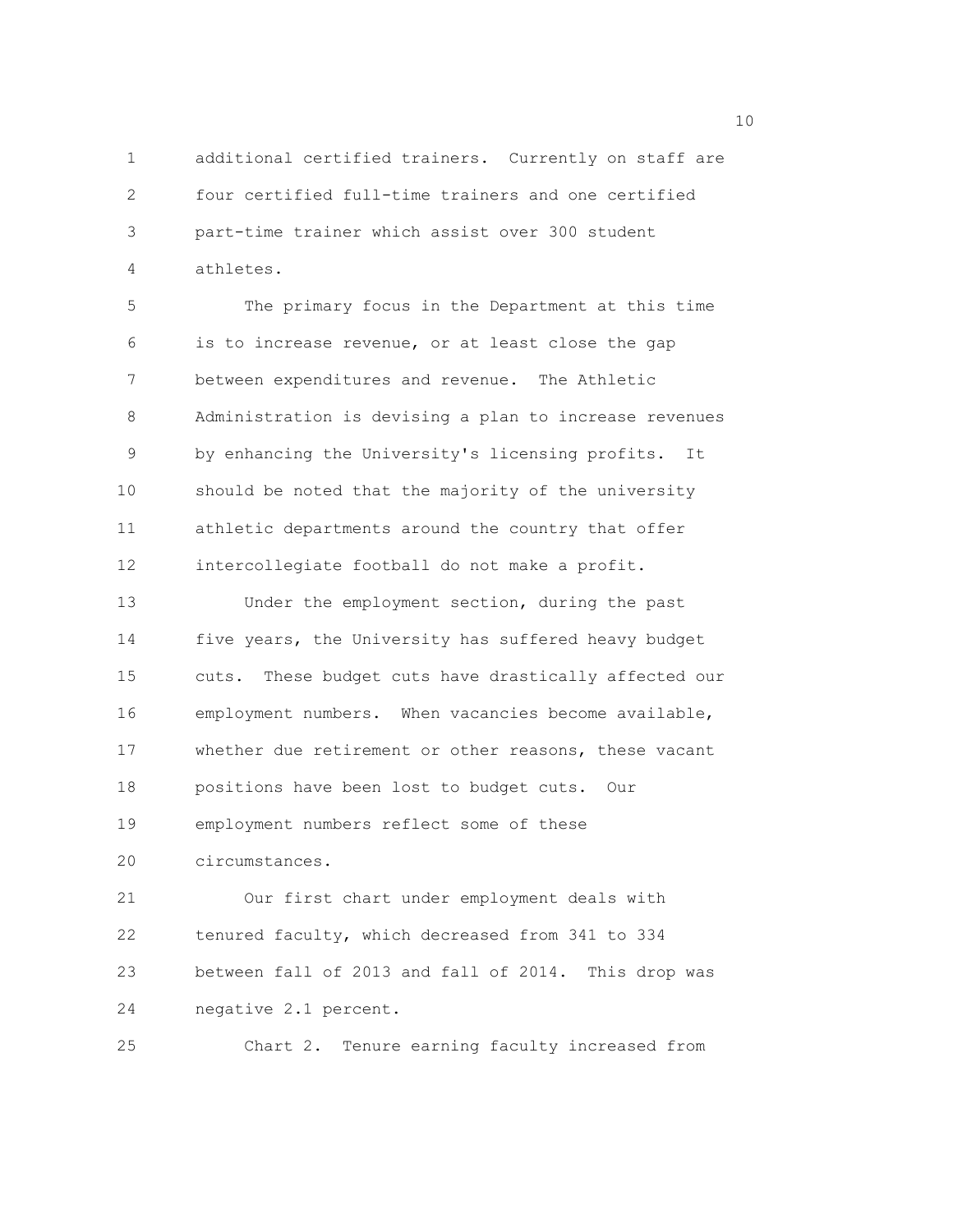1 214 to 216, which is a number of two, between fall of 2 2013 and fall of 2014. Between fall of -- we chart 3 three between and fall of 2013 and fall of 2014. 4 There was an increase of 54.9 percent of non-tenured 5 earning faculty, and that is reflected across the 6 country that there's an increase of our non-tenured 7 earning faculty over our tenured faculty.

8 Chart 4, employers in executive, administrative 9 and managerial classes increased from 480 to 514 10 between fall of 2013 and fall of 2014. This was an 11 increase of 7.1 percent. The class titles in the EAM 12 class -- executive, administrative and managerial -- 13 did increase. It included assistant and associate 14 directors, assistant and associate deans, assistant 15 and associate VPs, and some other professional classes 16 like physicians and our General Counsel. So those 17 numbers appear to be high, but it was just an 18 inclusion of other classes that were considered 19 managerial.

20 Tenure. The section on tenure, included in the 21 report reflect that racial and gender compositions of 22 the persons that applied for tenure in 2013. And 23 that's 2013 and 2014 academic year. In the 24 composition, the report also included the report of 25 tenured committees by colleges and schools. In 2013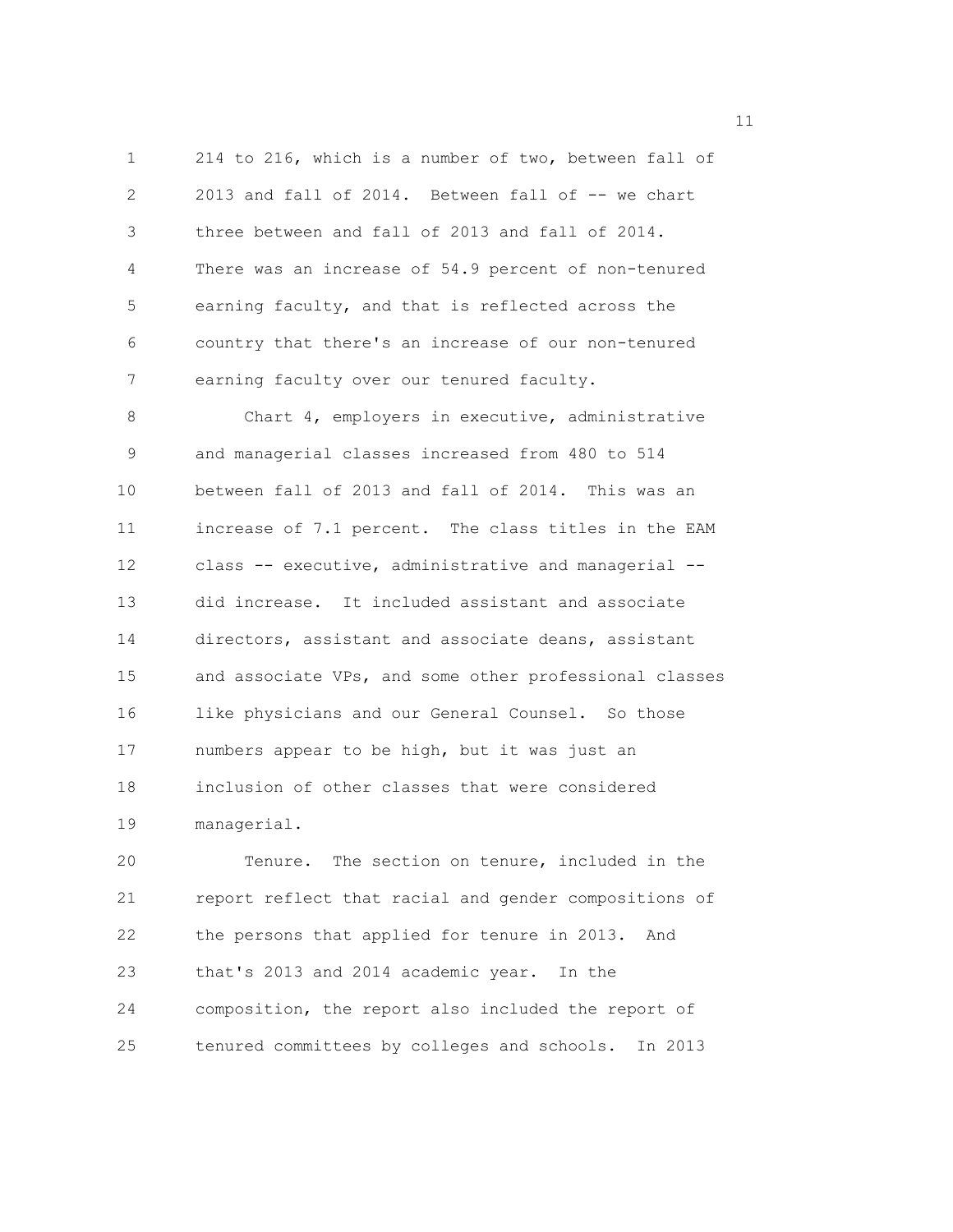1 and 2014, there were 11 males -- Seven

| $\overline{2}$ | African-Americans, two Asians, and one white, and one  |
|----------------|--------------------------------------------------------|
| 3              | Hispanic -- that applied for tenure. There were 10     |
| 4              | nominated for tenure by the University and ultimately  |
| 5              | approved by the Board for tenure.                      |
| 6              | In the same year, academic year 13/14, there were      |
| 7              | 11 females that applied for tenure and they consisted  |
| 8              | of eight African-Americans and three whites.<br>Ten    |
| 9              | ultimately were nominated for tenure and received      |
| 10             | tenure by the Board.                                   |
| 11             | Conclusion. Although budget cuts have affected,        |
| 12             | to some extent, the operational flow of the            |
| 13             | University, we continue to secure millions in grants   |
| 14             | for our research projects. Professors are being        |
| 15             | recognized for their academic achievements, students   |
| 16             | are interning and receiving prominent job offers and   |
| 17             | students are pursuing graduate degrees. Athletic       |
| 18             | teams are winning and student athletes are thriving in |
| 19             | the classroom. The University remains committed to     |
| 20             | equity and all arenas of the campus.                   |
| 21             | Any questions?                                         |
| 22             | TRUSTEE ALSTON: Thank you. You've heard the            |
| 23             | report from Ms. Gavin on the University's Equity       |
| 24             | Report.                                                |
| 25             | Colleagues, any questions for Ms. Gavin?               |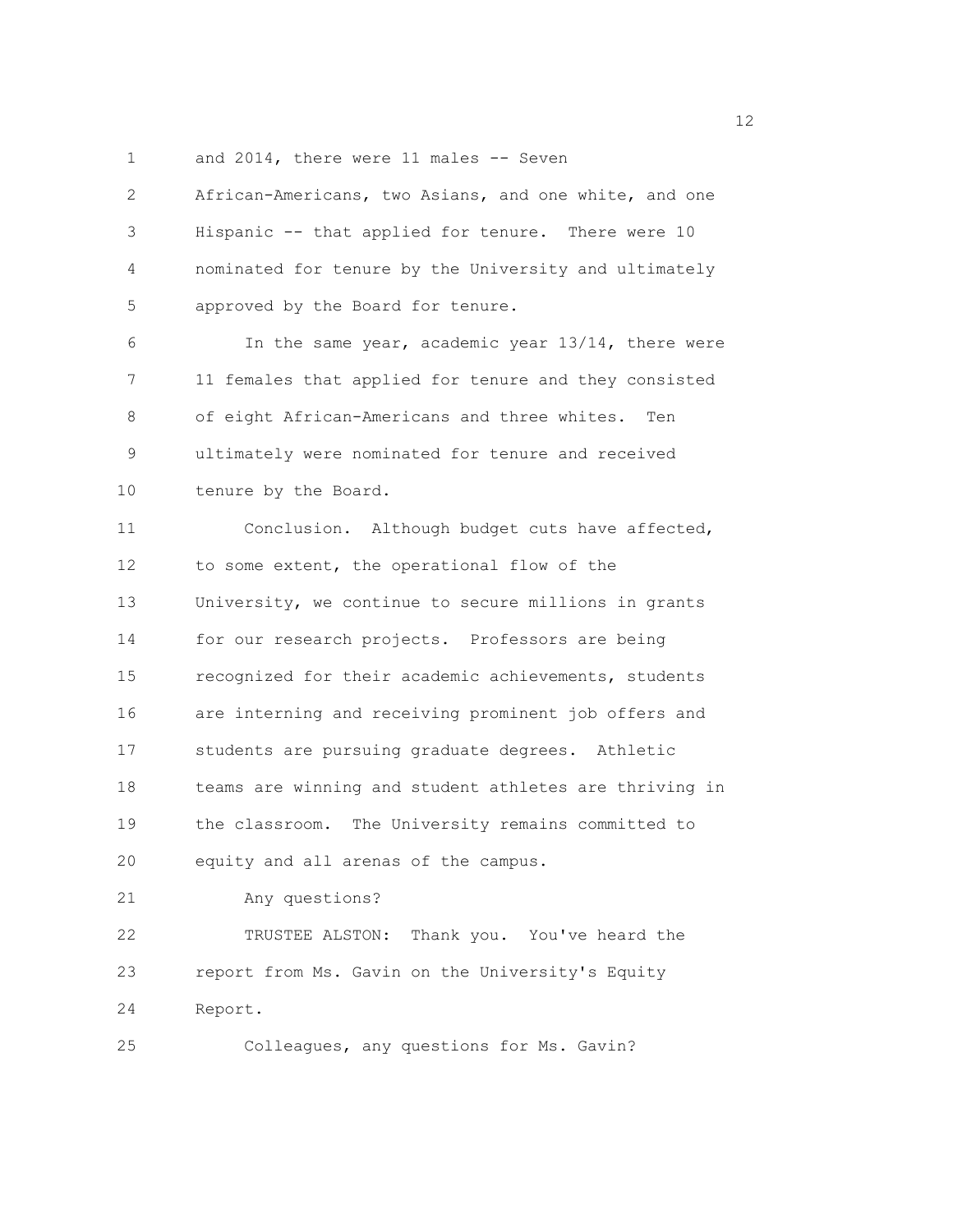2 of questions, please? 3 TRUSTEE ALSTON: Yes. It sounds like Trustee 4 Moore. 5 TRUSTEE MOORE: Yes. Relative to my looking, I'm 6 actually looking at the academic review section and 7 there's narrative that follows the numbers and 8 statistics for the two years being reported on; is 9 there a timeline for implementation where we talk 10 about accountability associated with these sets? 11 MS. GAVIN: It should be within the next three 12 years.

1 TRUSTEE MOORE: Trustee Alston, I have a couple

13 TRUSTEE MOORE: is that something that should be 14 shared with the Board since we'll be taking an action 15 and it's actually looking like we're adopting this 16 report at some point -- certainly not today -- but is 17 that the thought moving forward? 18 MS. GAVIN: I would believe so, yes. 19 TRUSTEE MOORE: Okay. My second question is tied 20 to employment, the section for employment. In the 21 narrative, it talks about the budget cuts and the 22 drastic employment numbers and the dire circumstances, 23 yet three of the four bulletpoints are to increases 24 versus decreases, and I wonder if the narrative might 25 need to be adjusted to reflect what we've reported

13 and 13 and 13 and 13 and 13 and 13 and 13 and 13 and 13 and 13 and 13 and 13 and 13 and 13 and 13 and 13 and 13 and 13 and 13 and 13 and 13 and 13 and 13 and 13 and 13 and 13 and 13 and 13 and 13 and 13 and 13 and 13 an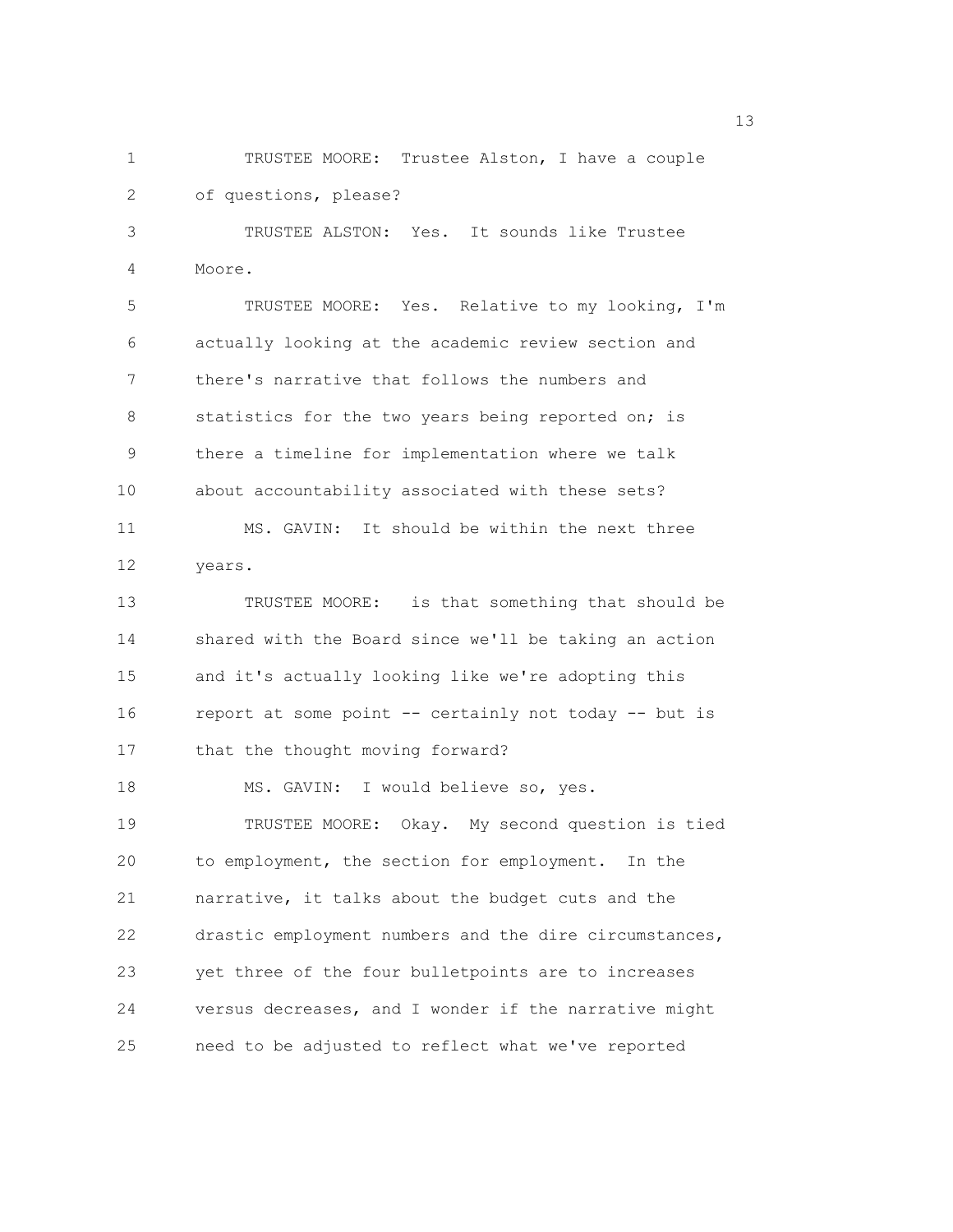1 below in terms of increases versus decreases.

| $\mathbf{2}$ | MS. GAVIN: Trustee Moore, what I will do is get       |
|--------------|-------------------------------------------------------|
| 3            | with our Provost and make sure that she and President |
| 4            | are satisfied with the information presented.         |
| 5            | TRUSTEE MOORE: Okay. But you do understand my         |
| 6            | point?                                                |
| 7            | MS. GAVIN: I understand exactly what you're           |
| 8            | saying.                                               |
| $\mathsf 9$  | TRUSTEE MOORE: And that would conclude my             |
| 10           | questions.                                            |
| 11           | TRUSTEE ALSTON: Great comments, Trustee Moore.        |
| 12           | Any additional comments or questions for Ms. Gavin?   |
| 13           | TRUSTEE GRABLE: Yes. Trustee Alston, this is          |
| 14           | Trustee Grable.                                       |
| 15           | TRUSTEE ALSTON: Go ahead, Trustee Grable.             |
| 16           | TRUSTEE GRABLE: I, too, would like to ask a           |
| 17           | question of the employment section of the narrative.  |
| 18           | I heard you mention that the increase in              |
| 19           | non-tenured earning faculty is a trend around the     |
| 20           | country, and we certainly look like we're following   |
| 21           | the trend.                                            |
| 22           | On item number 4, is that also a trend, an            |
| 23           | increase in the number of executive, administrative   |
| 24           | and managerial classes? When I look at that in        |
| 25           | comparison to bullet number 1, tenured faculty        |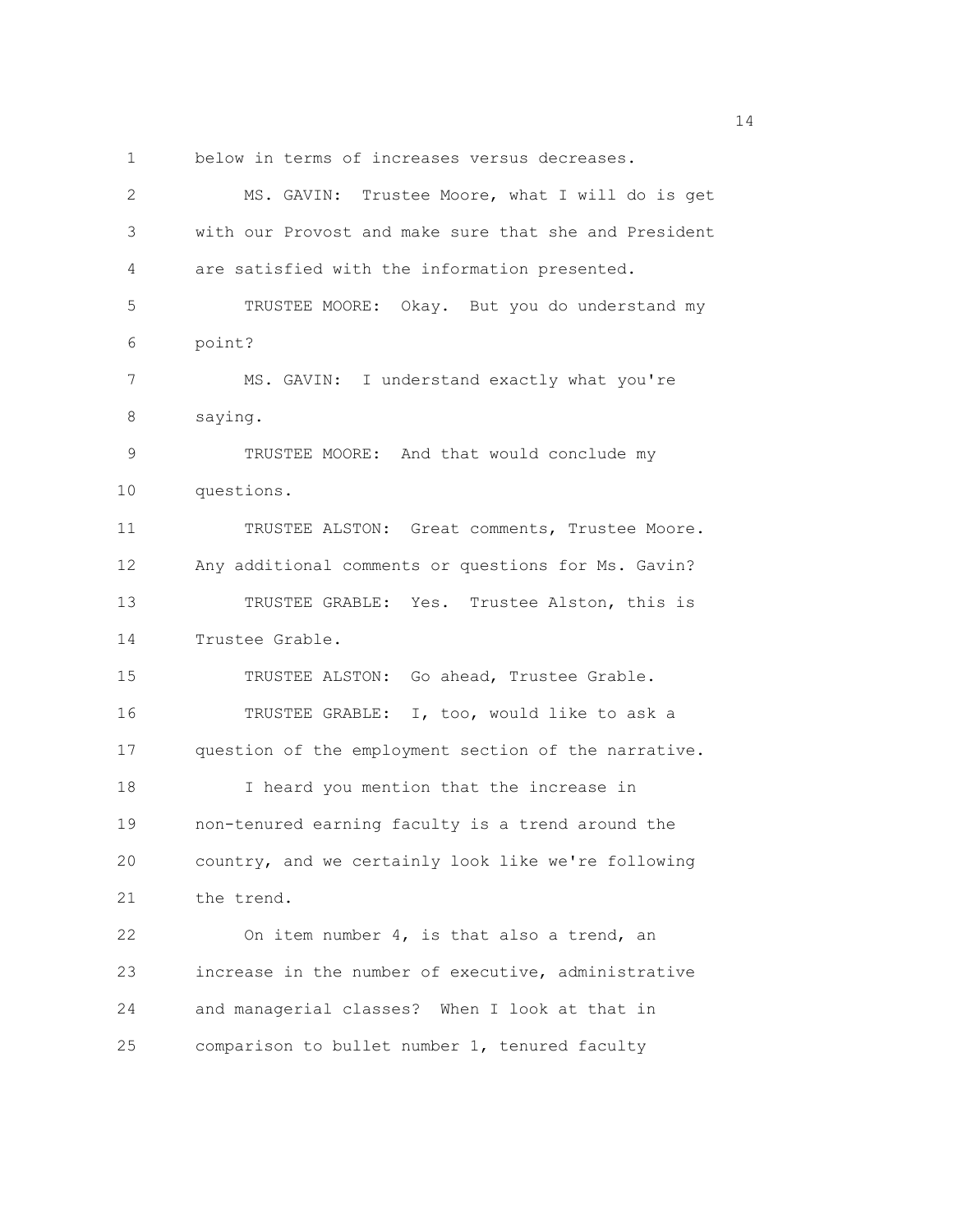1 decrease, I see that that decrease is considerably 2 less; in fact, the increase for administrative, 3 executive and managerial looks like it's over two 4 times as much. 5 When I think about what the purpose of a 6 University is, that it is to teach faculty. We look 7 like we're increasing at the top, non-teaching 8 employees, versus executive, administrative and 9 managerial. 10 MS. GAVIN: Professor Grable, Trustee Grable, 11 it's split across the country. There are some 12 universities where the EAM is probably lowering at the 13 same rate that their tenured faculty are, and then 14 there are some that are increasing. 15 As I mentioned earlier, there was an increase of 16 the class titles included in EAM: The assistant and 17 associate deans, the assistant and associate 18 directors, assistant and associate vice-presidents, so 19 there was an increase in the number of classes 20 included in EAM. 21 TRUSTEE GRABLE: But they're still executive, 22 administrative and managerial? 23 MS. GAVIN: Yes. 24 TRUSTEE GRABLE: I just wanted to make sure we 25 were clear on that.

n 15 ann an 15 an t-Òire ann an 15 an t-Òire an t-Òire an t-Òire an t-Òire ann an 15 an t-Òire an t-Òire an t-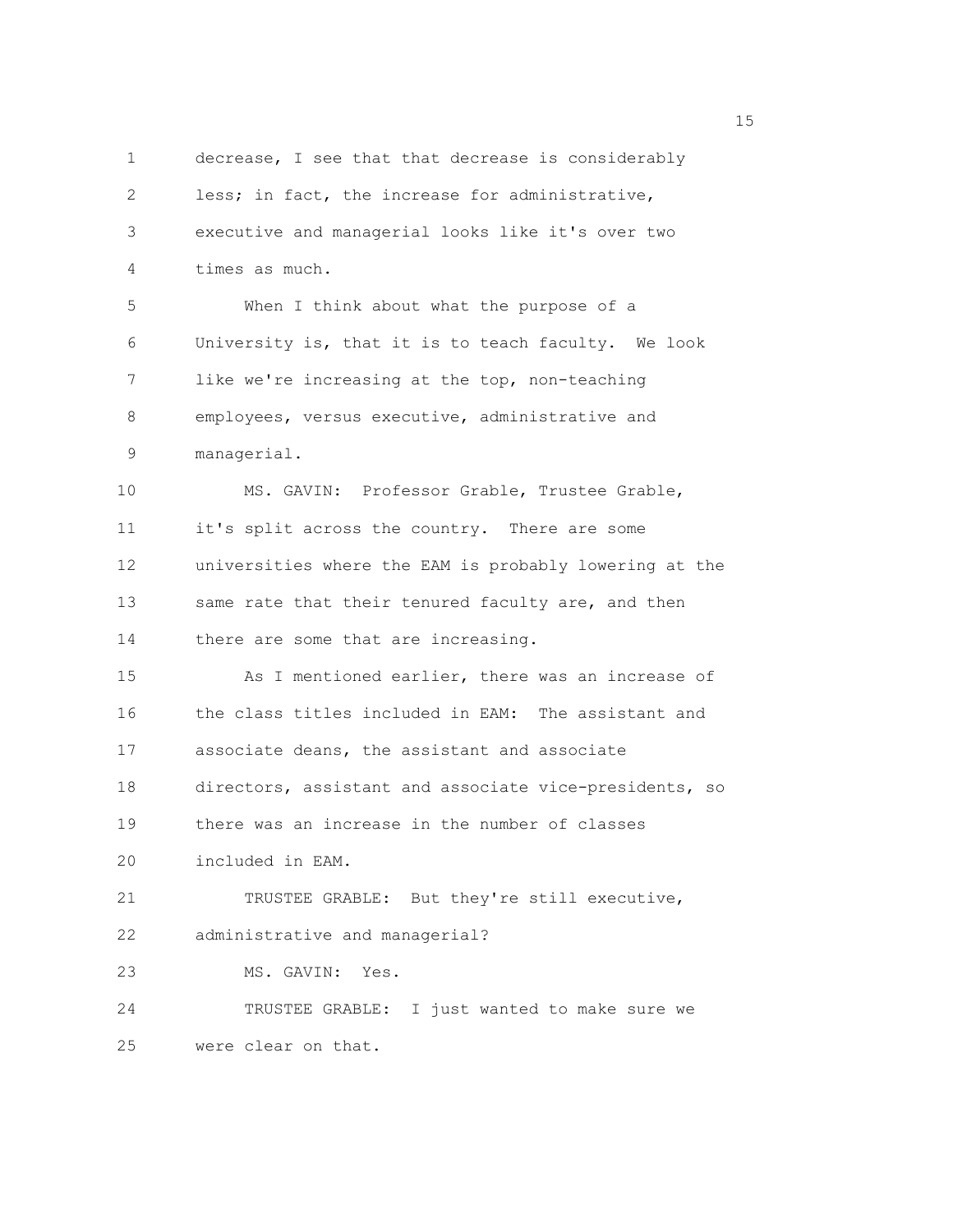1 MS. GAVIN: In the past, some of those classes 2 were not included. 3 TRUSTEE GRABLE: We're hiring more assistant 4 vice-presidents, is what you're saying? 5 MS. GAVIN: We're including more class titles; 6 more class titles are being considered as EAM for this 7 report. 8 TRUSTEE GRABLE: Okay. But again, still 9 executive, administrative and managerial? 10 MS. GAVIN: Yes. 11 TRUSTEE GRABLE: Okay, and that's my point. 12 I would like to ask a question for Dr. Mangum. 13 Is that the direction that we're going in 14 regarding our overall employment; that we're moving 15 towards more people that would be considered 16 executive, administrative and managerial, versus, 17 again, as I mentioned, the purpose of the University 18 is to teach students, and I'm really concerned about 19 the increase in those who would be included in the 20 executive, administrative, and managerial classes. 21 PRESIDENT MANGUM: Thank you. I have two 22 responses that I can think of that are feeding off of 23 each other with regard to these data. 24 One. To start with, historically, I believe 25 during a period that these date were collected and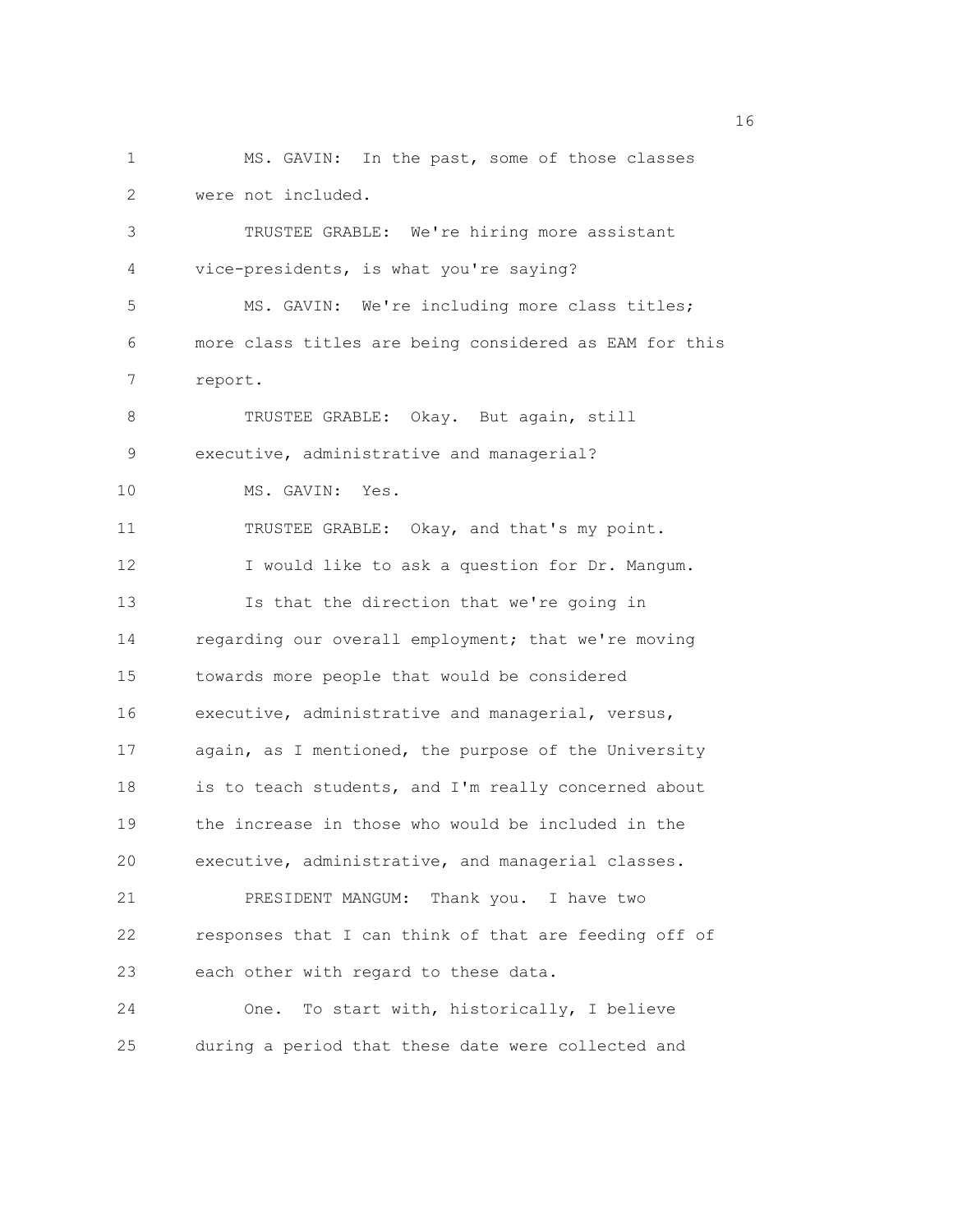1 being reported, the University needed to respond to 2 findings with regard to SACs accreditation, as well as 3 a need to respond to changes in management with regard 4 to the hazing incident and having compliance officers 5 and people available to provide the oversight for 6 management of the university functions.

7 During this period and responding to those 8 requests and those needs, the University probably 9 increased its work force in those areas. I don't 10 think that it is something we want to do going 11 forward. I believe we have people in place now that 12 are appropriate for the size of student body that we 13 have related to compliance.

14 We do need to have more counselors and people 15 that address academic success of our students. One of 16 the things that we're faced with, I guess, is the need 17 of how people are actually classified. In the 18 performance funding model is anyone that provides 19 services to students -- many of our counselors and our 20 staff that provide otherwise non-teaching services are 21 considered instructional -- and that, in effect, 22 penalizes us in the model because it says we're 23 putting more money towards the cost of instruction 24 when we are actually supporting academic support. We 25 have not dealt with the difference between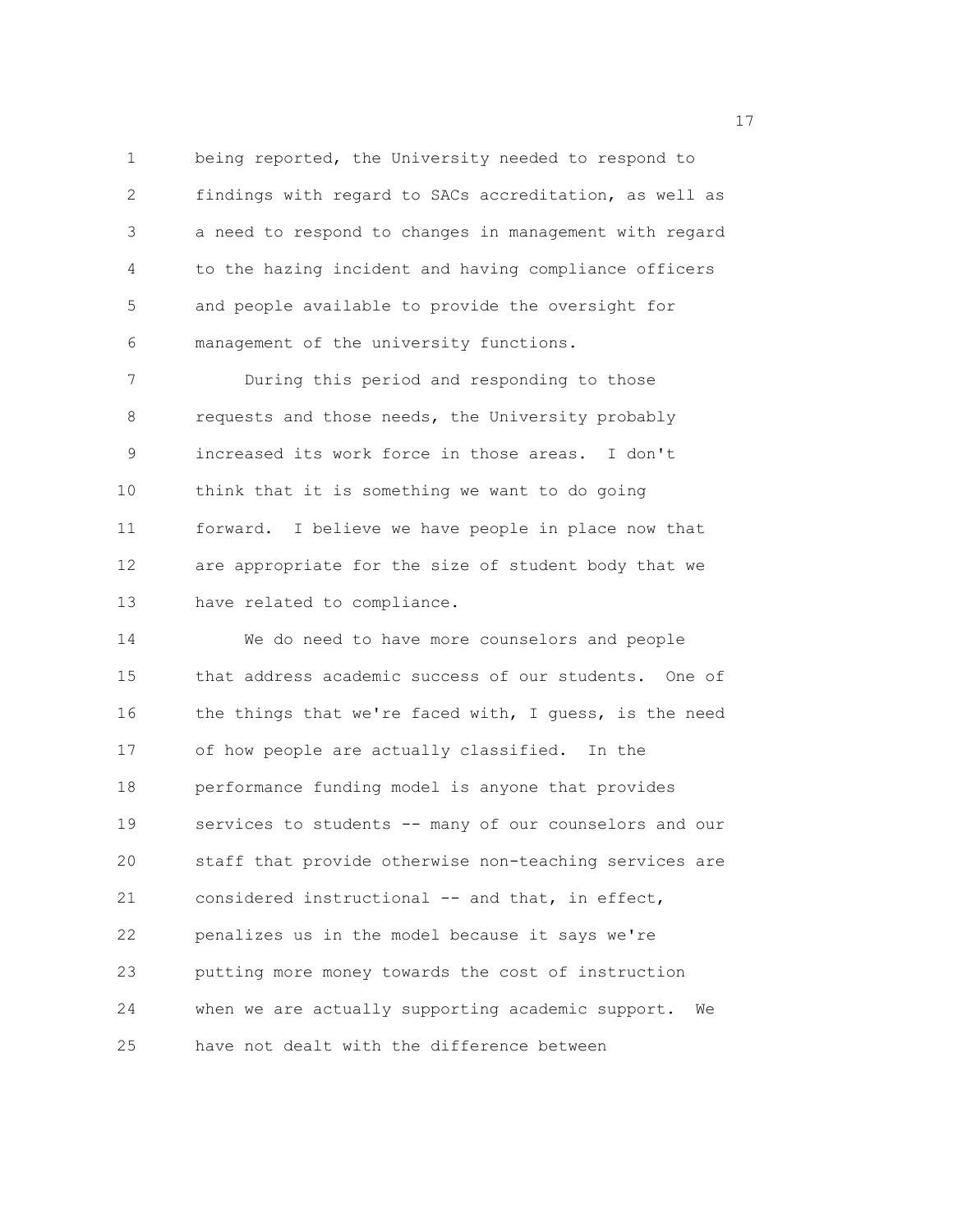1 instruction, academic support resources, and academic 2 support resources and administrative resources. And 3 here at FAMU, those classes are mixed and part of what 4 we're doing is go through and sort out what's actually 5 contributing to instructional cost and what's actually 6 a managerial administrative cost. And I think that's 7 a work that needs to continue, and the Provost and 8 people of the University community are looking at 9 that, but when we started the efficiency and 10 effectiveness review across each one of the 11 administrative areas, we're looking to reduce costs 12 and trying to consolidate that continues and it's a 13 continuous process. 14 TRUSTEE GRABLE: Thank you, Dr. Mangum. 15 TRUSTEE ALSTON: Any additional questions, 16 Trustee Grable? 17 TRUSTEE GRABLE: In the conclusion, there are 18 statements, such as, "we continue to secure millions 19 in grants for our research projects." And I thought 20 that would have a bearing on the fact that earlier in 21 the record, on page two of academic reviews, that we 22 talk about those, I've counted 10 strategies, that 23 we're following to improve the graduation and 24 retention numbers.

25 We talked about reduced class sizes when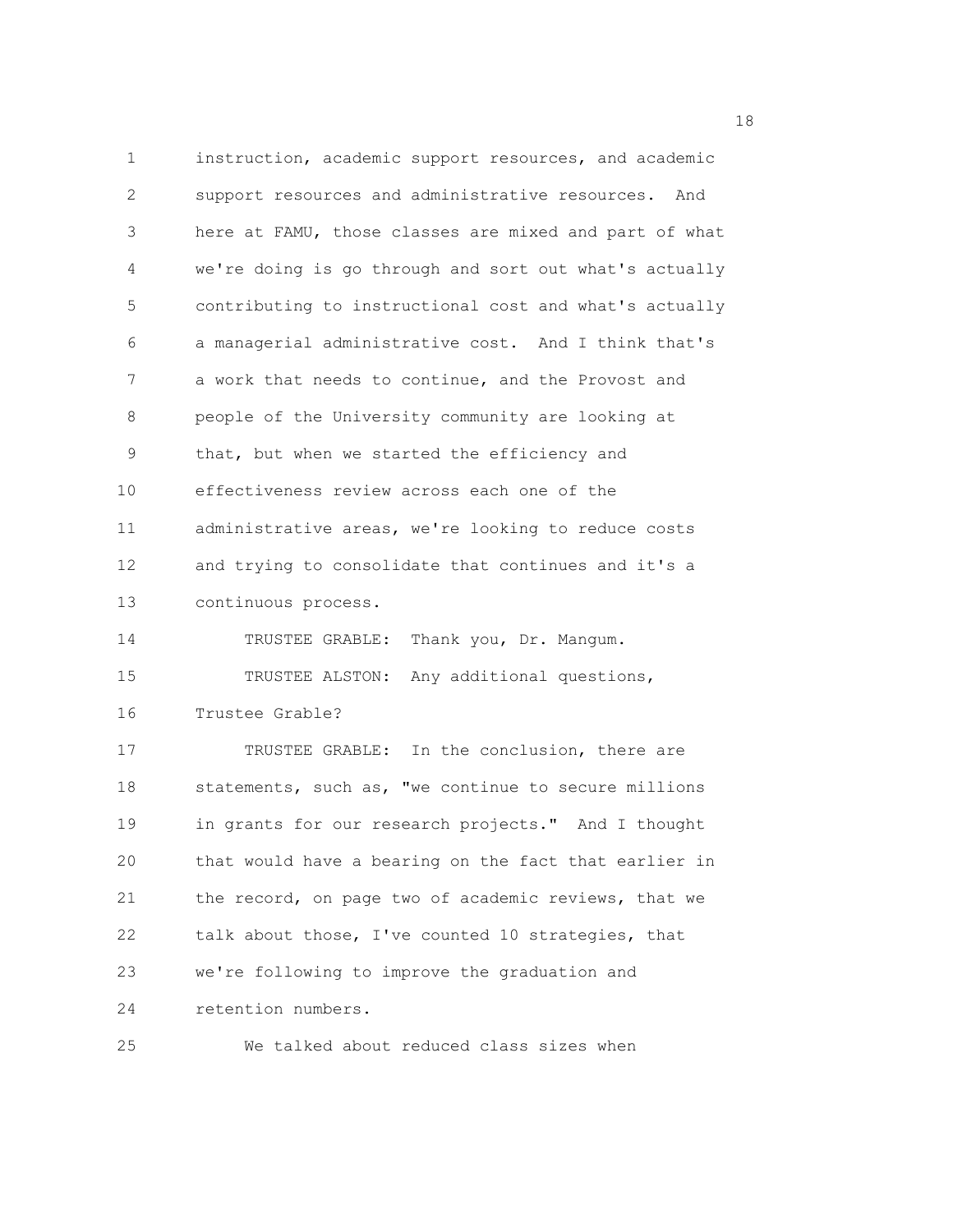1 appropriate, and I would like to hear a little more 2 detail about what we're referring to when we say when 3 appropriate," because faculty work loads and class 4 loads still continues to be one of the highest in the 5 state, and I would like to try to understand that 6 phrase a little bit more, "reduce class sizes when 7 appropriate." 8 TRUSTEE ALSTON: President Mangum? 9 MS. GAVIN: I believe for the English department, 10 there was a reduction in the class load because they 11 have to not only grade but read numerous essays and 12 long papers, so I know that the English department, 13 there was a reduction in students. It may be the same 14 in some of the other areas. In some of the math 15 areas, there maybe an reduction in the class, 16 especially for labs; that's just why we stated "when 17 appropriate." 18 Dr. Palm is going to come and address that, also. 19 TRUSTEE GRABLE: Thank you. 20 DR. PALM: Good morning. Good morning, Board of 21 Trustees members. 22 Thank you, Trustee Grable. And again, I think 23 this was also addressed in the collective bargaining 24 agreement dealing with the assignment of 25 responsibility. We actually mapped out various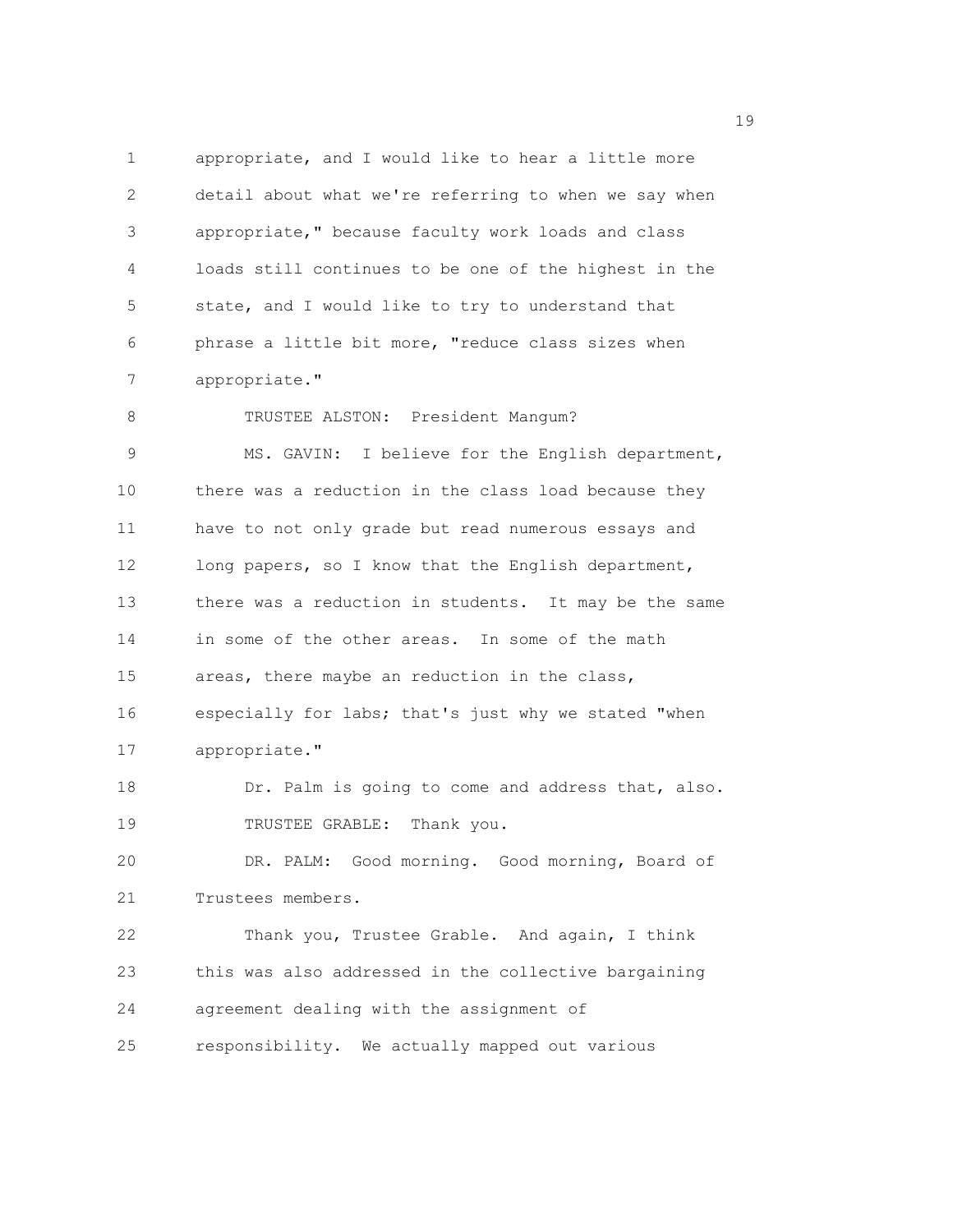1 disciplines in which we know that a reduced class size 2 is appropriate for the amount of work that the faculty 3 member is going to have to basically take on; for 4 example, the English department, again, grading those 5 papers. We've reduced the class size and are keeping 6 it between 22 and 25 for those particular departments. 7 The other departments, the math, of course that 8 is where some of our high failure rates are. We 9 understand there is a lot of work to be done in those 10 areas, but again, we are taking a look across the 11 University to see if there are other areas in which we 12 are having high failure rates that reducing class size 13 may actually be appropriate.

14 We also put various things in place. For some 15 reason class goes oversize, and I think FAMU is aware 16 of that may begin the overload if we have to somehow 17 expand. I think when they say "appropriate," when we 18 talk about the discipline itself, those are the areas 19 that we should take a look at with regards to reducing 20 class size.

21 TRUSTEE GRABLE: And I think that sounds very 22 good. I hope in the future we start to look at 23 expanding that focus on reduced class size and work 24 loads.

25 Thank you, Dr. Palm.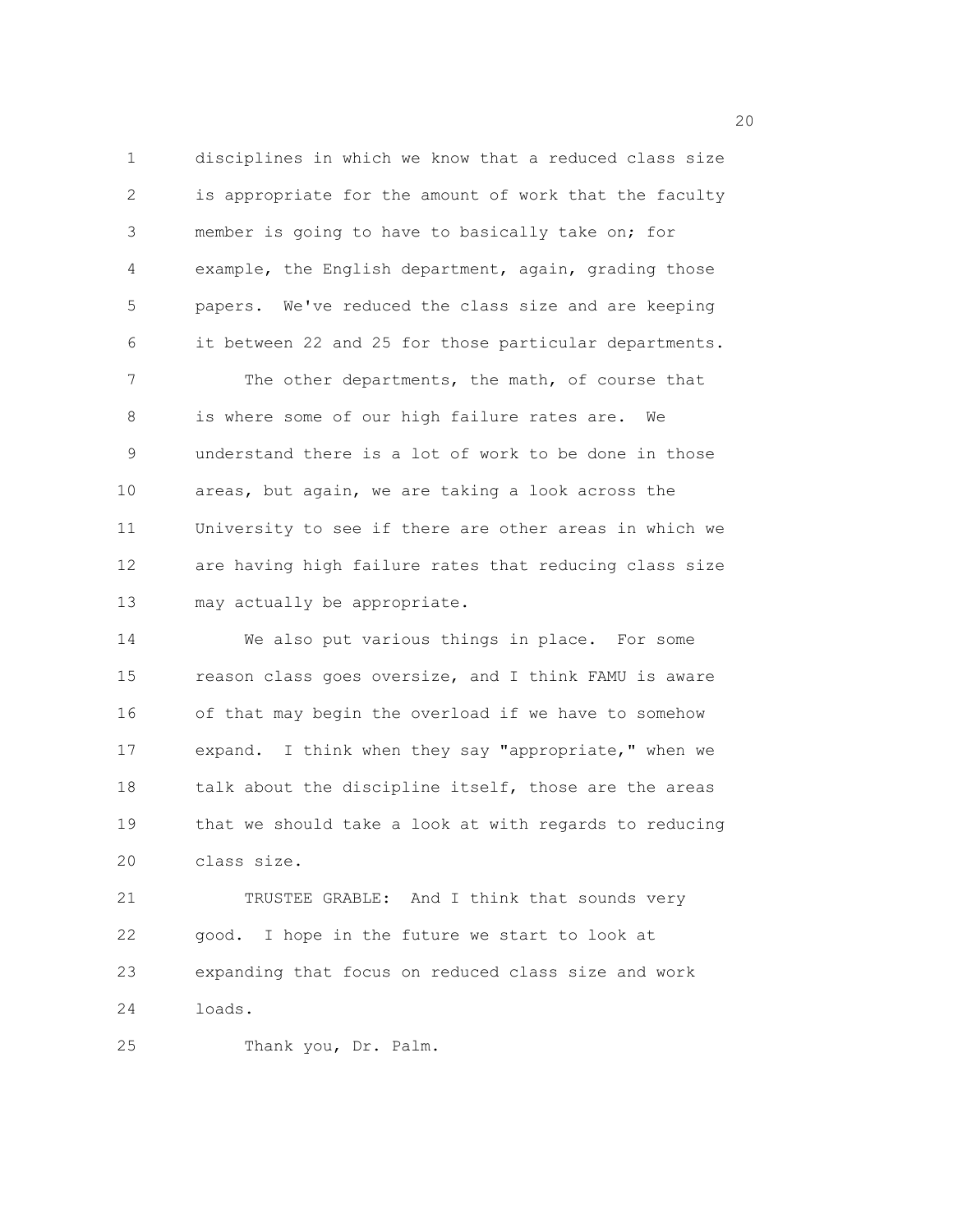1 DR. PALM: Thank you.

2 TRUSTEE ALSTON: Any additional comments, Trustee 3 Grable? 4 TRUSTEE GRABLE: No, that's it, Trustee Alston. 5 Thank you. 6 TRUSTEE ALSTON: Any other questions or comments, 7 Trustees? 8 TRUSTEE LAWSON: Trustee Alston, this is Lawson. 9 I just have two questions. 10 TRUSTEE ALSTON: Yes. Go ahead, Mr. Vice-Chair. 11 TRUSTEE LAWSON: Thank you. My question is 12 around the salary equity issue in athletics and the 13 review. The report talked about there was a review of 14 the coachs' salaries I believe across the athletic 15 department and I assume that was for both men and 16 women's athletics. Correct? 17 MS. GAVIN: I believe so. 18 TRUSTEE LAWSON: If you could share with me how 19 that information is shared backward, just so that we 20 can kind of manage the flow of information so that, in 21 other words, people don't come looking to us for 22 information; we can share proactively with them, 23 because just based on the manuscript it says we don't 24 have any equity issue from a salary standpoint. 25 MS. GAVIN: Madam President?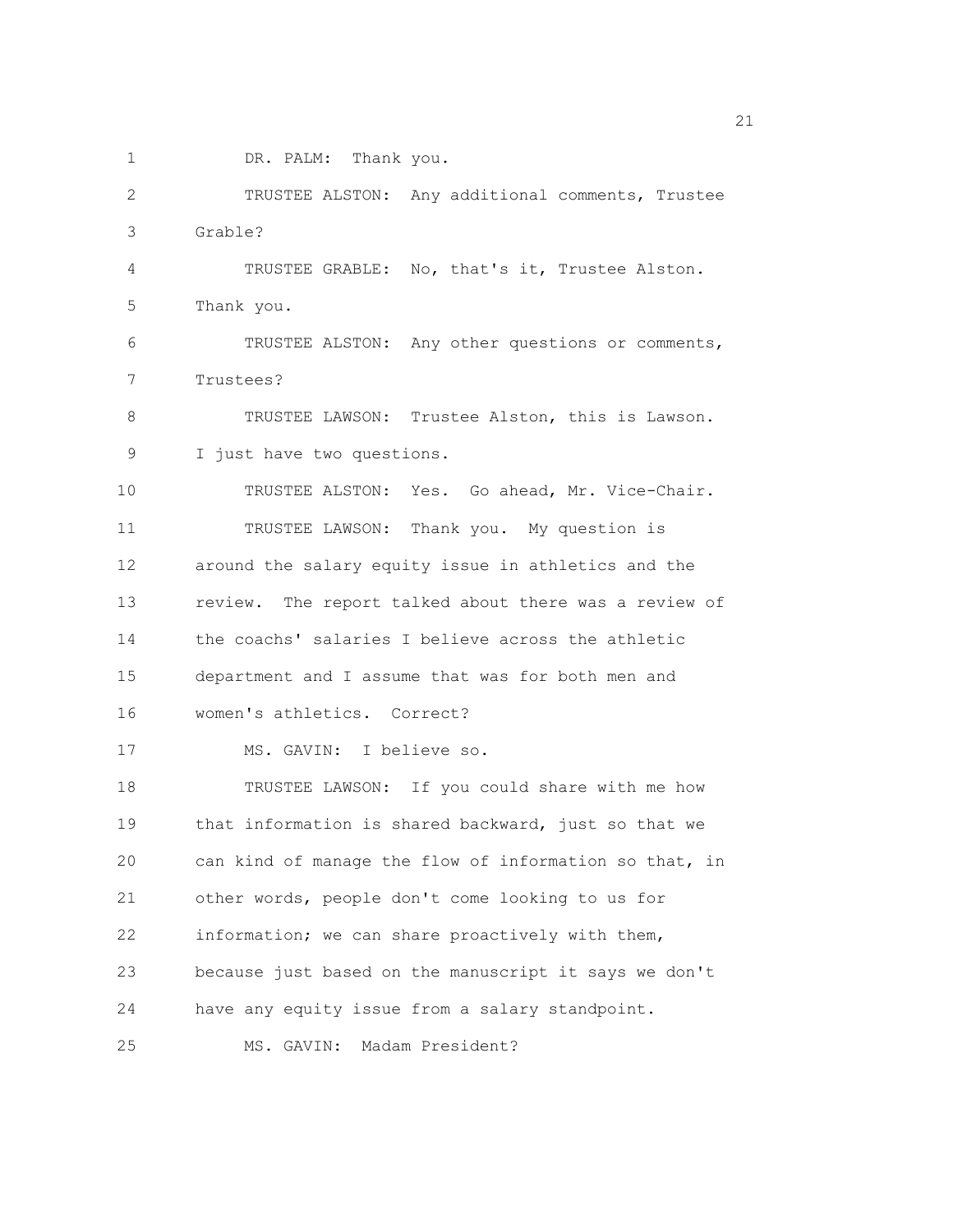1 PRESIDENT MANGUM: Thank you. After the Trustee 2 meeting last year where we were ask to look at salary 3 equity and the Athletic Department, we did do the 4 analysis, headed up by AVP Joyce Ingram, where she 5 compare salaries with all of our employees -- as we do 6 with all employees across the institution -- with 7 other SUS system positions in the similar types of 8 jobs. And we looked across athletics for the coaches 9 as well as the employees and we did not find with the 10 exception of one case where there was an inequity in 11 the salary, based upon the length of time and service, 12 and we made an adjustment for two people. 13 TRUSTEE LAWSON: I think I would agree with that. 14 My only comment was or the question was how we 15 proactively get that information out so that you don't 16 get questions back; or where you've already done the 17 homework and you know the answers to it, how do we try 18 to get ahead of the questions coming in? 19 PRESIDENT MANGUM: I'm not sure -- getting it out 20 to who? 21 TRUSTEE LAWSON: Well, specifically, we've done 22 the equity study and we're in a good place to support 23 the manuscript. So my question is, how are we going 24 to get that information out to the right people so

25 that we don't -- so we're not dealing with questions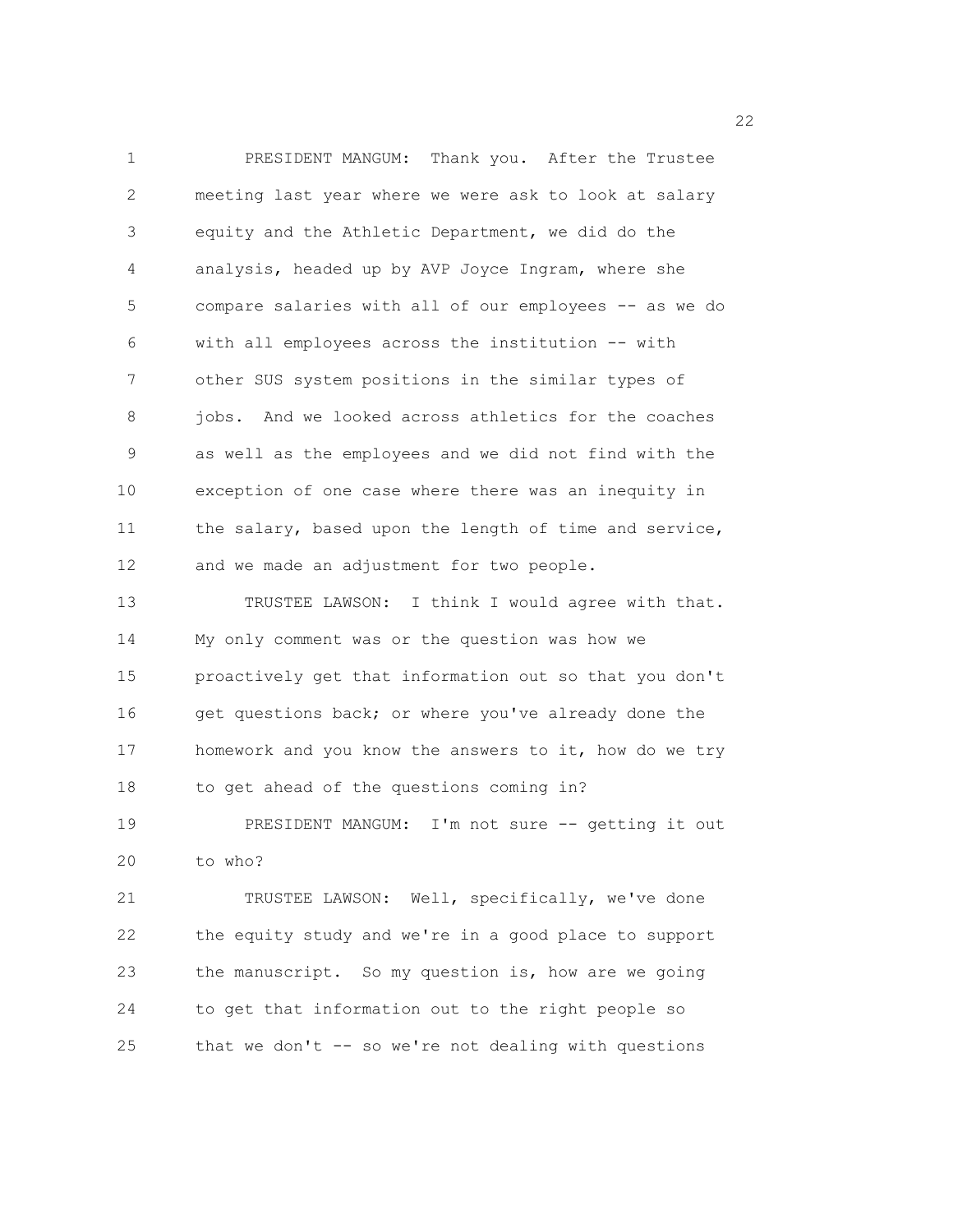1 or issues on the back end where people feel

2 differently even though the data supports the position

- 3 that you just stated?
- 4 PRESIDENT MANGUM: May I?
- 5 TRUSTEE LAWSON: Yes.

6 PRESIDENT MANGUM: In each department, each 7 employee that has concerns about their salary -- and 8 we hear them as well -- their supervisors are equipped 9 with the information to provide them with the 10 information about salary equity and their particular 11 position as it relates to their colleagues across the 12 industry or their particular sport, especially in 13 athletics. It's extremely important that the 14 comparators are within sport, not just within 15 administration. We have that information, so 16 information is available from their immediate 17 supervisor.

18 TRUSTEE LAWSON: That's fine. And then the 19 second question or comment was, in the past, we had 20 asked the interim athletic director to put together a 21 priority list of things that needed to be done within 22 the department. At least from this report, it looks 23 like there was there are a couple of new things that 24 may not have been on that original list, i.e. locker 25 room for bowling and one other sport.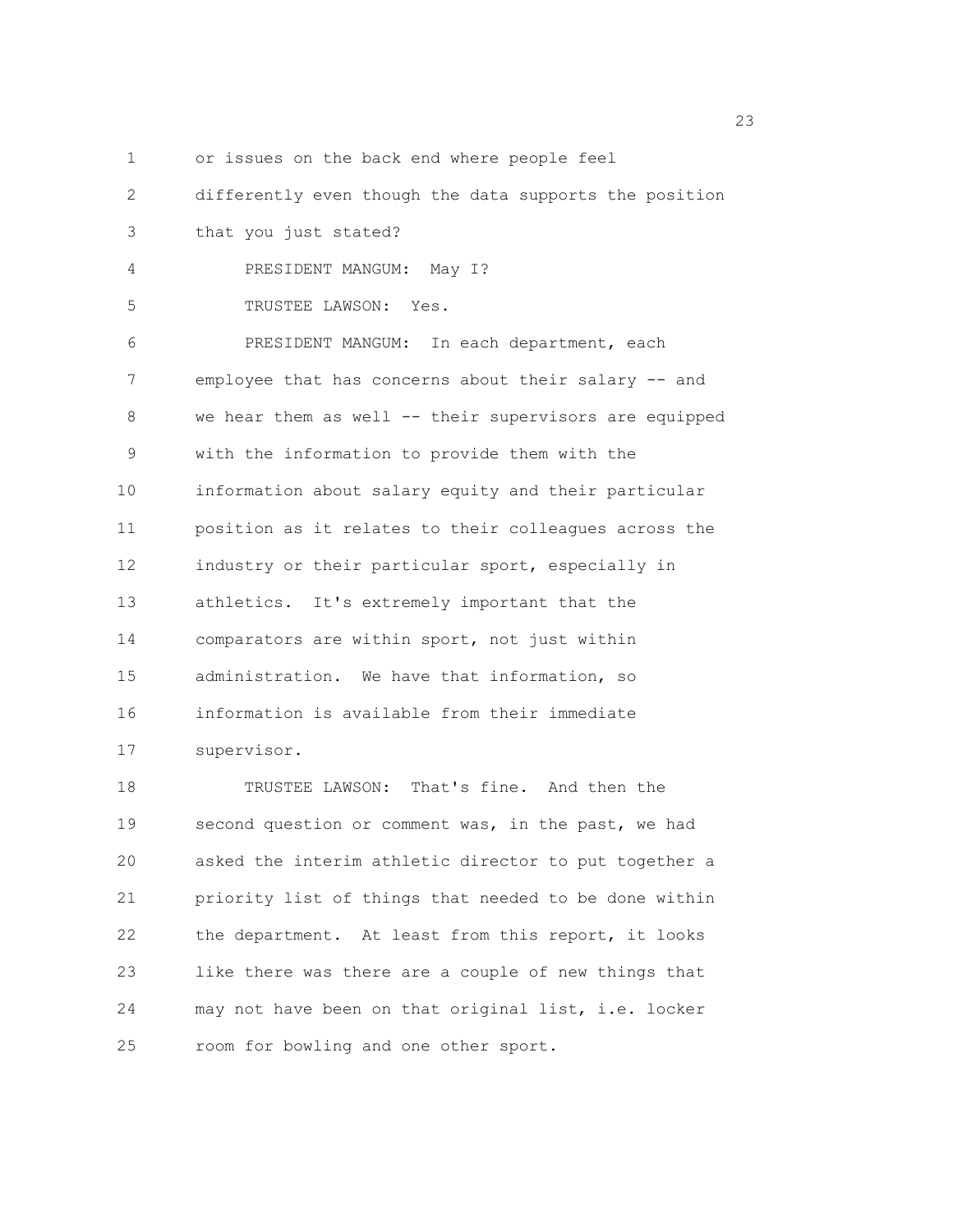1 So I think what we need to understand, probably 2 not for today but for our new incoming athletic 3 director, is what's our priority list. Some of 4 others -- maybe things need to be done from a 5 compliance standpoint; others may be things we just 6 would like to do, but I want to understand what do we 7 have to do and then what are the things we like to do, 8 because if I understand this correctly, those two 9 things regarding locker rooms and other facilities, 10 may need to be accelerated on our list of "to-dos." 11 MS. GAVIN: And that section was completed by the 12 Athletic Department. 13 TRUSTEE LAWSON: Okay. Okay, I'm done, Trustee 14 Alston. 15 TRUSTEE ALSTON: Okay. Thank you, 16 Mr. Vice-Chair. I think you were spot-on. Many of 17 these questions and comments were in line with 18 previous Board-level discussion or debate to ask what 19 we're faced to approve the two items that came before 20 us, I believe under athletics, and I believe we raised 21 questions around equity and salary, so I think your 22 questions are definitely spot-on. 23 Any additional questions or comments, Trustees, 24 on this item? 25 TRUSTEE GRABLE: Trustee Alston, this is Trustee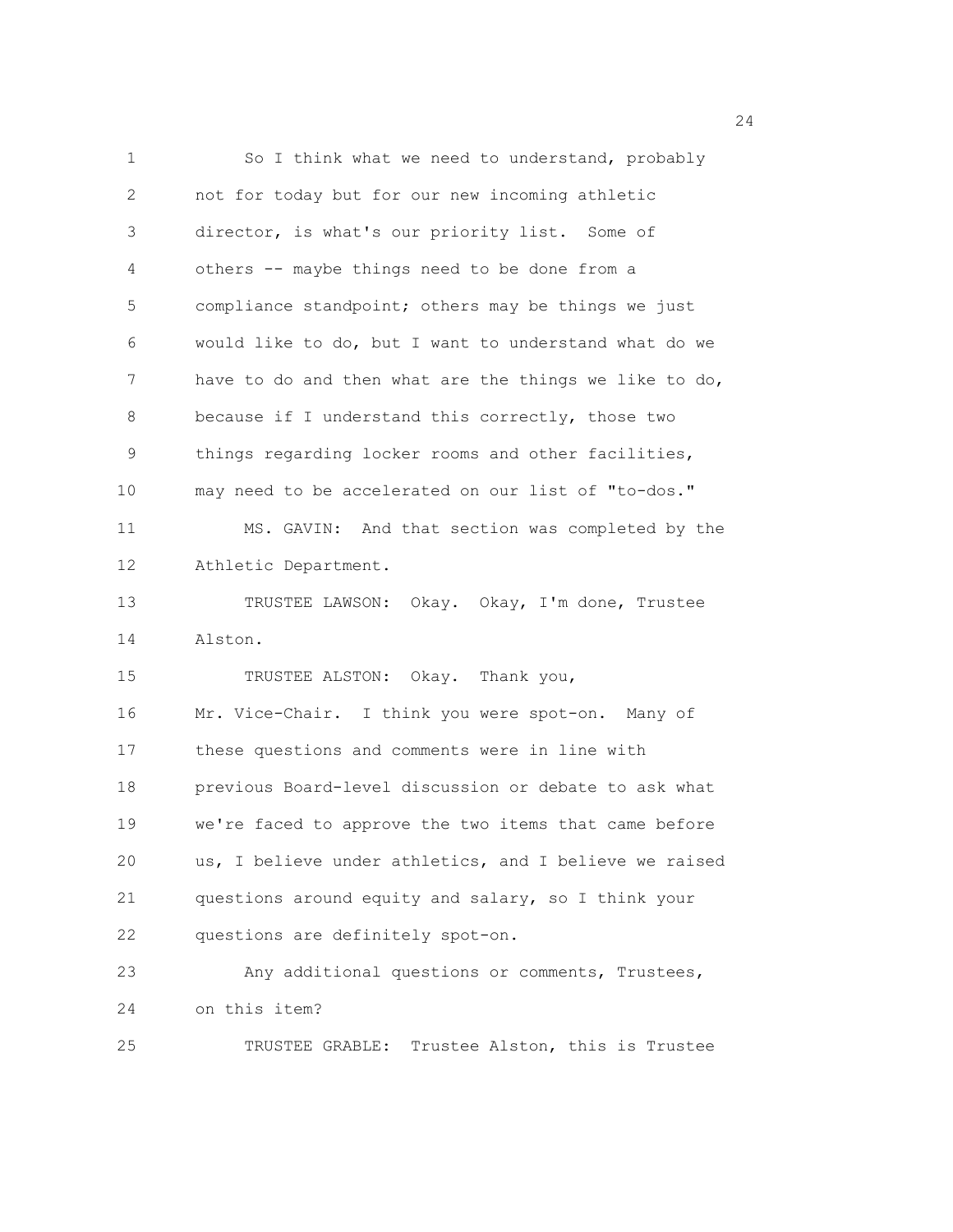1 Grable, again, and I just have --

2 TRUSTEE ALSTON: Go right ahead. 3 TRUSTEE GRABLE: I just have one comment. In 4 looking at these charts that ties back to our 5 presentation down at the Board of Governors down in 6 Tampa which focused on the diversity issue of our 7 students, and when we look at these numbers on these 8 various charts, it's real clear that we do have an 9 issue with increasing our diversity. 10 I think I saw maybe one reference when I was 11 reading this report last night, that it is, I guess, 12 "on the radar" of what we need to do, and wondered if 13 you had any other offerings, Ms. Gavin, on how we are 14 trying to increase diversity; not just racially 15 because diversity does, of course, cover other types 16 of descriptors of our students, but just curious about 17 any thoughts you might want to share. 18 MS. GAVIN: I know in our housing department, as 19 well as on the admissions forms, I believe student 20 affairs have really upped the ante as far as insuring 21 that persons with disabilities are comfortable, as 22 well as transgender persons. We have a couple of 23 transgender persons on our campus that we are 24 assisting.

25 So we want to be inclusive of the entire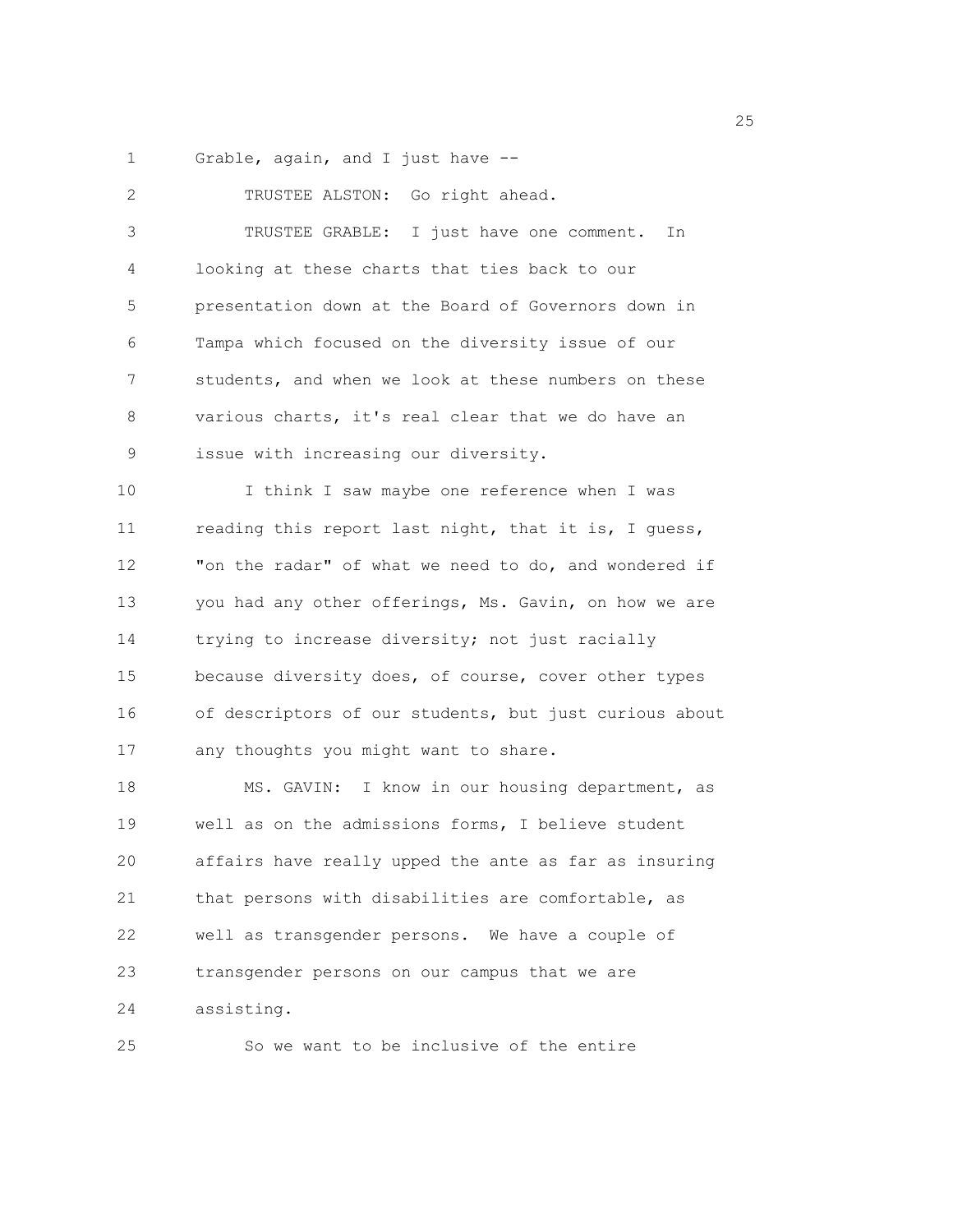1 population, as far as not just race but also persons 2 in the LBGQ community, as well as persons with the 3 disabilities, and still try and stay on top of our 4 numbers as far as race is concerned. 5 TRUSTEE GRABLE: Okay, thank you. I'm done. 6 TRUSTEE ALSTON: Any more questions or comments 7 on this item? 8 TRUSTEE GRABLE: No. 9 TRUSTEE ALSTON: Seeing none, is there a motion 10 to approve the University's Equity Report? 11 TRUSTEE WHITE: So moved. 12 TRUSTEE LAWSON: Second. 13 TRUSTEE ALSTON: Is there a second? 14 TRUSTEE LAWSON: Second. 15 TRUSTEE ALSTON: Properly moved and seconded to 16 approve the University's Equity Report. 17 Any final discussions? 18 Hearing none, all in favor of the motion, please 19 signify by the sign of "aye." 20 (All answer affirmatively.) 21 TRUSTEE ALSTON: Any opposed? Motion carries. 22 Thank you so much for that conversation. We'll 23 move on. We have several discussion items, I think 24 several lengthy discussion items. 25 I will start with the first item on the agenda,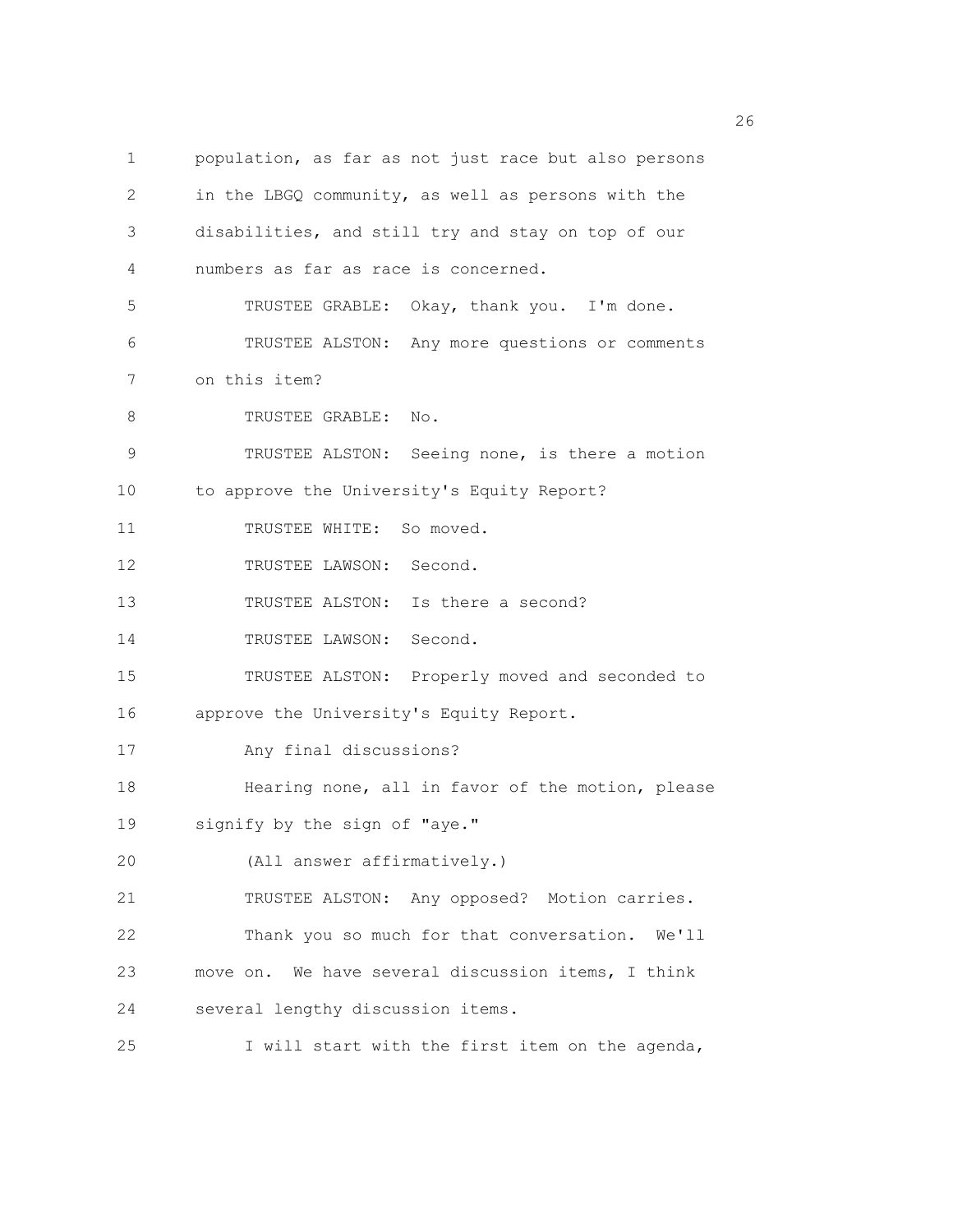1 is for President Mangum to respond to the memorandum 2 that we sent on the Board's behalf. I think we all 3 recall our June 9th and 10th Board meeting we had a 4 very detailed, lengthy conversation. We did get out a 5 memo to the President just a few days after the 6 meeting, and the President also responded. 7 So President Mangum, at this time, I would ask 8 that you go through your response formally for the 9 Board. 10 PRESIDENT MANGUM: Thank you, sir. 11 The response to the memorandum I received is 12 included in the material that you have. I can walk 13 through each one of them, or in the interest of time, 14 I can answer questions about each one of them, but my 15 response essentially says, "We affirm our commitment 16 to open, respectful and effective communications with 17 all members of the governing board and we will 18 continue to make ourselves available." 19 The senior leadership team has committed to 20 attending board meetings, committee meetings, special 21 called meetings, workshops, to accomplish the set 22 goals for these meetings. And also, our specific plan 23 of action is to be present, and that concludes the 24 Vice-President of Academic Affairs, Provost, myself, 25 Vice-President for Student Services, and Vice-

<u>27</u>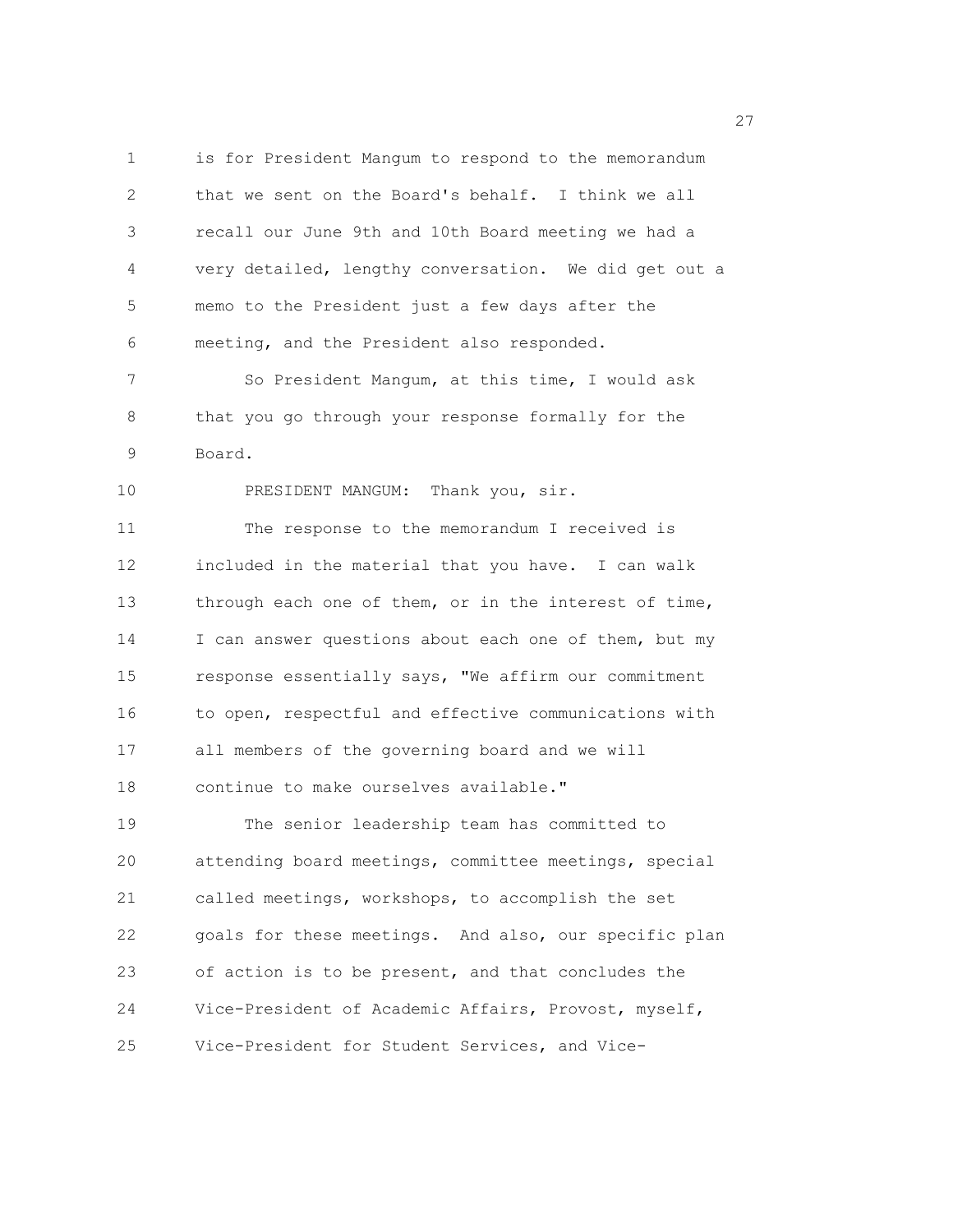1 President for Finance Administration will attend all 2 of the meetings in person.

3 And in cases where -- this document says we will 4 make sure there is adequate representation there, or 5 that we be permitted to attend telephonically or some 6 other medium by which we can participate in the 7 meeting due to scheduling conflicts. We do attend 8 national meetings, workshops, and other activities 9 that require we schedule these and pay for them well 10 in advance of being notified of a special meeting or 11 called meeting, so in the interest of saving 12 University resources and also continuing to fulfill 13 our obligations, we can participate and are requesting 14 to participate in other ways other than being 15 physically present at a meeting. 16 We also are responsive to and have been 17 responsive to and continue to want to be responsive to 18 all of the requests that are made, given the resources 19 that we have at the institution for informational 20 reports that the committees are holding. 21 Workshops. We would like to hold workshops, have 22 meetings to inform the Trustees of issues, policy 23 concerns that we have that we need advice on. That 24 would help us facilitate decision-making as well. 25 There's a list of the specific designees included

28 and 28 and 28 and 28 and 28 and 28 and 28 and 28 and 28 and 28 and 28 and 28 and 28 and 28 and 28 and 28 and 28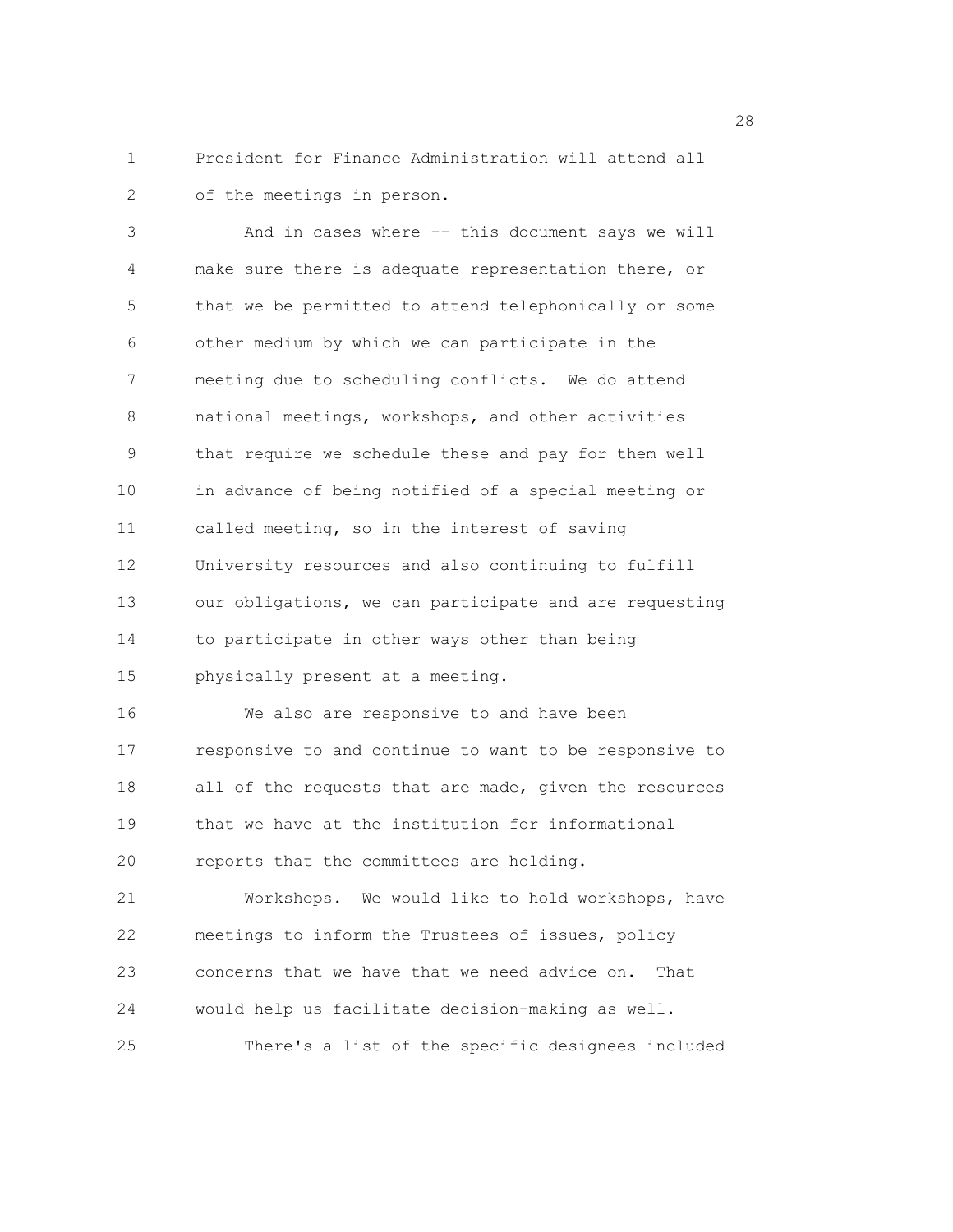1 in this letter when particular vice-presidents cannot 2 be available, so we identify who we would expect to 3 attend the meeting.

4 And basically, as President and Corporate 5 Secretary of the Board, I remain the point of contact, 6 but also I have assigned responsibilities to the Board 7 Liaison and my senior staff, as well as my executive 8 assistant, Jackie Hightower, is also available to be 9 reached and her number, and the numbers are included 10 in the letter; part of their responsibility is to be 11 able to locate and get messages to me when my phone is 12 out of service or I am otherwise not near any 13 electronic medium.

14 We have established a calling schedule for each 15 board member to answer questions that you may have and 16 to provide additional relevant updates. We try to 17 standardize this in order to insure that our schedule 18 or that my schedule would not be over-encumbered to a 19 point where I didn't have time blocked off to have 20 conversations directly with the Board members. We'll 21 continue to send the weekly notes if they prove to be 22 valuable to you.

23 And I was also asked to copy the General Counsel 24 on all communications coming from my office that were 25 directed to the Board, and that's what we're doing. I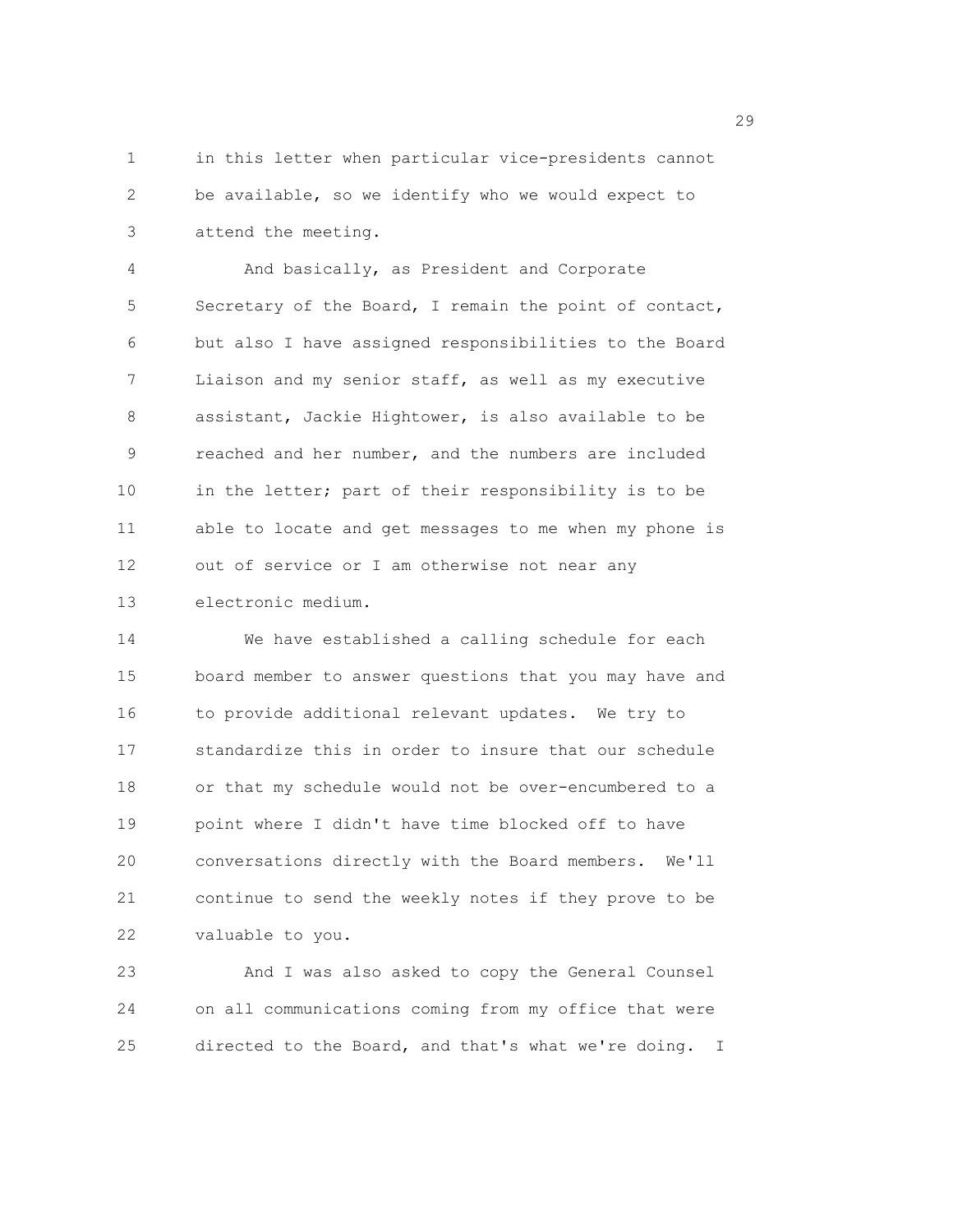1 was also asked to provide information on the selection 2 of outside counsel to the Board and that request was 3 attached in a memo that follows -- that identifies the 4 response to the Board being able to obtain outside 5 legal services, which is also included in this 6 package. So I'm open to questions about how you would 7 like to expand. 8 TRUSTEE ALSTON: Actually, the discussion on 9 outside counsel, we'll hold that discussion item for 10 the last item. 11 Any questions or comments for President Mangum? 12 Any questions or comments? 13 Okay. Hearing none, we will move on to the next 14 discussion item. 15 President Mangum, the next item -- and I thank 16 you, Board members -- there has been a lot of 17 conversation about the FAMU-FSU College of 18 Engineering. 19 At this point, will you provide an update to the 20 Board? And I'm sure there will be some discussion on 21 this topic. 22 PRESIDENT MANGUM: The FAMU-FSU College of 23 Engineering is proceeding in its organizational 24 structure and management structure as defined by the 25 joint College of Engineering proposal that was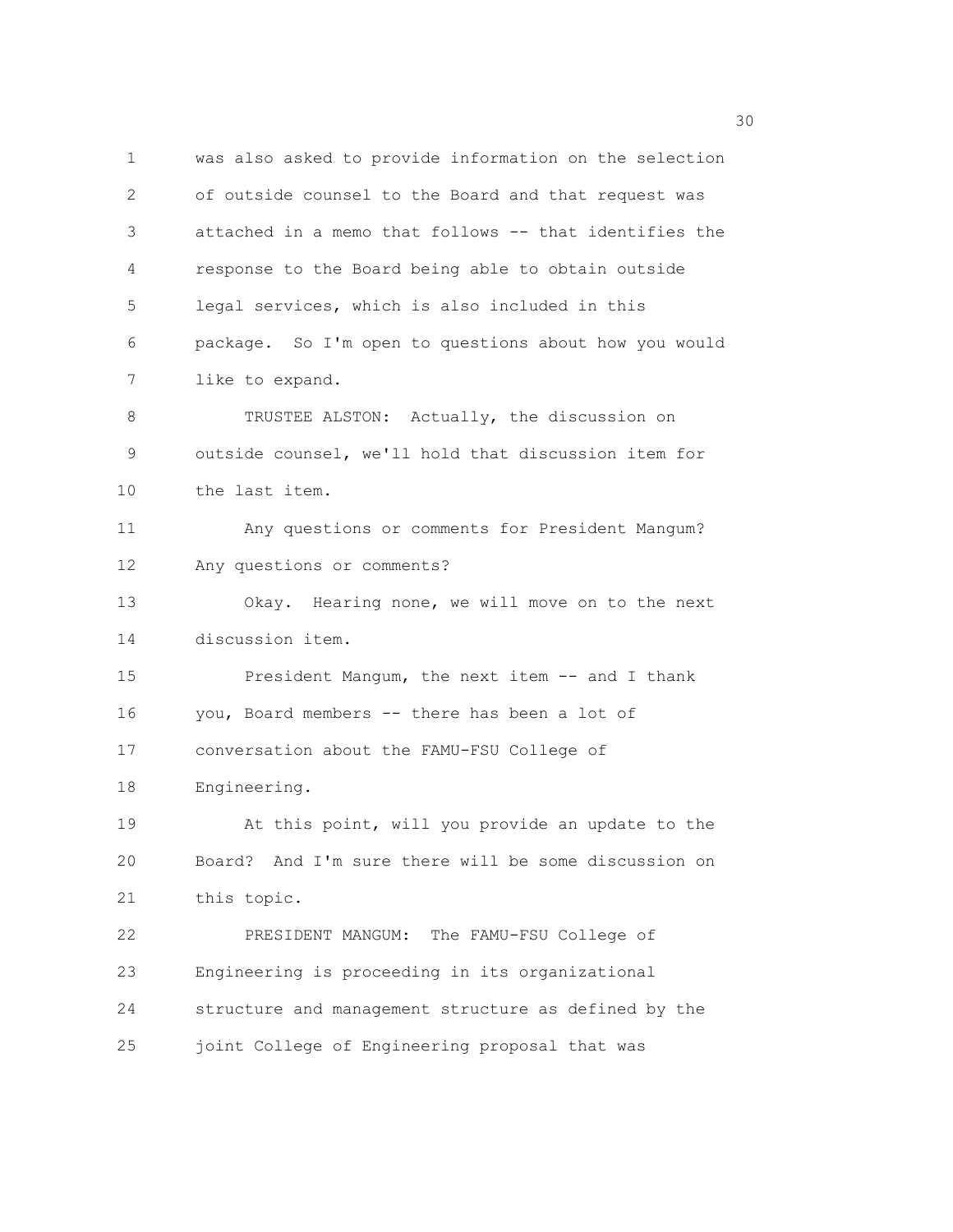1 approved by the Board of Governors, as well as the 2 Board of Trustees earlier in the year, and that is, 3 decisions made of the management of joint College of 4 Engineering are made by the four representatives from 5 FAMU, the four representatives from FSU, and the 6 system Chancellor.

7 Specific questions with regard to how we rotated 8 the responsibility after 32 years for administrative 9 leadership of the college and the accounting function 10 of the college occurred as a result of discussions 11 that the joint counsel had around accountability, and 12 the results of the CPT report that was commissioned by 13 the State Legislature that highlighted a number of 14 problems that Florida A&M had with the accountability 15 and the accounting, and most of it was related to not 16 being responsive to payment of vendors and processing 17 of the administrative functions.

18 Because Florida State University has a larger 19 organization, perhaps more sophisticated in many ways 20 in terms of technology and responsiveness, the members 21 of the joint counsel supported and agreed to rotate 22 that accounting function over to Florida State 23 University.

24 Part of the discussion that we had in this 25 exchange had to do with the leadership of the College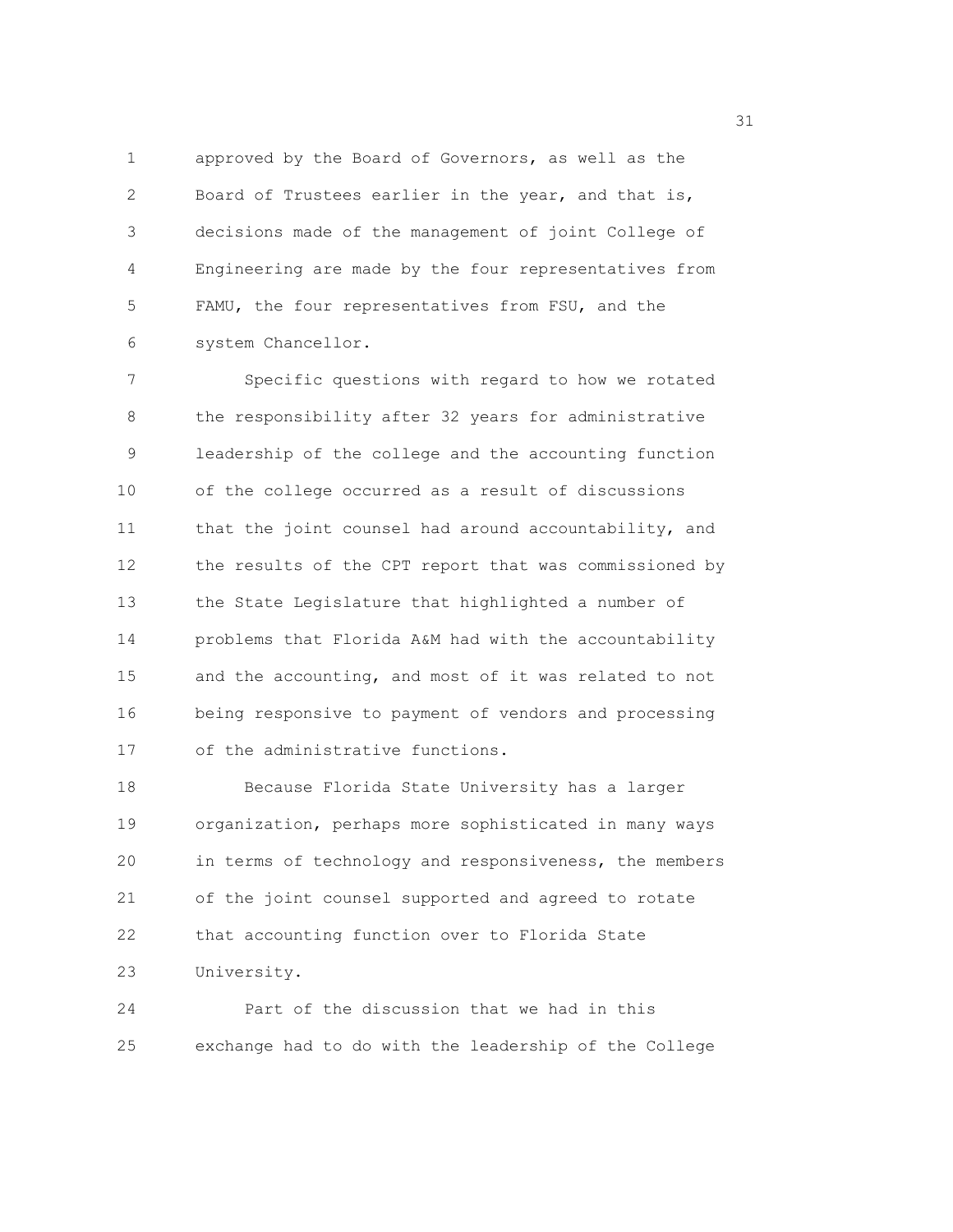1 of Engineering and the position at Florida A&M 2 University found itself with regard to many of the 3 faculty positions being vacant that were critical to 4 us sustaining a viable engineering program. Also, 5 students transferring on occasion from Florida A&M 6 University to FSU because of various administrative 7 services, or faculty transferring from Florida A&M 8 University to FSU because of various administrative 9 services and decisions were made that we believe were 10 leadership decisions.

11 So part of the joint decision was to rotate the 12 leadership and the responsibility for faculty 13 management in the academic program to Florida A&M. 14 After 32 years of rotation of responsibilities, it 15 couldn't hurt, because the situation that we found 16 ourselves in after 32 years where we were not able to, 17 in a split college, be able to attain accreditation 18 and maintain an engineering college for Florida A&M 19 University.

20 So that was part of the discussions that took 21 place among the joint council when we all agreed that 22 we would try a different administrative structure.

23 TRUSTEE LAWSON: Mr. Chair?

24 TRUSTEE ALSTON: Yes, I was going to tee off the 25 comments, if I could, Trustee Warren, and I'll also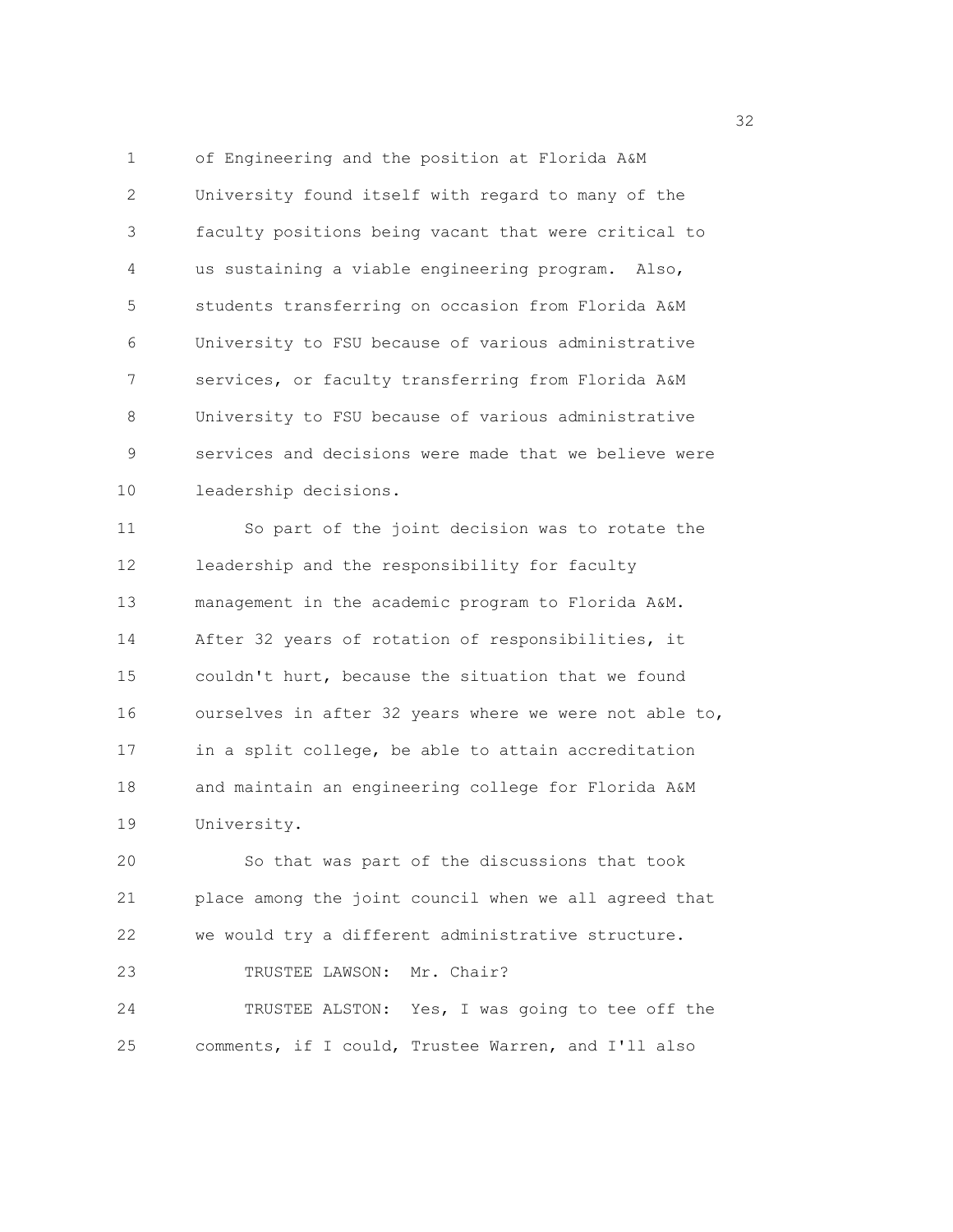1 recognize the other Trustees, if that's okay?

2 TRUSTEE WARREN: That's fine. 3 TRUSTEE ALSTON: Question, President Mangum: I 4 know that the Board received an update on the dean of 5 the college. I think there was a press release that 6 went out. I believe you might have been away. The 7 Provost was I think making comments, or there was a 8 press release that went out to the comment, but there 9 was no mention in that release or at least 10 notification to the Board or this Board member 11 regarding the budget authority of that conversation. 12 Let me ask the question, because you talked about 13 rotating the budget authority. Has there -- is the 14 plan to rotate the budget authority back to FAMU in 15 the near future; was that conversation had? 16 PRESIDENT MANGUM: We did not have a conversation 17 about a reversal of the decision that was made when 18 the decision was made to rotate responsibilities. 19 TRUSTEE ALSTON: And the only reason I ask that, 20 I know we didn't have -- at least at this level -- a 21 real policy conversation on this topic, and I know 22 that there's been a lot of chatter, at least for me, 23 personally. You know, I think I probably would have 24 had a different approach to this, but I think -- I see 25 where we are at this point.

<u>333</u> and the state of the state of the state of the state of the state of the state of the state of the state of the state of the state of the state of the state of the state of the state of the state of the state of the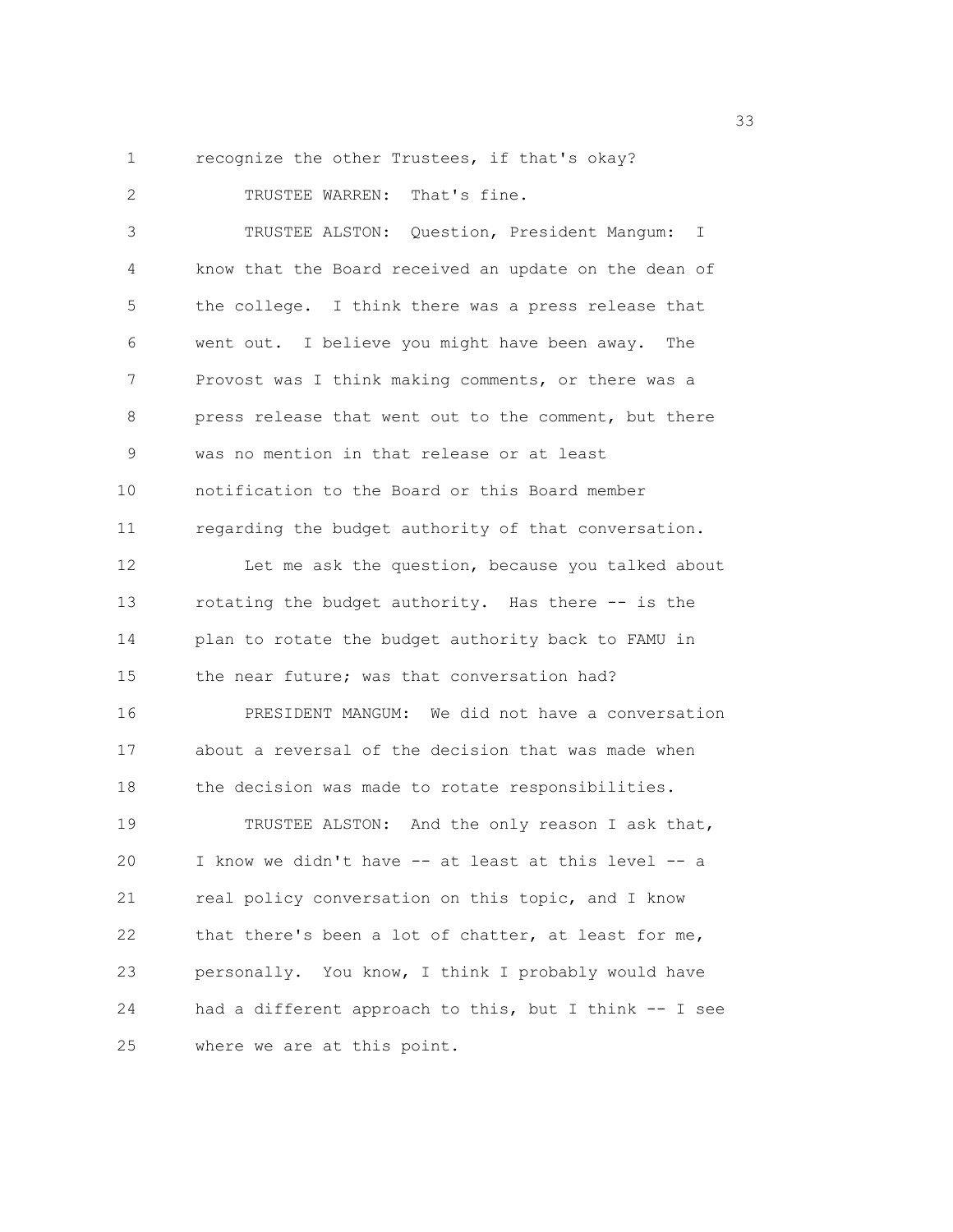1 Trustee Warren, and then followed by other 2 Trustees who may want to comment. 3 Trustee Warren? Trustee Warren? Okay. 4 Any other Trustees who wants to -- 5 TRUSTEE WARREN: Can you hear me? 6 TRUSTEE ALSTON: I'm sorry. Yes. Go ahead, 7 Trustee Warren. 8 TRUSTEE WARREN: My question bears on your 9 comment and/or question about budget control. I would 10 like for Dr. Mangum to address the question as to 11 whether or not we ever had budget control or if 12 (inaudible) fiscal. I think there is a distinction 13 between the two, but I would like to hear Dr. Mangum's 14 understanding and give us some clarity of the 15 difference between the two (inaudible) fiscal agents 16 responsibilities at FSU or is like the SACs, that has 17 control over the budget? 18 PRESIDENT MANGUM: Thank you. The budget control 19 and fiscal agent. In an academic community and in 20 most environments, the leadership of an organization 21 has the control of the budget and all of the 22 associated actions that are taken within that 23 organization. The fiscal agent is keeping track of 24 the accounting and taking care of the reporting and 25 the functions associated with accountability,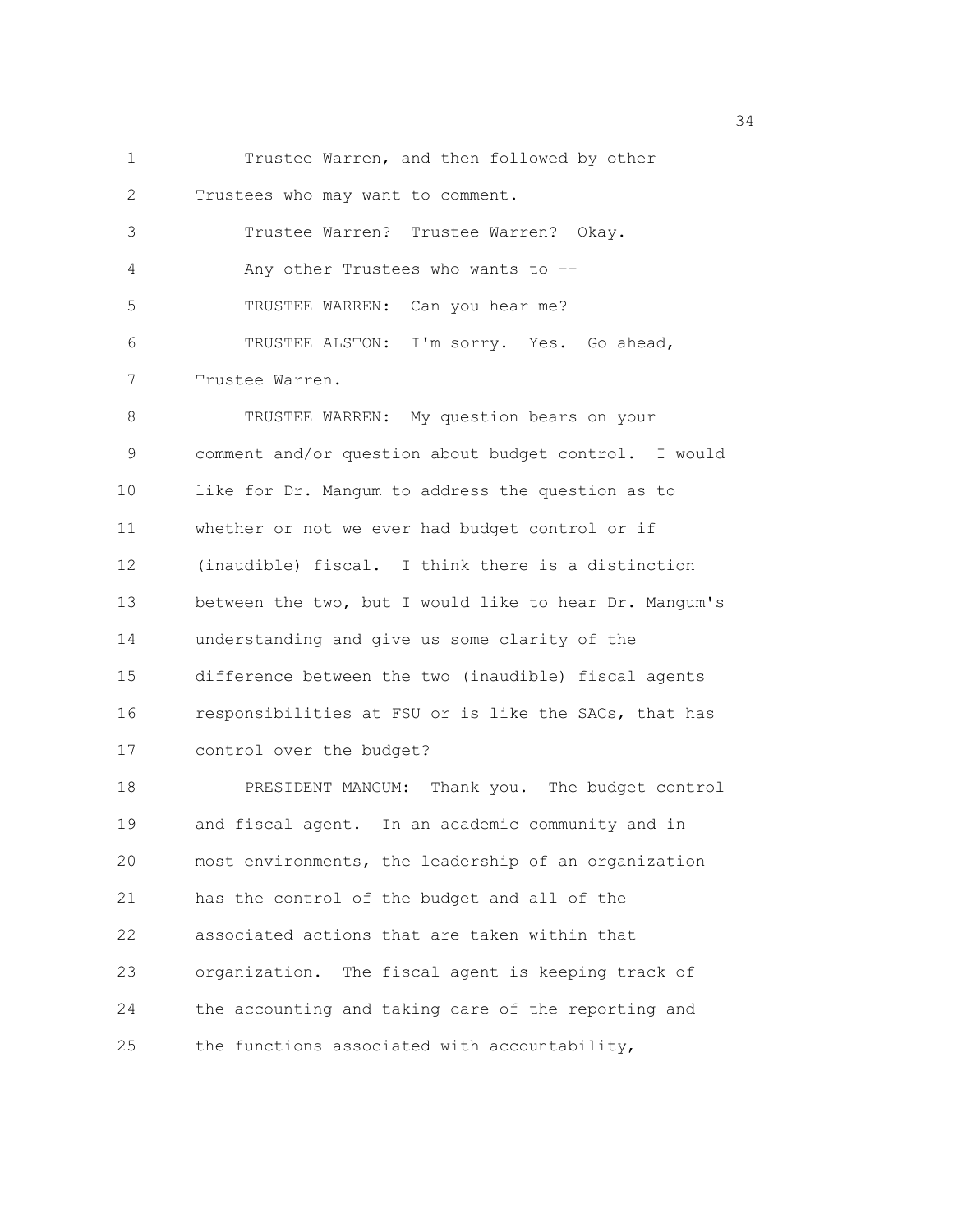1 distribution of the resources within the organization. 2 So control, actually, rests with the leadership: 3 They make the decisions on hiring. They make the 4 decisions on what gets purchased. They make the 5 decisions on how to engage any of the activities and 6 pragmatic aspects of a college or a school. 7 TRUSTEE WARREN: -- President Mangum, is the 8 (inaudible.) 9 TRUSTEE WARREN: The control of the joint college 10 now in this current environment is a joint committee 11 and the joint committee is convened by Chancellor 12 Criser, and the decisions are made -- designed to be 13 made jointly by members of the joint council. 14 The accounting function -- 15 TRUSTEE ALSTON: Any more questions, Trustee 16 Warren? 17 TRUSTEE WARREN: Yeah. For clarity purposes, 18 before the creation of this joint committee, did A&M 19 have control of the budget? 20 PRESIDENT MANGUM: My opinion would be that the 21 dean controlled the expenditures of the College of 22 Engineering; FAMU kept account of them. 23 TRUSTEE WARREN: And that dean was an FSU? 24 PRESIDENT MANGUM: That dean was a tenured 25 faculty of Florida State University.

<u>35 September 2005 September 2005 September 2005 September 2005 September 2005 September 2005 September 2005 S</u>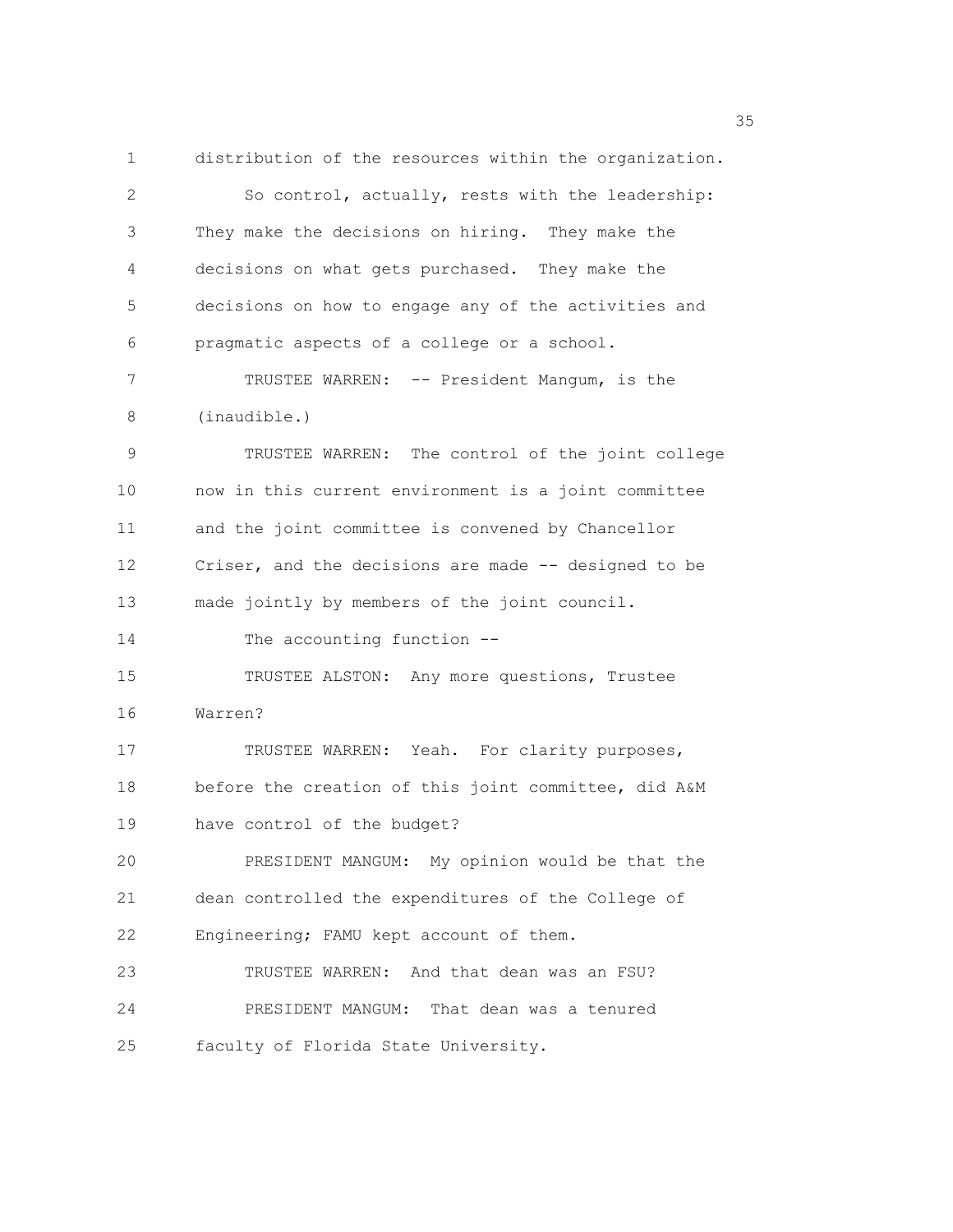1 TRUSTEE ALSTON: Thank you, Trustee Warren.

2 TRUSTEE LAWSON: Trustee Alston, this is Lawson. 3 I have a couple of questions and comments? 4 TRUSTEE ALSTON: Yes. Go ahead, Vice-Chair 5 Lawson. 6 TRUSTEE LAWSON: Okay, thank you. A couple of 7 comments and probably a question at the end. I just 8 want to go back and walk through a little bit of 9 history of the whole engineering school and how we got 10 to where we are. 11 I guess it was a little over 28 years ago 12 President Humphries signed the agreement with Florida 13 State, and what the agreement consisted of was the 14 joint school, but it also had a negotiated location. 15 There was a design of the school located off of Lake 16 Bradford Road. For various reasons, that was not 17 acceptable to Florida State at the time. There was a 18 concession to locate the school at Innovation Park for 19 a few reasons: One, it helped the local business

20 community, it was a neutral site, and there was 21 adequate space.

22 As part of the negotiation to move this school to 23 Innovation Park, Florida State took ownership of the 24 deanship, we took physical responsibility for managing 25 the budget, and I think it's important to have that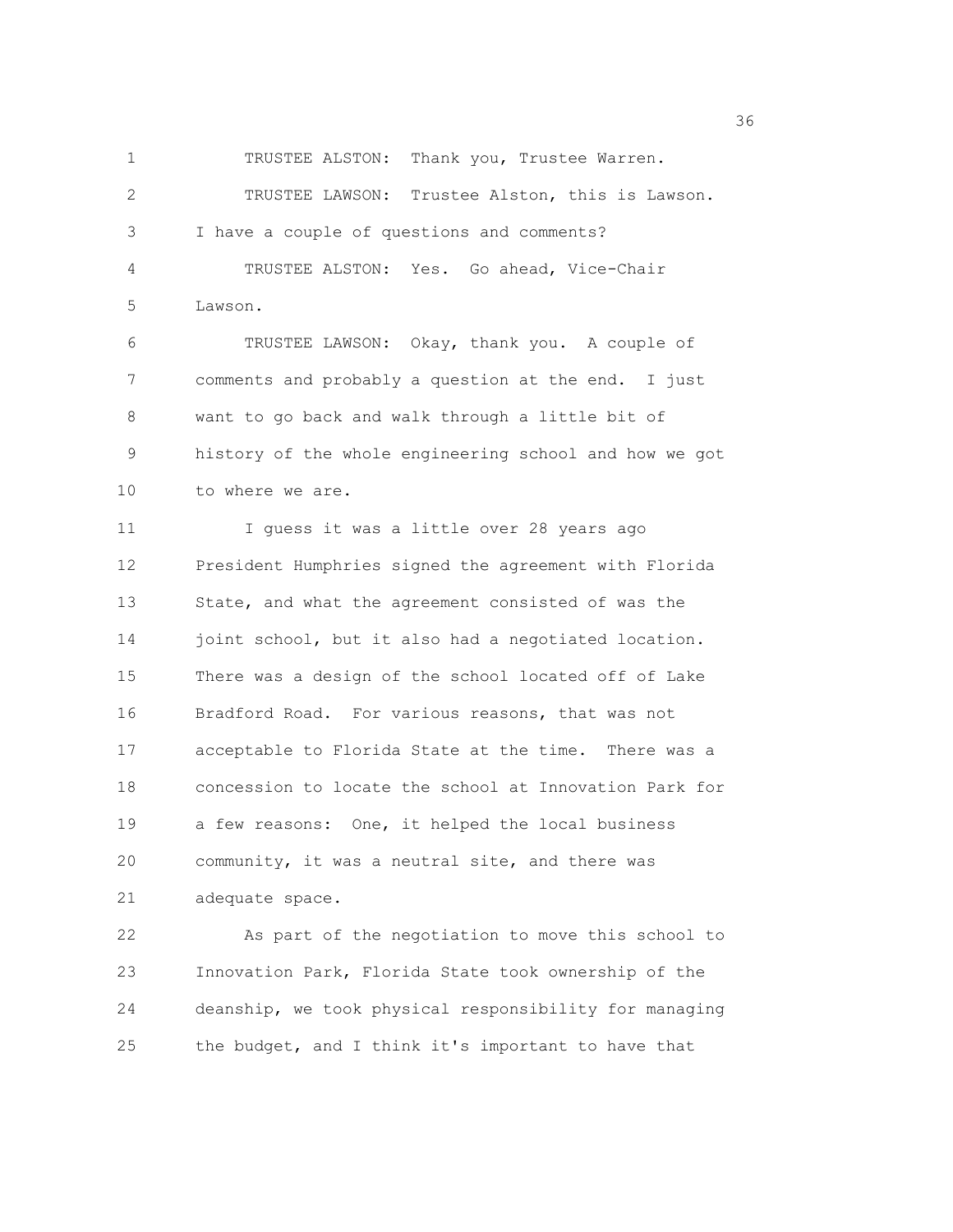1 somewhat historical perspective to get to where we 2 were. And I think it's also important to have the 3 perspective to have that there's a lot more involved 4 in the responsibility of the fiscal agent other than 5 just managing the money and making joint decisions, 6 because if it wasn't so important, why would year 7 after year after year, various leaders make an attempt 8 to move the responsibility from its original home? 9 The original home was agreed to 28 years ago. 10 There had been appropriate management oversight 11 activity with the budget for numerous years, so the 12 assumption is that should be able to continue in the 13 future. Florida State has historically not had major 14 issues with the administration of the budget over 15 several years; however, we all know there was a recent 16 move via state government to split the schools, and we 17 were successful in, I won't say in defending it but I 18 will say in delaying that decision, because if you 19 look at the playing cards, you can kind of see where 20 this is ultimately going.

21 But I think the other point of reference that I 22 want to make and that I think is critically important 23 in addition to the history, is the process by which 24 the decision was made. Right now the decision has 25 been made, and quite frankly, at some point you have

<u>37</u>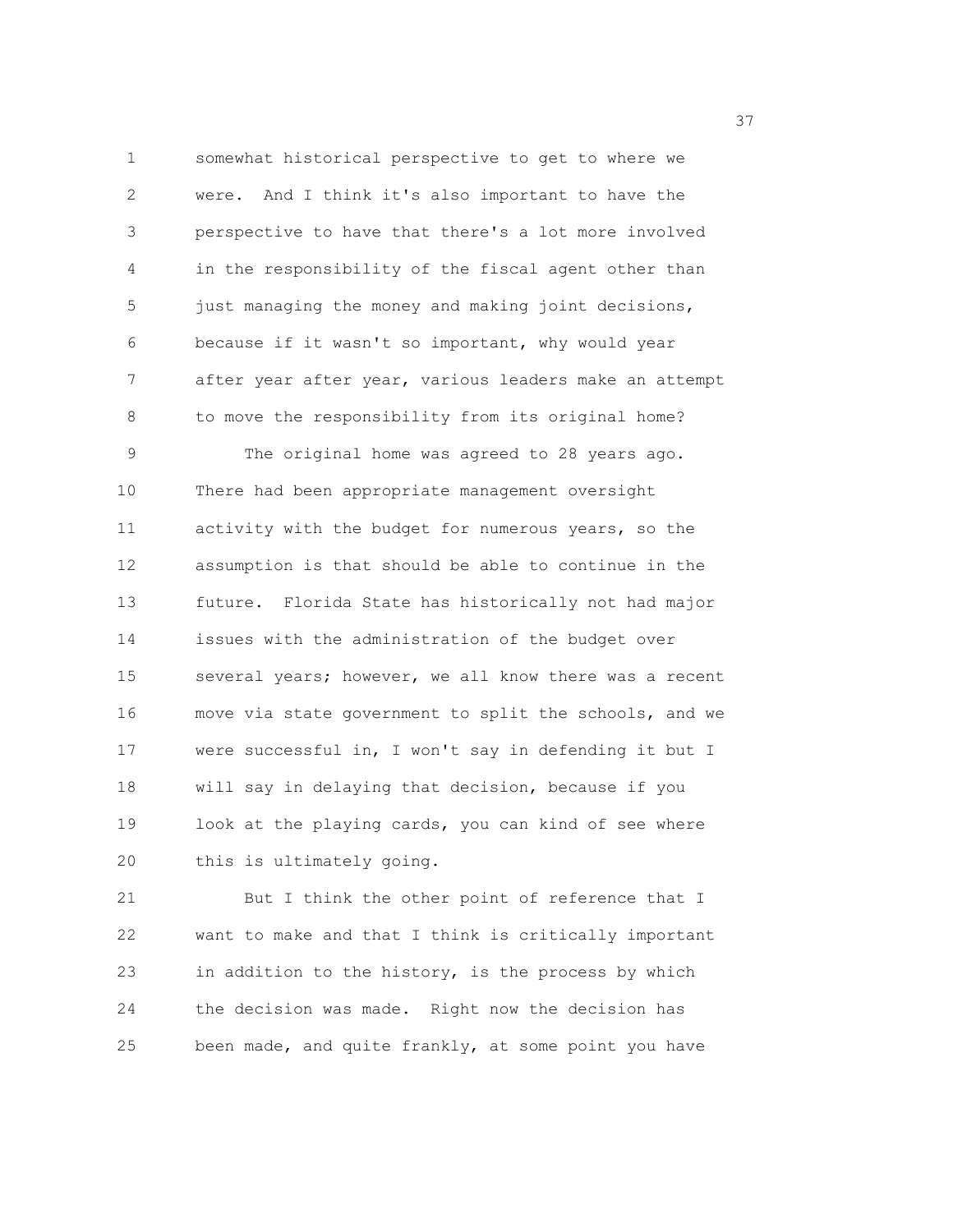1 to live with the governance you agree to, and I 2 understand that, but let's talk about the process by 3 which this decision was made.

4 I was looking at a note here that was just shared 5 with us here on May 22nd. There was a note that told 6 us there was a meeting that took place. However, this 7 note did not allude to, did not insinuate, or imply, 8 or lead us to believe there was transfer of budget 9 authority. And I think for us to have a 12-and-a-half 10 to 13-million-dollar decision made, that there should 11 have been some consultation, consideration by our 12 entire Board, specifically myself as Budget and 13 Finance chair.

14 It appeared to me -- and I know it was probably 15 more appearance than in actuality -- that the FSU 16 Board literally had an opportunity to review, discuss 17 and vote, and give their leader the "thumbs up" to 18 move forward with assuming the fiscal responsibility 19 for the School of Engineering budget.

20 Now, as you review the facts, that was probably a 21 little more appearance than actuality and I do agree 22 with that, but I think that my challenge with the 23 entire process is that this was not a collaborative 24 discussion. This was not a decision that I think the 25 Board had prior insight to. And I went back and I

<u>38 and 2001 and 2002 and 2003 and 2003 and 2003 and 2003 and 2003 and 2003 and 2003</u>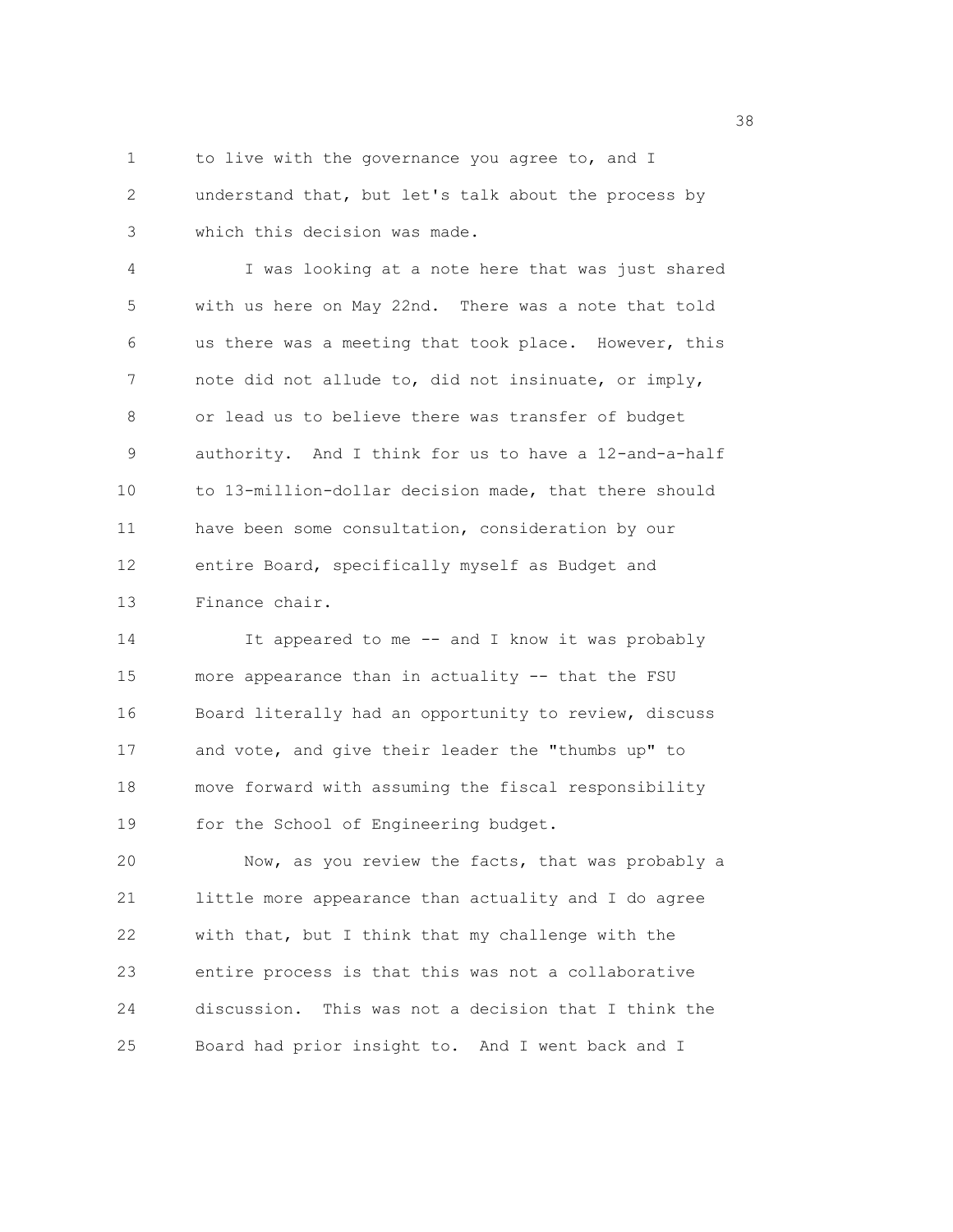1 read all of the documents and the minutes, and it's 2 just hard for me to wrap my head around a 3 13-million-dollar decision that we made without: One, 4 consultation of the Chair; two, consultation of the 5 Budget and Finance Chair; and three, probably even 6 more importantly, consultation of the entire Board, 7 because I, myself, would have voted to go in a 8 different direction, to be specifically clear. And I 9 think for members of our leadership team to state in 10 public that this was an inconsequential decision is 11 very inappropriately stated. 12 I think, at this point, I would like to ask the 13 President to help us now understand, given where we 14 are, how do we plan to maintain an active role and to 15 be actively engaged in the daily financial management 16 of the joint engineering school? 17 PRESIDENT MANGUM: Thank you for that question. 18 By being the employer of the Dean of the College of 19 Engineering, as we announce the position and fill that 20 position, our daily involvement in the College of 21 Engineering will emanate from the leadership position 22 of Dean of the College of Engineering. 23 TRUSTEE ALSTON: Vice-Chair Lawson, are you okay

24 with that?

25 TRUSTEE LAWSON: No. And I say "no" only because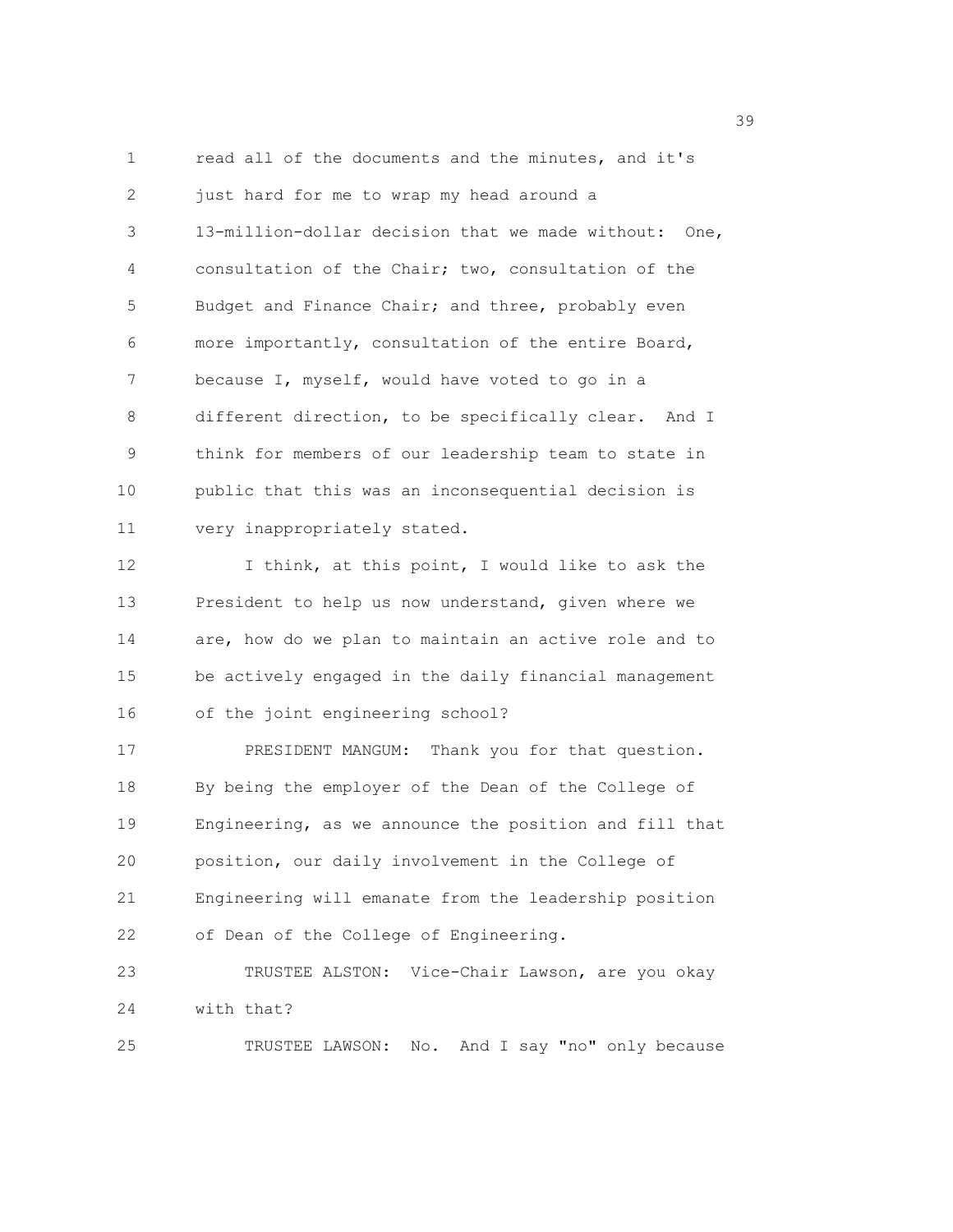1 I want greater detail. So I think what the President 2 said makes perfect sense, but I guess what I'm talking 3 about how -- what's our engagement strategy around 4 major financial decisions that will need to be made 5 around the school, whether they be around 6 infrastructure, expansion of faculty, et cetera; is 7 all of that approved by weight of the deanship, or are 8 there other mechanisms to insure that -- where I'm 9 going is to make sure that we have an equal seat at 10 the table, not a potential partial seat at the table. 11 PRESIDENT MANGUM: The joint College of 12 Engineering Council was formed with four members of 13 Florida A&M University at the table and four members 14 of Florida State University at the table, and the 15 Chancellor of the University System. We have an equal 16 voice in all decisions that are made regarding the 17 College of Engineering. We attend all of the joint 18 council meetings and we discuss all of the items and 19 issues associated with movement of the joint College 20 of Engineering. 21 TRUSTEE LAWSON: I'm sorry. Trustee Alston, I 22 have one follow-up and I'll be done. 23 TRUSTEE ALSTON: Absolutely. Go ahead, 24 Vice-Chair Lawson.

25 TRUSTEE LAWSON: Does the joint council allow for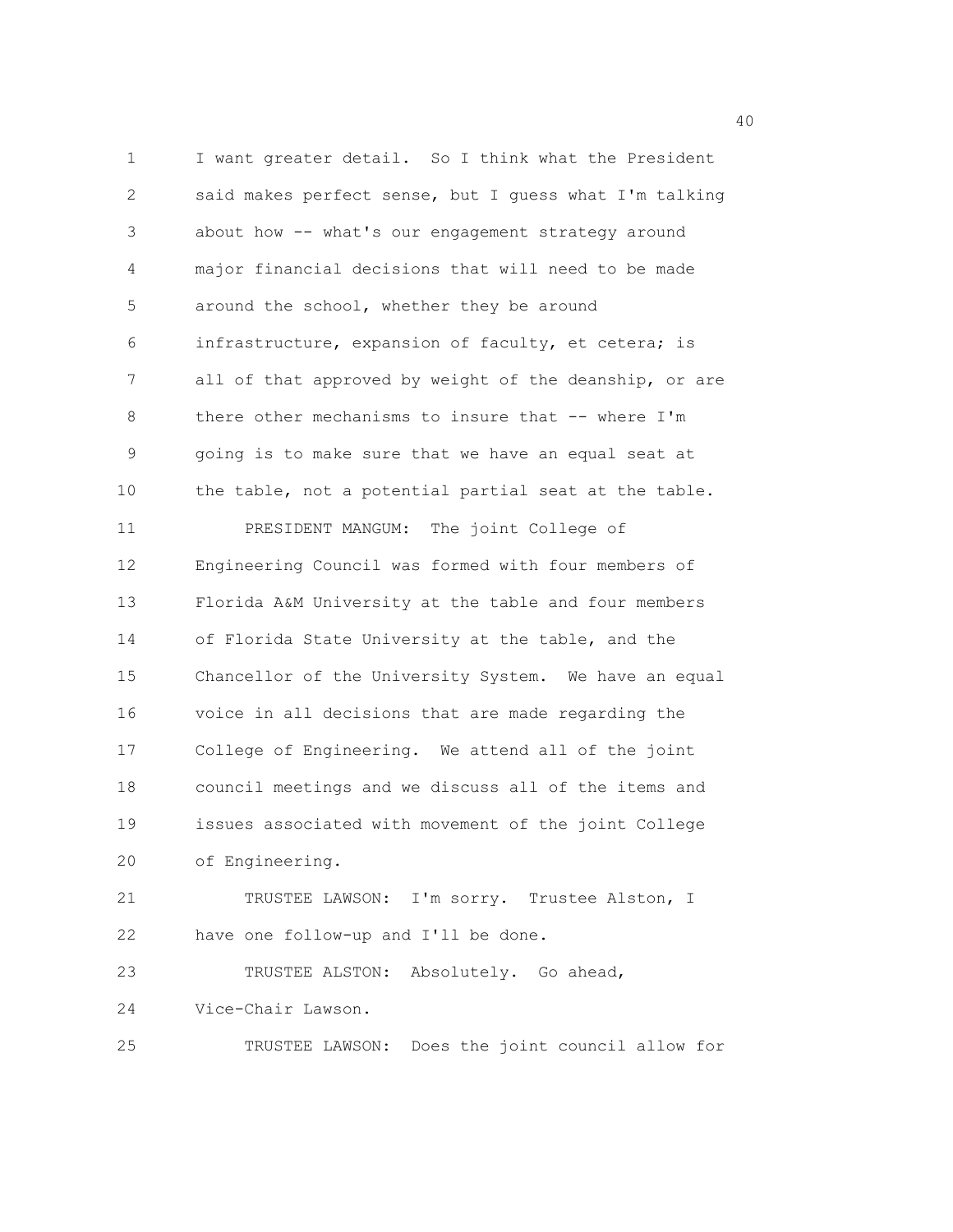1 -- is there a process set up via the joint council 2 that allows for each of the respective boards to give 3 their leaders a point of view that they can take into 4 the council, such that those views are heard? Because 5 I think where we are now is, we're dealing with the 6 decision that was reached by the joint council, and as 7 I understand it, we don't have recourse to reverse 8 that. As I said earlier, you have to go with the 9 governance that you select, but does that process 10 allow you as well as the FSU or Florida State's 11 President to then confer with their Board on major 12 issues regarding the governance of the school? 13 PRESIDENT MANGUM: Well, you can put that on the 14 agenda and see how the joint council would like to 15 receive information from the Boards of Trustees of FSU 16 as well as FAMU. We have not had that discussion as a 17 group.

18 TRUSTEE LAWSON: Because I think in fairness to 19 you and to our administration, for you-all to be 20 placed in a position of accepting or reacting to a 21 decision that your Board may or may not agree with, I 22 think it puts you and your leadership team in a very 23 difficult place, unless there's some recourse or 24 ability for some debate in between and for us to 25 provide a point of view in consultation with yourself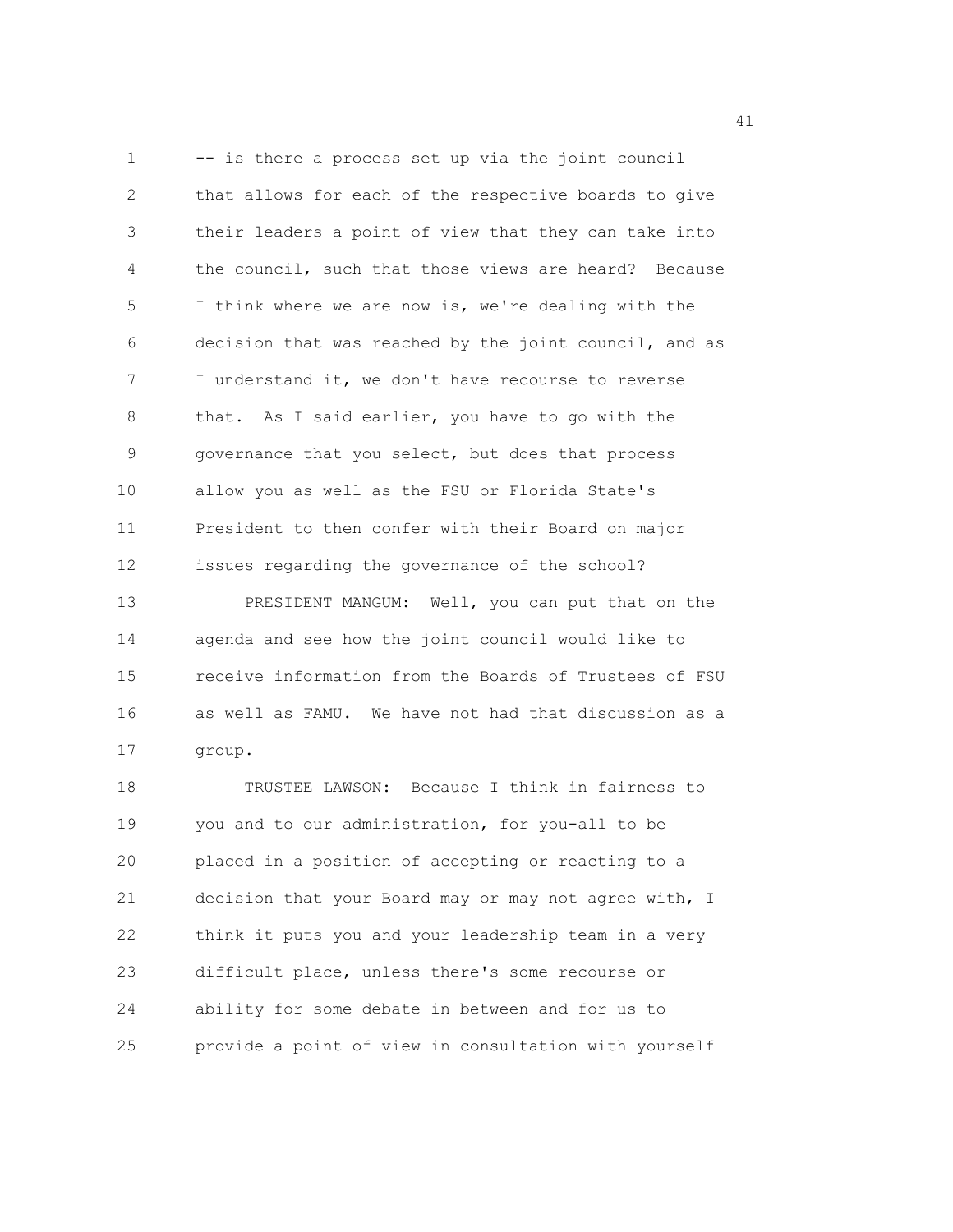1 to then take into that committee's discussion.

| 2  | Does that make sense?                                  |
|----|--------------------------------------------------------|
| 3  | PRESIDENT MANGUM: We've had members of our             |
| 4  | administrative team that are part of the council       |
| 5  | engage with FSU for several weeks regarding the        |
| 6  | details about the administration and activities of the |
| 7  | fiscal agent, and the recommendation of the group of   |
| 8  | people from FSU, as well as FAMU, made the proposal    |
| 9  | that everyone at council accepted. It has a vote.      |
| 10 | TRUSTEE LAWSON: I'm done, Trustee Alston.              |
| 11 | TRUSTEE ALSTON: Thank you, Vice-Chair Lawson.          |
| 12 | Any additional comments?                               |
| 13 | CHAIRMAN MONTGOMERY: Chairman Alston, this is          |
| 14 | Montgomery.                                            |
| 15 | TRUSTEE ALSTON: Yes. Go ahead, Mr. Chair.              |
| 16 | CHAIRMAN MONTGOMERY: Mr. Chairman, I have a            |
| 17 | concern that I'll pose in the form of the question to  |
| 18 | the Committee. I'm going to ask the Committee members  |
| 19 | if they would refer to the colored copy document that  |
| 20 | was just distributed.                                  |
| 21 | On the second page, this was the notes from            |
| 22 | Dr. Mangum that we received, the entire Board          |
| 23 | received, on May 22nd. It, again, referencing what     |
| 24 | Trustee Lawson said, it only says, "On Wednesday, I    |
| 25 | participated in a FSU Governance Council meeting," and |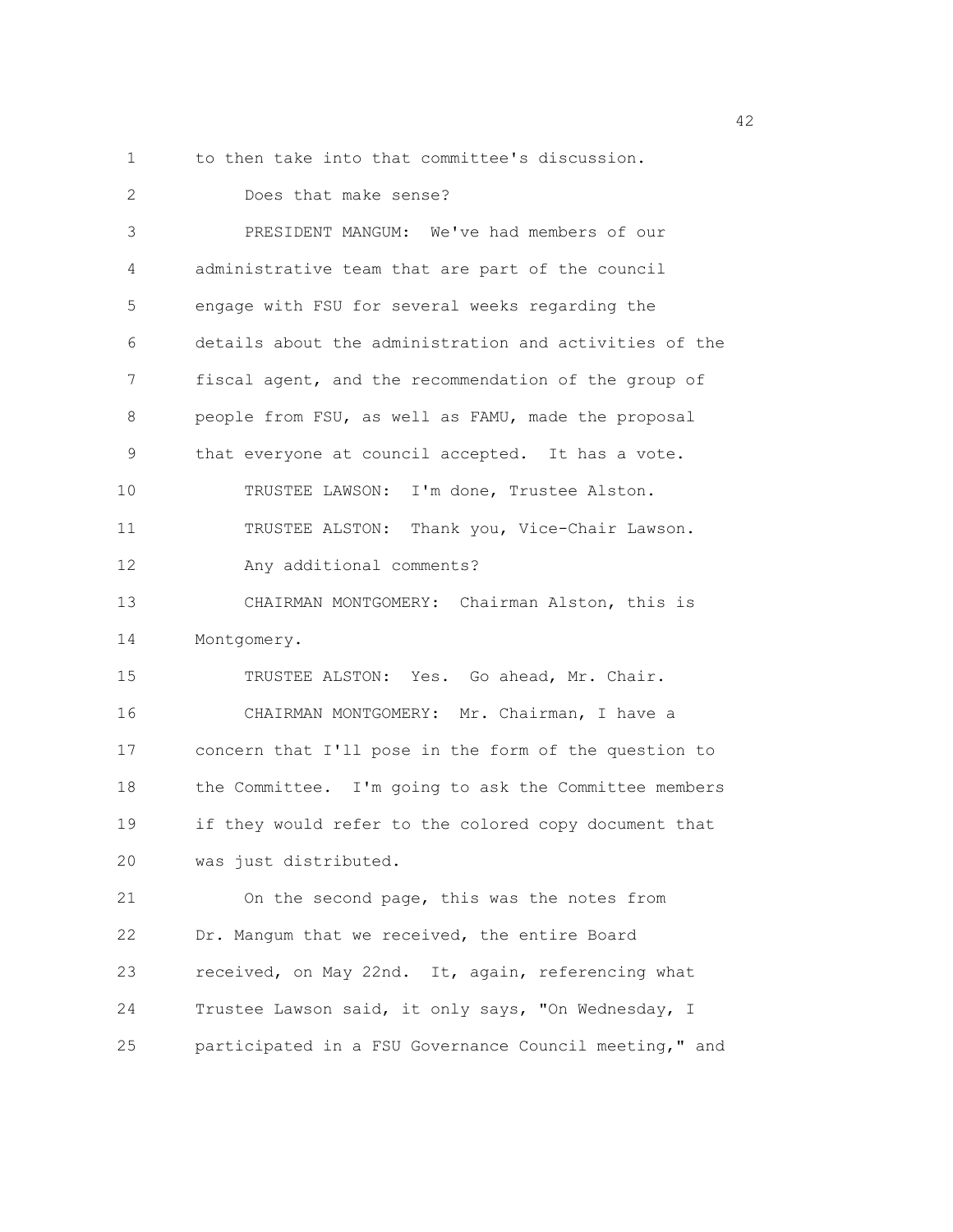1 so that was the only notification that the actual 2 Board received in the written communication up to that 3 point, even though the meeting had taken place two 4 days prior.

5 I also note that I had met with Dr. Mangum the 6 day before the meeting, and she did not mention it to 7 me. On a call that Dr. Mangum made to me on May 29th, 8 the day before her trip to China, she told me about 9 the change in status and support for the change, so 10 please note that was 10 days after the decision had 11 been made. On this call, she explained her position 12 as it relates to FAMU having control of the process of 13 selecting the Dean of the College, and we disagreed. 14 And I shared my view as a Board-level conversation and 15 a Board-level decision.

16 Now, she insisted at the time and continues to 17 hold to the position she had the authority to make the 18 decision, and she believes that it's a decision that 19 falls under University's operations. For reference, 20 she communicated this to the Board in a memo on 21 July 8th.

22 On July 10th, in my capacity as Chair and also 23 spokesman of the Board, I received a call from the 24 reporter with the Tallahassee Democrat, and the 25 reporter had received an e-mail from the information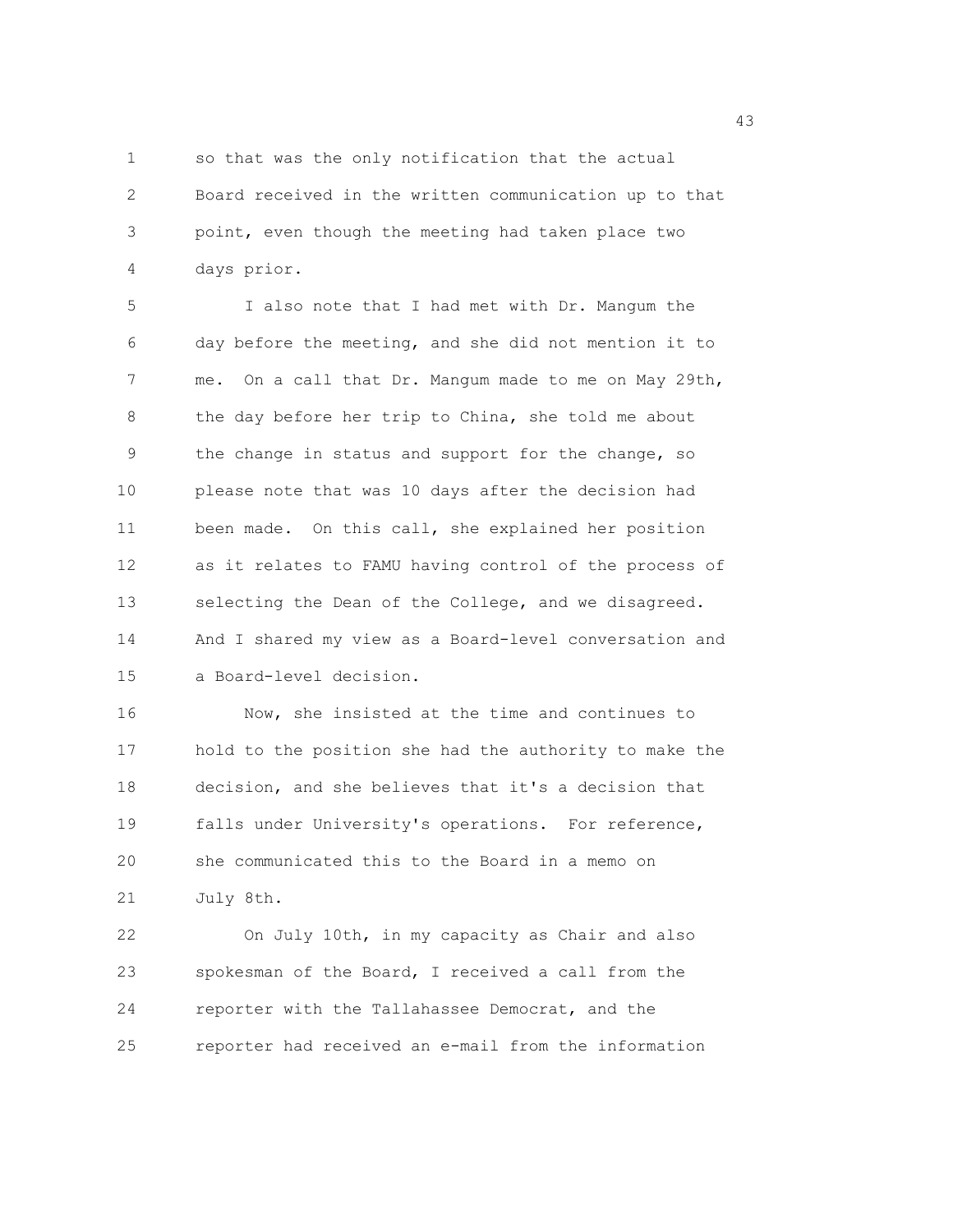1 in response to a request for information about the 2 subject, and there was an attached document that he 3 received that he believes supported Dr. Mangum's claim 4 that she had given the Board proper and due notice of 5 her action.

6 And so, I've circulated to you in the form of the 7 second document -- and I'll ask you to reference this 8 document -- I'm going to ask you to reference this 9 document, and you'll see it's dated July 10th so 10 40-some-odd days after she had sent us an original 11 memo.

12 So if you flip to -- this was on July 10th -- so 13 if you flip to the last page, it appears that the 14 administration -- and you compare this to the first 15 document; if you look at the first document, it says 16 "May 22nd. Notes From My Desk from Elmira Mangum." 17 These are supposed to be the same document, but the 18 document that she sent to the Board is one line, just 19 basically saying she had the meeting. The document 20 that was sent to the press is eight lines and five 21 sentences with much more detail, and so, as the 22 reporters were reading, they were thinking, well, it 23 sounds like she actually did inform the Board. 24 So this is a problem, and I'm asking that the 25 Committee sees this -- does the Committee share my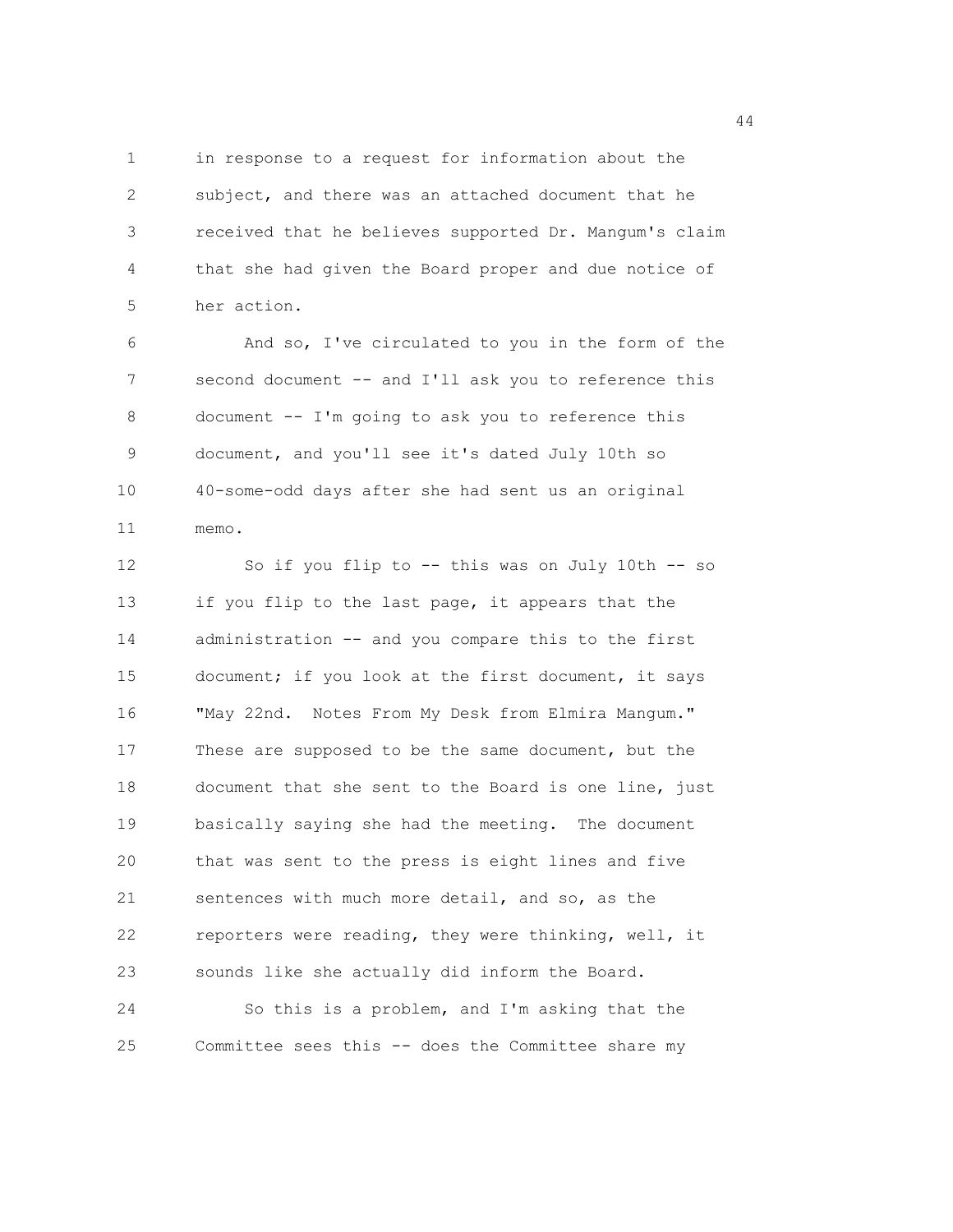1 view that this is problematic; that two different sets 2 of communication went out?

3 Mr. Chairman? 4 TRUSTEE ALSTON: Yes, thank you, Mr. Chair. And 5 I think hence my opening comments. I'm only one of 6 several members as well, and I think that was also my 7 comments, you know, in the opening as well. So I 8 share your view and I think also a few others, based 9 on comments, share that as well. 10 Any comments based on Chair Montgomery's comments 11 or thoughts, Trustees? 12 TRUSTEE SHANNON: Trustee Alston, this is Trustee

13 Shannon.

14 TRUSTEE ALSTON: Yes. Go ahead, Trustee Shannon. 15 TRUSTEE SHANNON: I think when information about 16 this situation first arose, I immediately recognized 17 that there were two separate issues that required two 18 separate types of analysis and conversation.

19 The first issue is the matter of governance, 20 which we discussed at length at the last meeting, that 21 there needed to be some improvements. There needs to 22 be some greater understanding between the Board and 23 the President regarding matters of interest for 24 Florida A&M University.

25 And so, I see the first issue of the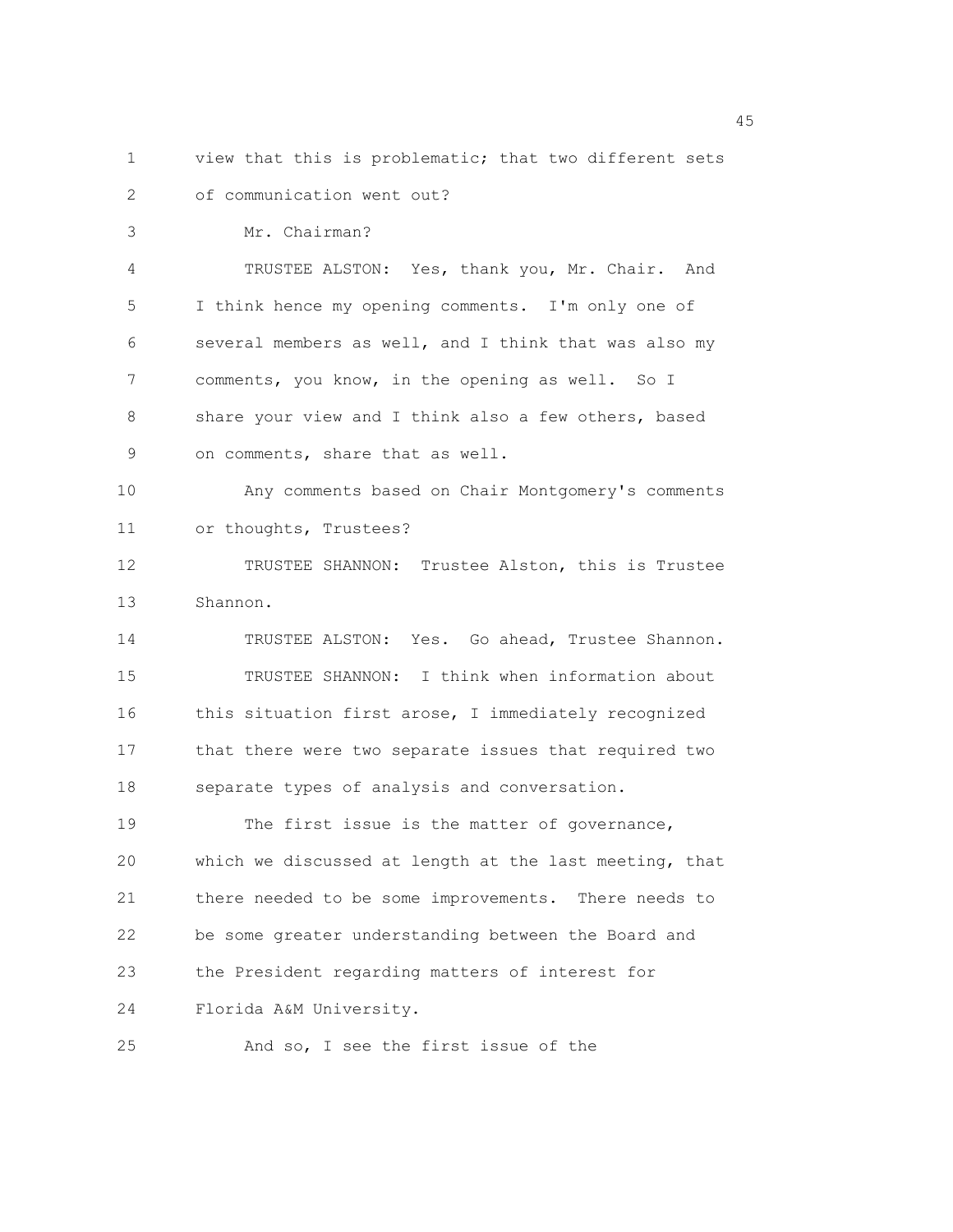1 understanding that the President had with respect from 2 the February, 2015, meeting where she understood this 3 Board having given her authority to make all decisions 4 in the best interest of the College of Engineering. 5 She had an understanding of what that was and then, 6 you know, the Board subsequent to this issue on the 7 College of Engineering has different expectations with 8 respect to how detailed and when those matters should 9 be discussed, and I think we still have work to do on 10 figuring that out so that's how I regard this.

11 The second issue is with respect to the actual 12 impact of the change in fiscal agent. And I don't 13 think -- I don't think that we've had enough 14 conversation on it. Because to me, quite frankly, the 15 big elephant in the room, is how FAMU, being the 16 fiscal agent for the last 32 years has served the 17 interest of the students that we are charged with 18 serving in this Engineering school. I don't subscribe 19 to "the sky is falling, the sky is falling" when 20 changes are made without more information on the 21 actual impact. Because quite frankly, as fiscal 22 agent, we have seen a precipitous decline in how this 23 engineering school was surveying our students, and 24 throughout the years where that decline was occurring, 25 we did not have adequate conversation or discussion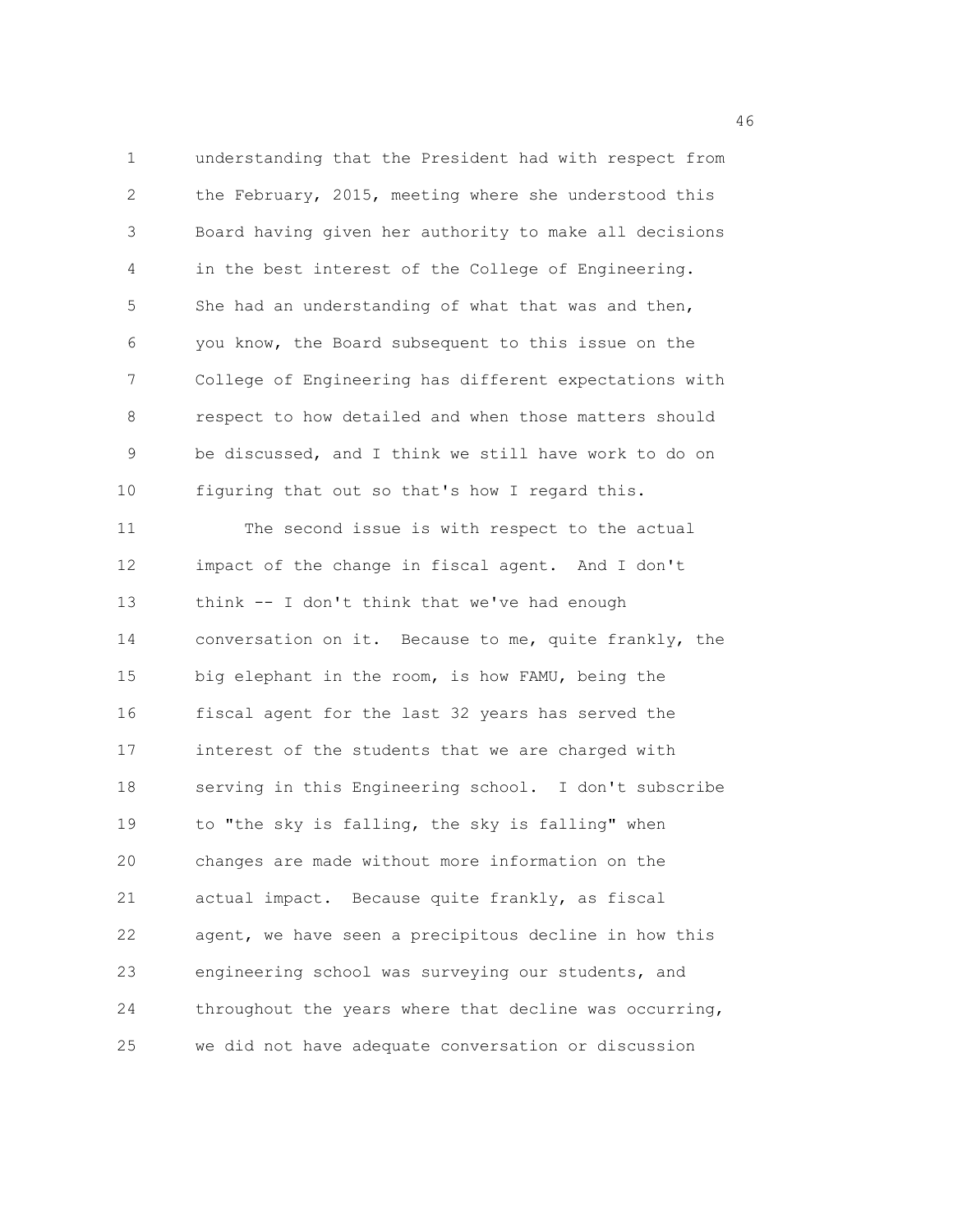1 about that and the impact on our students.

| 2  | That's as serious an issue to me as, you know,         |
|----|--------------------------------------------------------|
| 3  | some speculation about the fact that no longer being   |
| 4  | fiscal agent but being dean has somehow weakened our   |
| 5  | position. All I'm saying, is, that we need to have     |
| 6  | some more information, more conversation, really that  |
| 7  | lays out all of the facts regarding the impact of      |
| 8  | these different decisions before we can make a         |
| 9  | judgment on how damaging it is to FAMU and to the      |
| 10 | future of our students here, because quite frankly,    |
| 11 | for awhile it's been pretty bad.                       |
| 12 | But I do, you know, like I said, I just want to        |
| 13 | say that I do agree that we've got to somehow figure   |
| 14 | out how to communicate in a way that expectations are  |
| 15 | made; what are the expectations with respect to major  |
| 16 | and substantial decisions regarding this university.   |
| 17 | We have to do whatever is necessary to get on the same |
| 18 | sheet or paper as Dr. Mangum.                          |
| 19 | But I would ask the Board that we approach this        |
| 20 | in a professional, collegial manner, because managing  |
| 21 | in the space of negativity has never been an attribute |
| 22 | of a successful entity or successful organization or   |
| 23 | successful university, and please don't read that as   |
| 24 | me saying we don't have a right to ask because we do.  |

25 So obviously there's a difference of opinion as to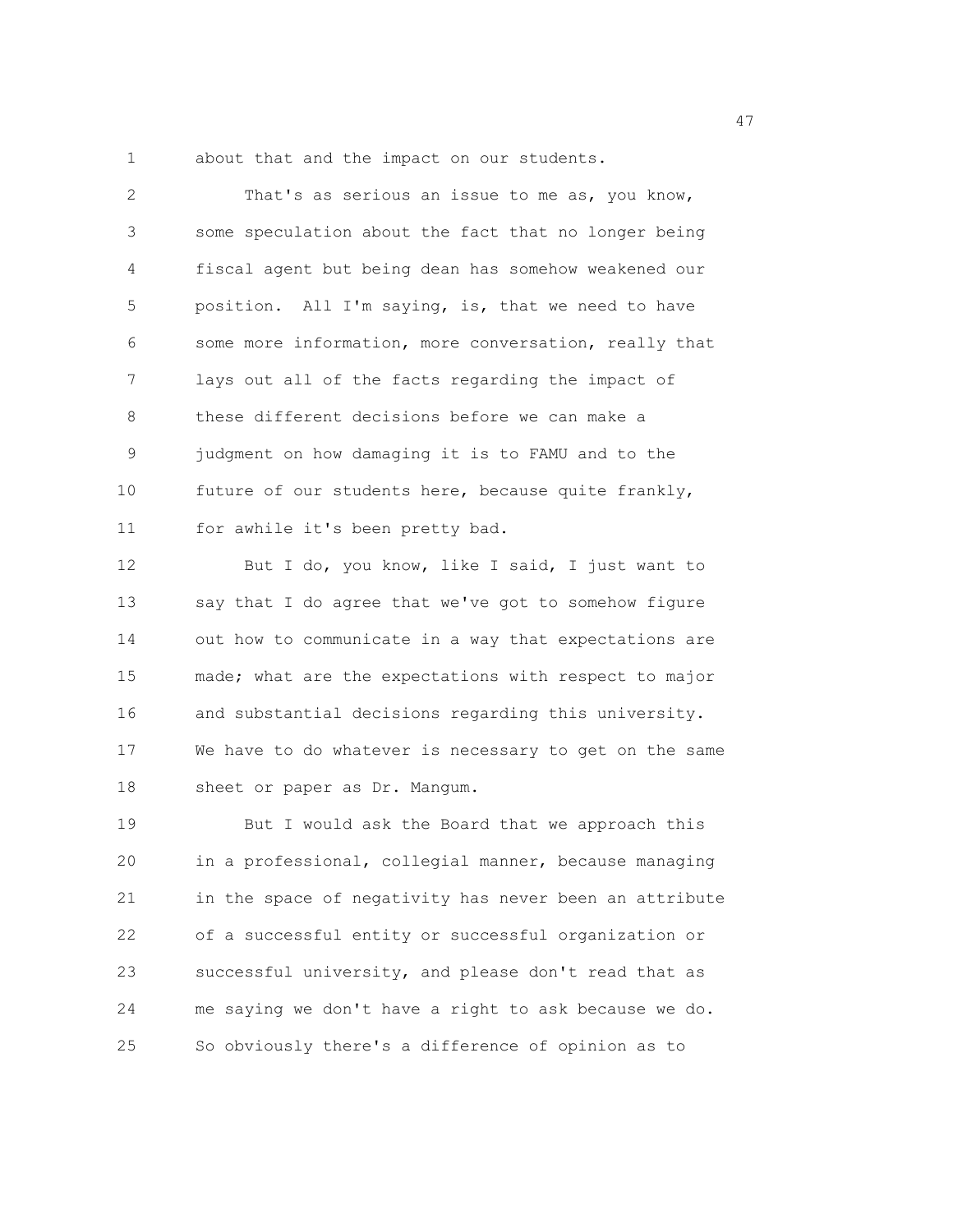1 what the University President needs to be discussing 2 with us. Now there's no mechanism in place, as 3 Trustee Lawson stated, when they're required to make 4 decisions like this, and that needs to be part of the 5 follow up that we are working on, that we're mutually 6 working on. 7 Thank you. 8 TRUSTEE ALSTON: Thank you, Trustee Shannon. Any 9 additional comments? 10 TRUSTEE WHITE: This is Trustee White. 11 TRUSTEE ALSTON: Thank you, Trustee White. 12 TRUSTEE WHITE: So just as sort of thinking 13 practically about this issue, and Trustee Lawson 14 alluded to it, that we agree to the governance for the 15 joint College of Engineering, and we don't have a 16 majority vote there, and any ties will be broken by 17 the Chancellor, and that's what we have agreed to. 18 And honestly, you know, a lot of this came about as a 19 result of the push to split the colleges so we -- so 20 that changed the day for us. 21 But I'm wondering and I would, you know, just 22 sort of suggest that President Mangum, in your opening 23 sort of response, there was a -- you know, you 24 outlined how you would communicate with us, and given

25 that this had governance structure for this College of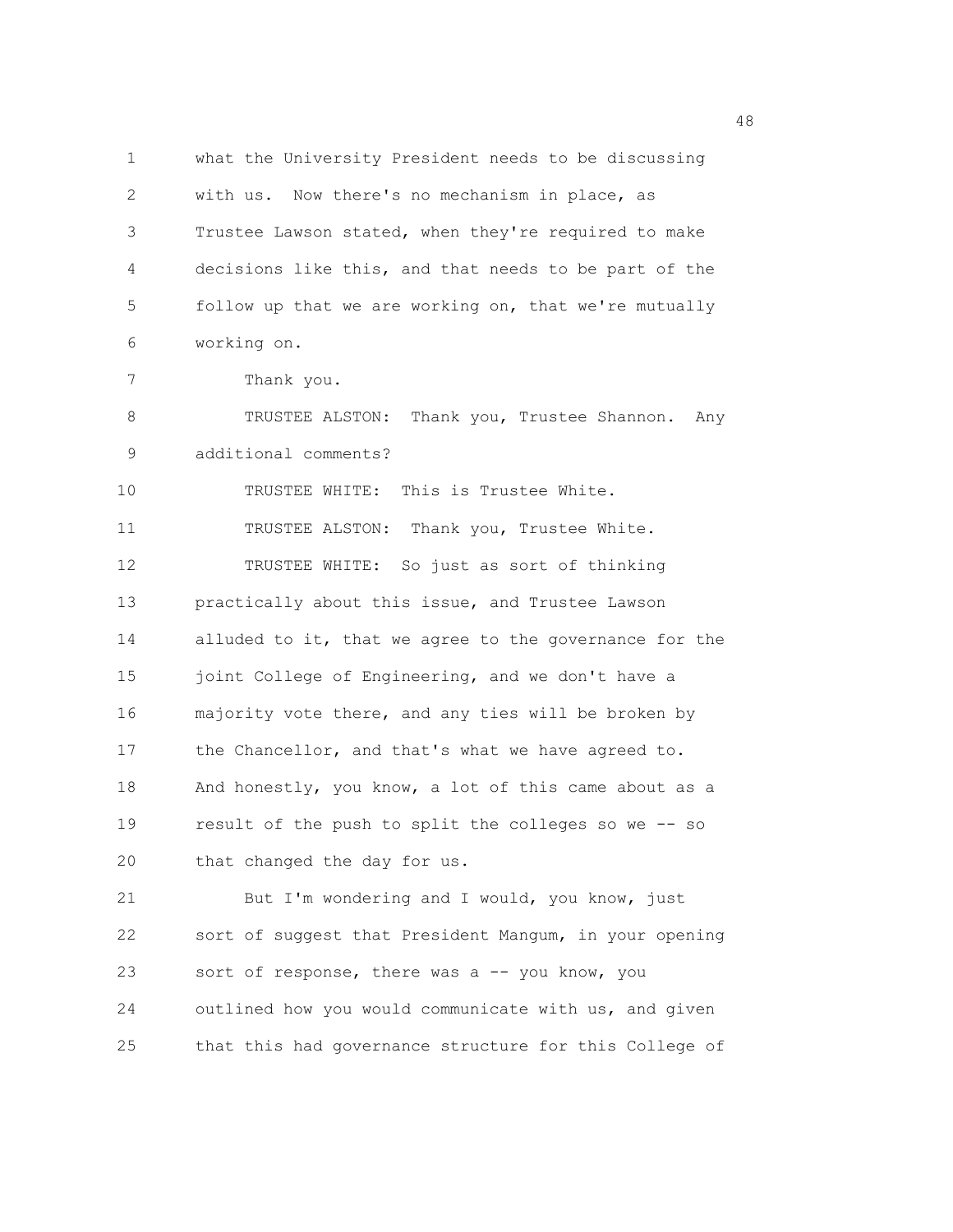1 Engineering is distinctly different from the rest of 2 the institution, perhaps you should add a section 3 there specifically as it relates to the College of 4 Engineering, such and such, the Board will be apprised 5 of the topics that will be discussed at that joint 6 college meeting; and then we can have an opportunity 7 to at least communicate what our position is as a 8 board.

9 That does not mean then we're going to get what 10 we want, because again, we don't have a majority say, 11 but at least the Board can have communicated and have 12 formally communicated or have the power to formally 13 communicate what our position is when you go into that 14 joint college meeting. And, of course, I'm thinking 15 of substantive issues, not -- you know.

16 TRUSTEE ALSTON: Great suggestion, Trustee White. 17 Any additional questions or comments, Trustees? 18 TRUSTEE GRABLE: Trustee Alston, this is Trustee 19 Grable.

20 TRUSTEE ALSTON: Go right ahead, Trustee Grable. 21 TRUSTEE GRABLE: Thank you. I would agree with 22 many of the comments that have been stated earlier, 23 and I do believe that the Board is focused on avoiding 24 the negativity that Trustee Shannon mentioned, and I 25 certainly couch all of my statements in that vein;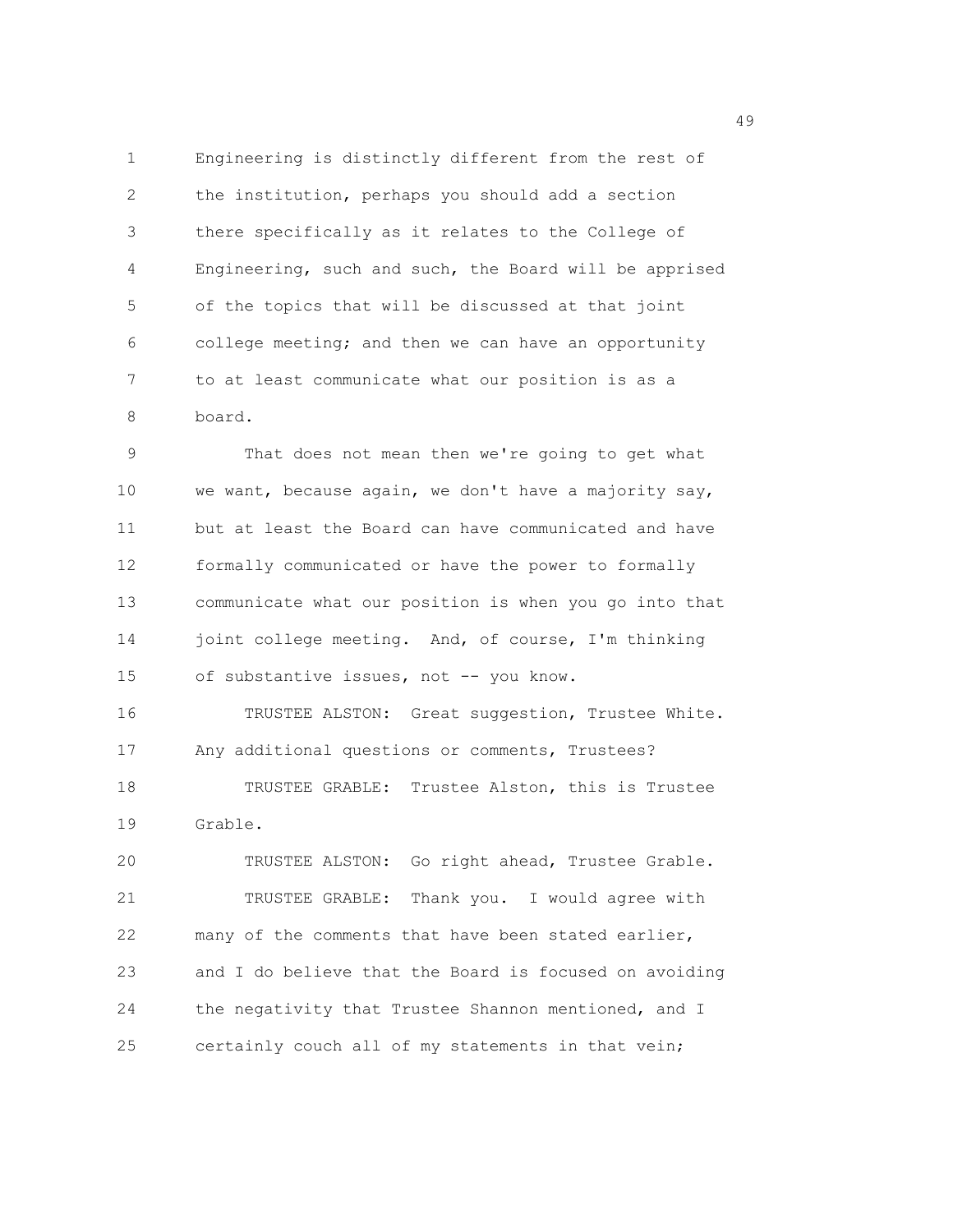1 however, there is one other aspect when we think about 2 the changes in fiscal management that I believe has 3 been stated by Trustee Shannon that we really should 4 keep in mind.

5 We do know that there was an attempt to split the 6 college and that strategy has not thus far succeeded, 7 but at the same time, anything, any changes --8 particularly monetary control or fiscal control -- has 9 the potential to affect the morale of faculty in the 10 college and I believe that we need to keep in mind 11 that moral issues among faculty, particularly Florida 12 A&M faculty, as a concern. And we know that low 13 morale can potentially impact productivity and 14 ultimately impact the experience students have in a 15 program. So, as we discuss anything related to the 16 College of Engineering, I think it is important that 17 we remember that faculty morale and the opportunity to 18 be productive and have a positive impact on students 19 plays a role.

20 TRUSTEE ALSTON: Thank you, Trustee Grable.

21 Any other comments?

22 CHAIRMAN MONTGOMERY: Mr. Chair?

23 Mr. Chair, it's Montgomery. I just wanted to 24 correct for the record a comment that I believe I 25 heard from Trustee Shannon with regard to providing

 $50<sub>50</sub>$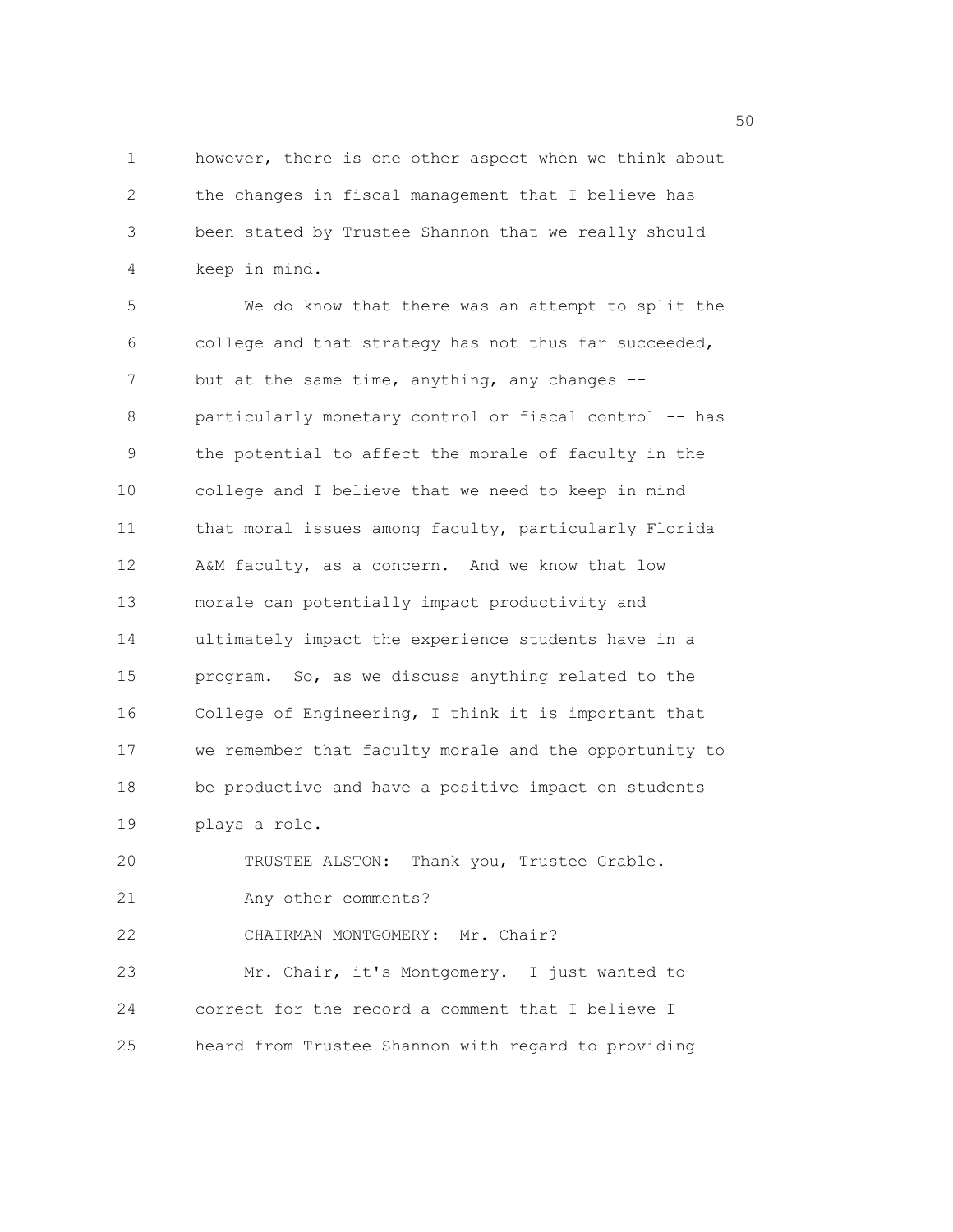1 Dr. Mangum the authority she saw fit.

| 2  | At the February 6th meeting of our Board, and I'm      |
|----|--------------------------------------------------------|
| 3  | reading directly from a memo that Dr. Mangum wrote and |
| 4  | sent to the Board on July 8th, and it says, "At the    |
| 5  | February 6 meeting of the FAMU Board of Trustees, then |
| 6  | Vice-Chair Montgomery made a statement in support of   |
| 7  | empowering and providing the President the             |
| 8  | authorization to work on behalf of FAMU to come up     |
| 9  | with a sustainable organizational structure for the    |
| 10 | college."                                              |
| 11 | That was not a carte blanche authorization to do       |
| 12 | whatever the President saw fit. That was simply a      |
| 13 | statement saying that we would support the President's |
| 14 | efforts to keep the joint college, and that was        |
| 15 | affirmed by a Board vote at that same meeting where we |
| 16 | said basically we want to keep the college together,   |
| 17 | so I did want to correct that for the record.          |
| 18 | The second thing, just as a follow-up, if a            |
| 19 | document is sent to the Board, and then the press      |
| 20 | requests that document and that document is changed or |
| 21 | altered significantly, I think that deserves an        |
| 22 | explanation. And so I asked the question earlier with  |
| 23 | regard to the Committee, but I think we're owed an     |
| 24 | explanation. The press needs to understand that if     |
| 25 | they ask for a document sent to the Board, they get    |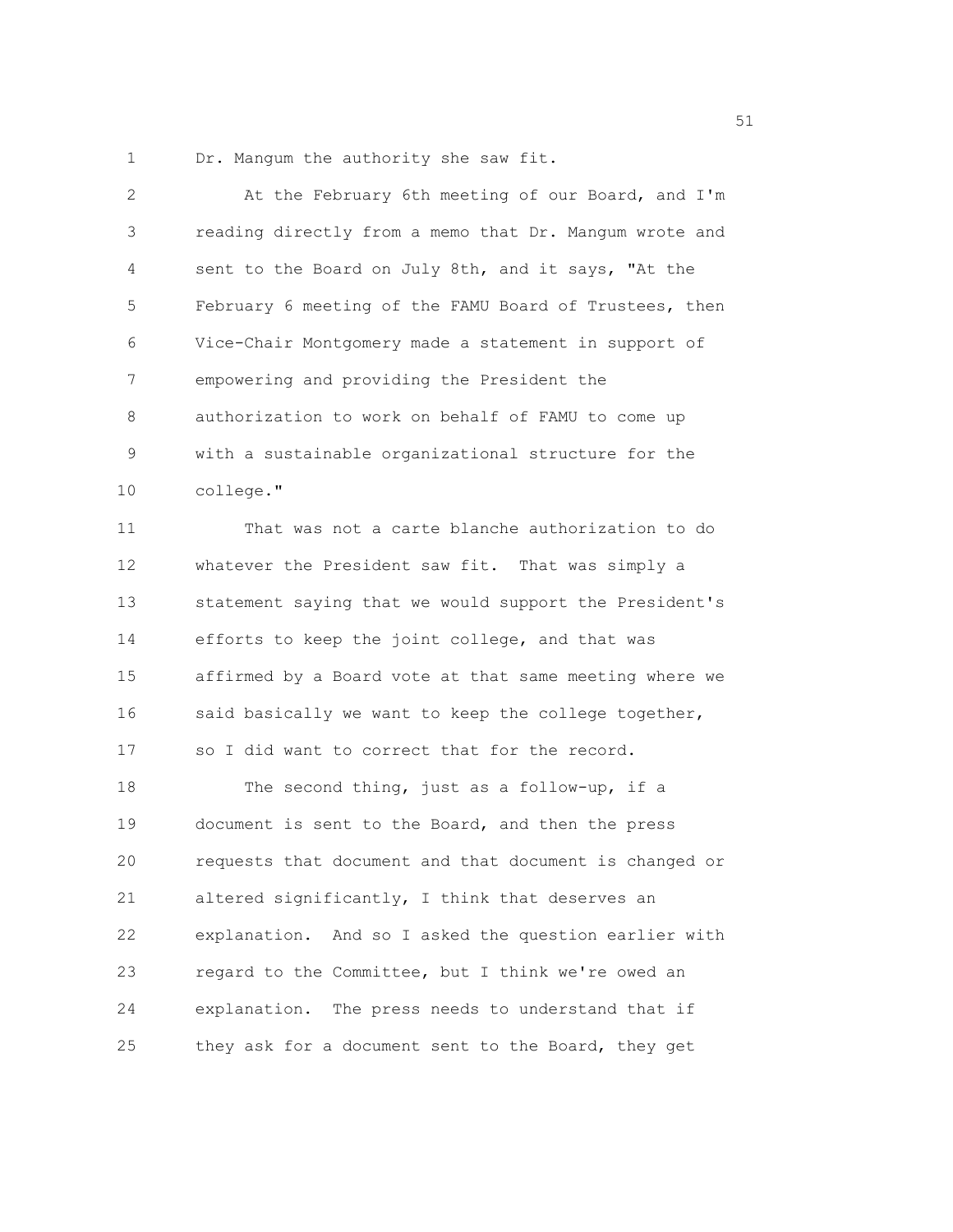1 the same document; all that had to happen in that 2 situation was to forward that same document that the 3 Board received. 4 Well, in this case, the Board received a 5 significantly altered document that had also omitted 6 some things that were on the original document. So I 7 do believe that deserves an explanation. 8 Thank you, Mr. Chair. 9 TRUSTEE ALSTON: Thank you, Mr. Chair. 10 Dr. Mangum, would you like to respond? 11 PRESIDENT MANGUM: I wish I could, but this is 12 the first I've seen the two documents side by side, so 13 I cannot respond to it. So what I can do is offer an 14 explanation later when I talk with communication staff 15 that responded to the press's request. 16 TRUSTEE ALSTON: Okay. So as a take-away, you 17 will give us something back in writing to members of 18 the Board? 19 PRESIDENT MANGUM: Yes. 20 TRUSTEE LAWSON: Trustee Alston? 21 TRUSTEE ALSTON: Yes, Vice-Chair Lawson. 22 TRUSTEE LAWSON: I just want to go back and add a 23 couple of more things to my opening statement. 24 A couple of things kind of come to mind, and I've 25 heard everybody's perspective, and what I'm sharing,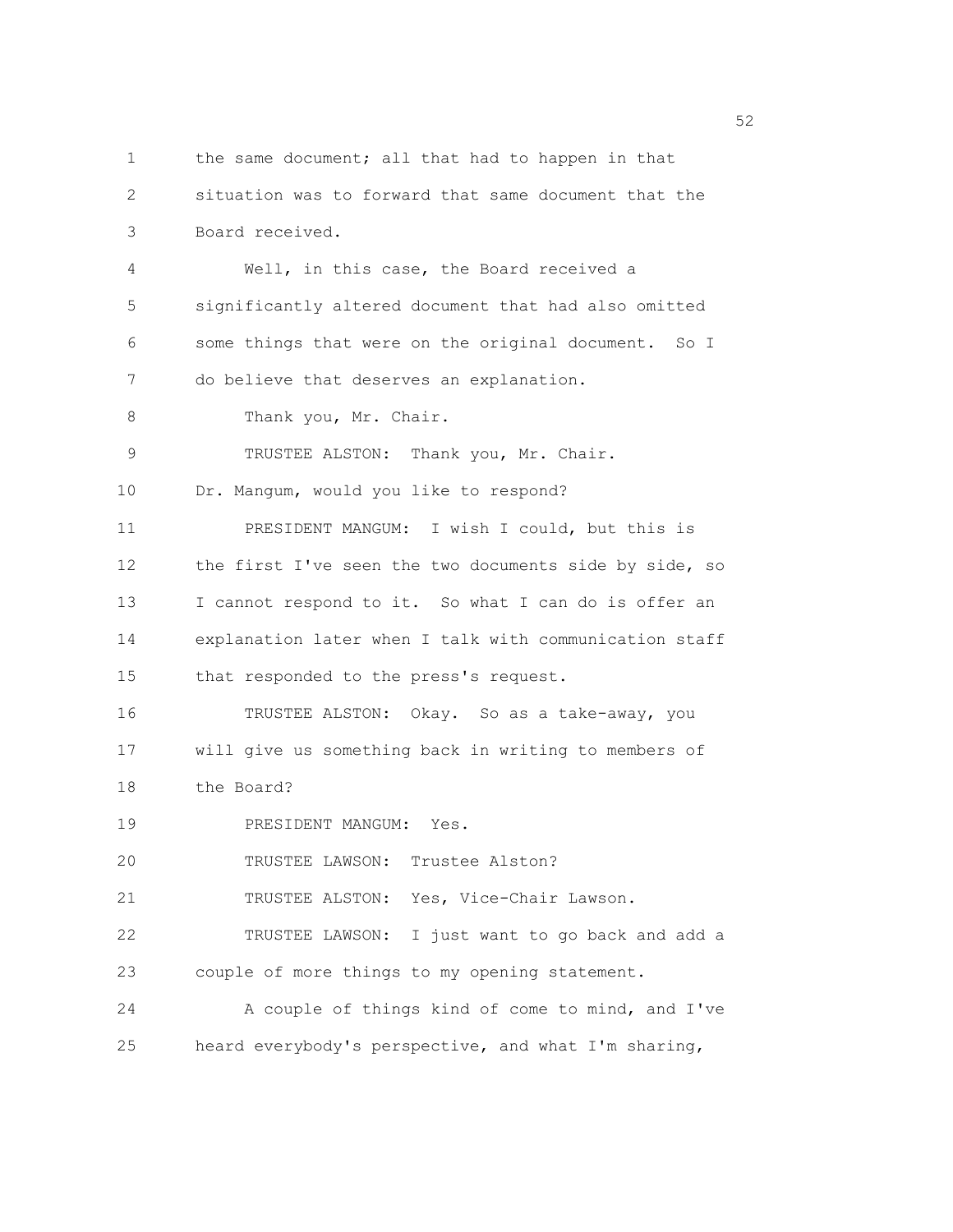1 these are comments and conversations I've had directly 2 with the President; so in fairness to her, as we talk 3 about open communication, what I'm saying is not new. 4 We've had one-on-one conversation about this issue. 5 And in closing, I simply feel that the gravity of a 6 13-million-dollar decision deserves a discussion with 7 the Board; that's number one.

8 Number two, and I just want to clear up a comment 9 that I saw, and not that we should respond to 10 everything that's in the media, but I think this one 11 deserves a comment based on comments that local 12 constituents, and that is: There was a statement made 13 by a senior administrator that said that the Board 14 supported this decision. I think you can hear from 15 around the room that's not true so I wanted to clarify 16 that.

17 And number three, you know, in closing, I just 18 have strong feelings about the decision itself. 19 Unfortunately, I do believe we're in a place of 20 non-reversal, but again, I would ask that we -- 21 Trustee White was going there as well -- this new 22 process has to allow not only our Board but Florida 23 State's Board will have a perspective on some of these 24 issues as well, or else we're going to put both of our 25 leaders in a very precarious decision to go into a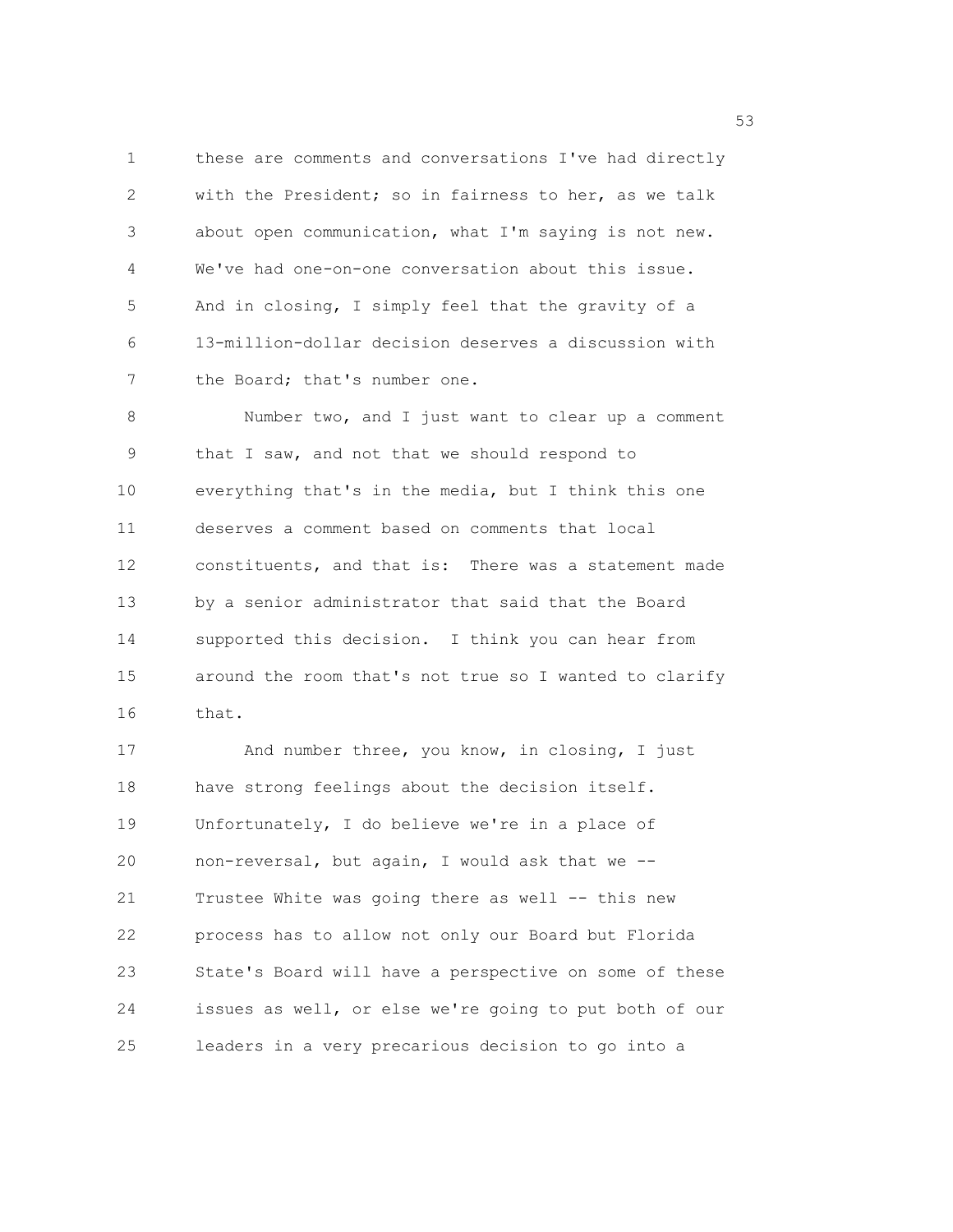1 room and to make sweeping decisions that were 2 initially made 28 years ago; that were good enough to 3 survive all of this time, to be changed overnight 4 without our consent. And it's going to put Dr. Mangum 5 on the firing line, unduly in my opinion, and it's 6 going to put the potentially the Florida State 7 President on the firing line if he makes a decision 8 that's not in the best interest or in the sweet spot 9 of where his board wants to go. 10 So Dr. Mangum, after all of this, I ask that you 11 take back to this committee our stern feedback; that 12 there has to be an opportunity window for you to bring 13 in to that process the feedback from your Board. 14 TRUSTEE ALSTON: Great comments, Vice-Chair 15 Lawson. 16 Dr. Mangum, are you in agreement with those 17 comments from the combination of Chair Montgomery and 18 Vice-Chair Lawson and Trustee White as a take-away? 19 PRESIDENT MANGUM: Certainly. 20 TRUSTEE ALSTON: Okay, thank you. 21 Any additional comments or feedback, Trustees, on 22 this topic? 23 TRUSTEE MOORE: Trustee Alston, this is Trustee 24 Moore. 25 TRUSTEE ALSTON: Go ahead, Trustee Moore.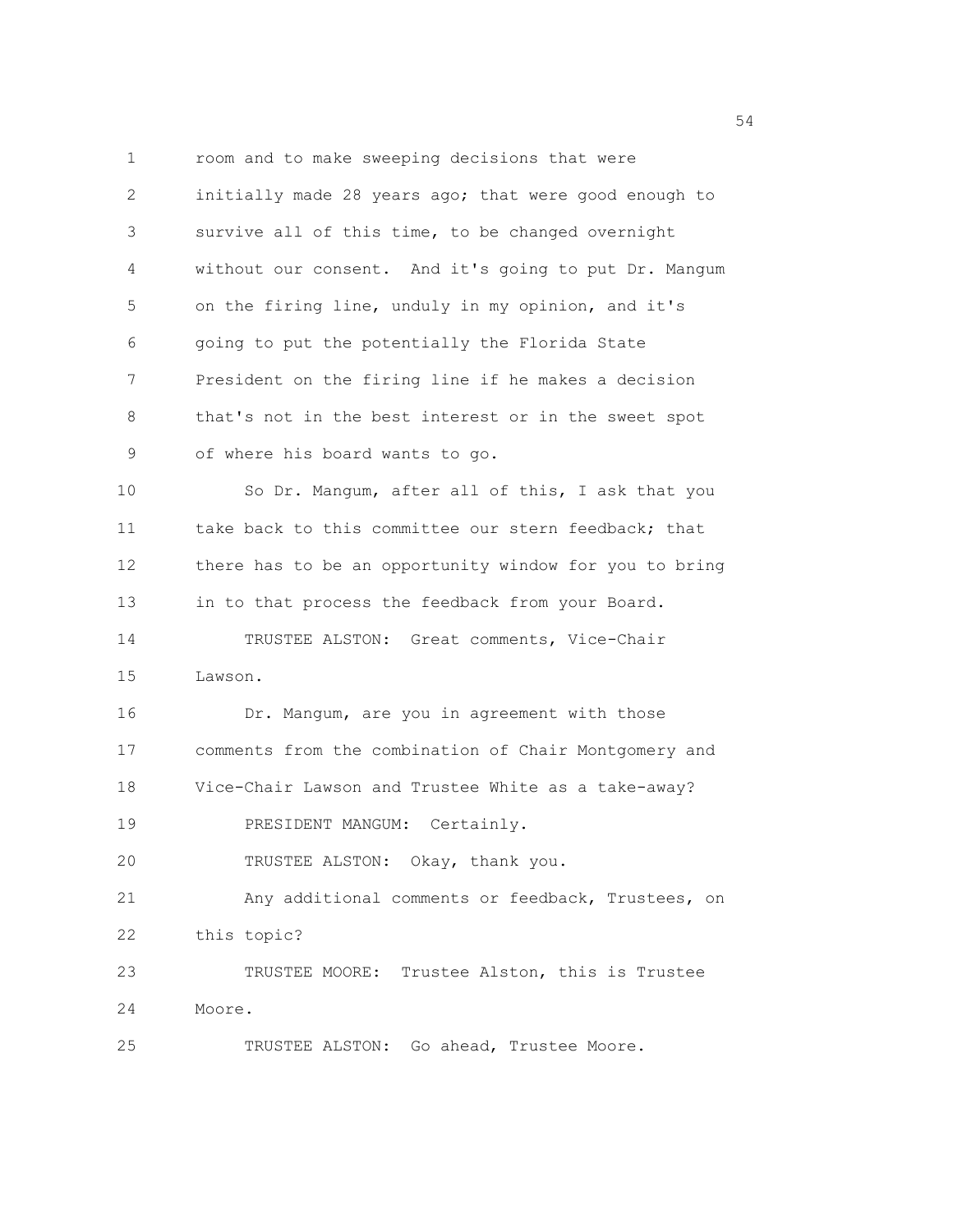1 TRUSTEE MOORE: I think one of the painful things 2 about moving through these processes is the growing 3 pains that go along with new leadership and members of 4 the Board, and as we tackle tough decisions, it's 5 insuring where we understand where the lines are in 6 day-to-day operations versus where the Board wants to 7 be engaged.

8 I think we owe it to any leader that we are 9 articulating that; of course, we can't capture 10 everything that's going to happen throughout, in order 11 to move in front of it. One of the things I've shared 12 with President Mangum and I'm sure she would concur, 13 is one of the great things about having a Board and 14 Board of Trustees is when you are sharing that 15 information and initiatives that are going on, that 16 there is value in garnering the feedback and support 17 of it so when if things go awry -- and the hope is 18 everything will go great, but should things go awry -- 19 you can lean on the support that your Board gave you 20 and the decision of what they weighed in on. 21 In this situation, unfortunately, I think it's 22 one of our growing moments. We have, at this 23 juncture, an opportunity to move forward. I think the 24 concern is that proactive communication has to be the 25 leading piece of how we operate going forward. I

the state of the state of the state of the state of the state of the state of the state of the state of the state of the state of the state of the state of the state of the state of the state of the state of the state of t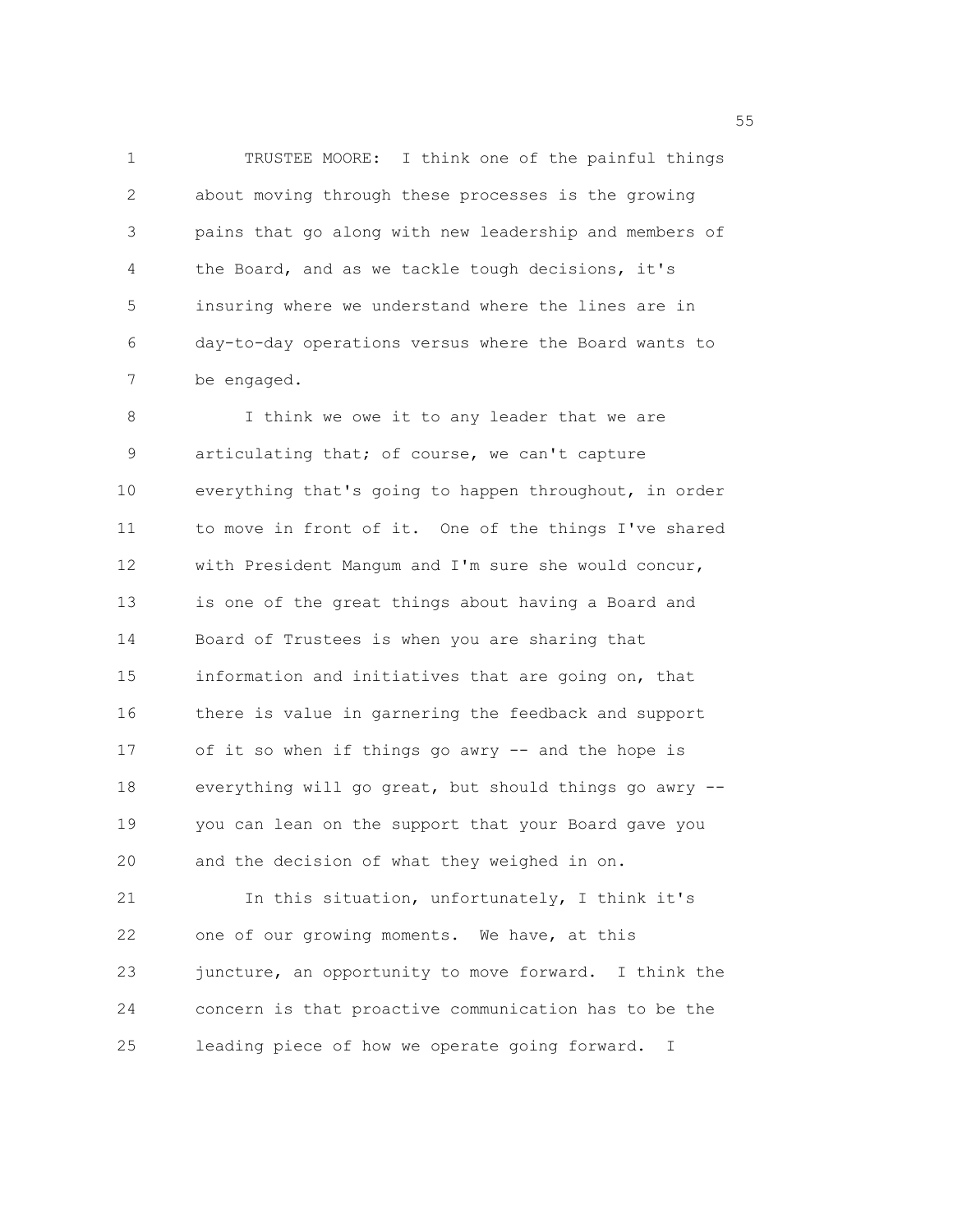1 think the only question I have relative to the 2 arrangement now is just the thought process that was 3 followed, tied to the financial challenges that was 4 perceived that the University had experienced in terms 5 of making payments and handling those transactions. 6 My question is that with new leadership in place, 7 is it still felt that we could not have addressed that 8 the situation before moving into a new model? Did we 9 not have the appropriate staff to address thing in the 10 past in terms of addressing fiscal issues? 11 TRUSTEE ALSTON: That's a comment for President 12 Mangum, right? 13 TRUSTEE MOORE: Yes. 14 PRESIDENT MANGUM: Thank you. The VP for Finance 15 and Administration spent several weeks looking at the 16 history of our processes, the capability that 17 currently exists within our administrative systems to 18 be able to respond differently going forward. And we 19 believe, based upon our ability to process 20 requisitions, appointments, financial aid, many 21 administrative processes that do not involve other 22 institutions, we are not where we would like to be. 23 And so based upon our current situation, we 24 believe that the move that we make with the joint 25 college, it was in the best interest of the joint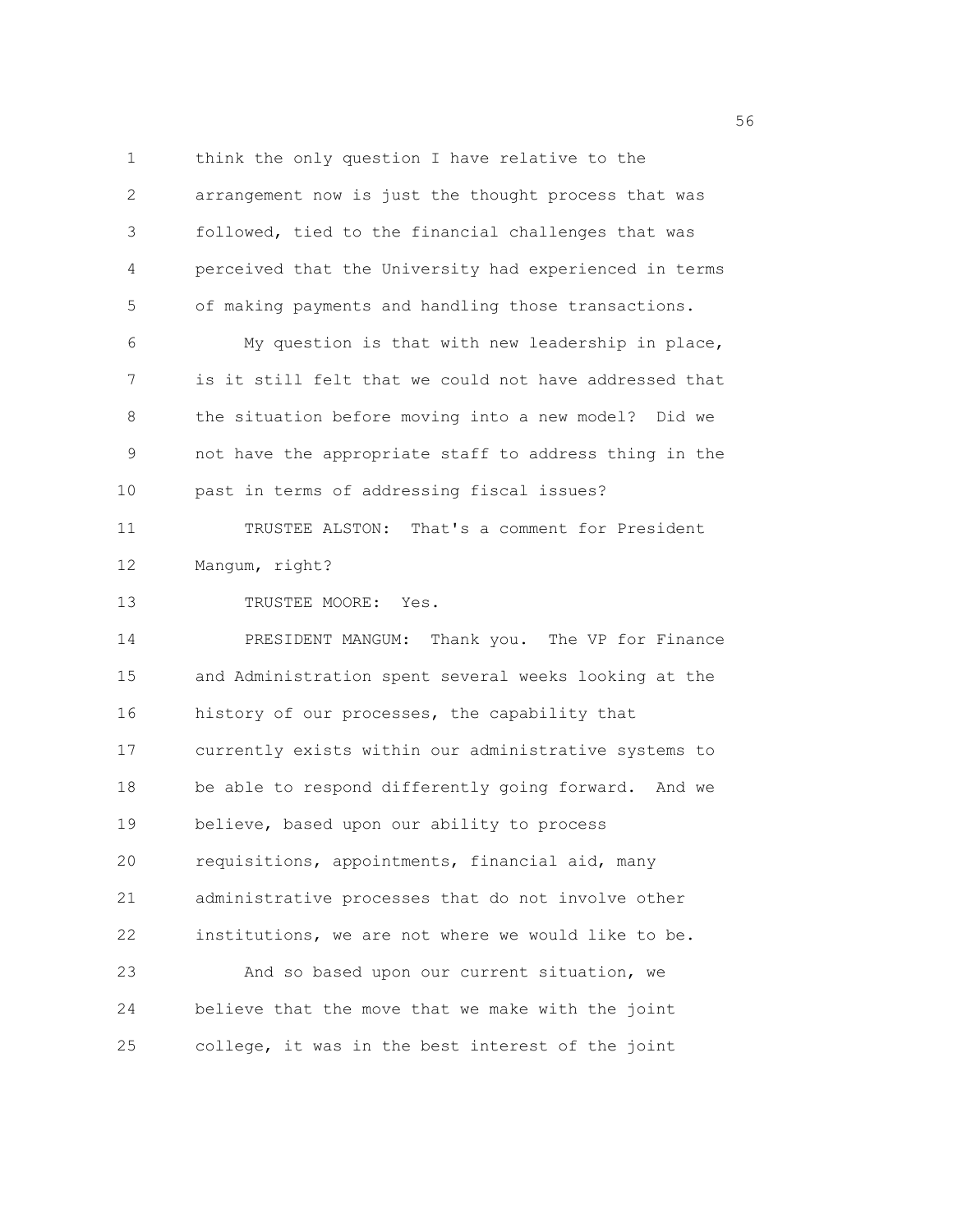1 college to be able to work to move it forward, while 2 we are still working to sure up and improve and 3 enhance the existing administrative systems that we 4 have for our campus at large. It still needs a lot of 5 work. It needs investment, it needs revision, and 6 that's what we've been working on for the last year, 7 to try and improve our services.

8 You hear about it in customer service and in our 9 response rate probably every day. There are fewer 10 concerns now in many areas as we move through the 11 organization to improve and streamline our services 12 and consolidate, but we still have a lot of work to 13 do.

14 TRUSTEE MOORE: Thank you.

15 TRUSTEE ALSTON: Thank you. Any additional 16 comments or questions on this topic?

17 Okay, hearing none, we'll move down to the last 18 discussion item. As a follow-up from our previous 19 meeting, there was conversation on outside counsel for 20 the Board. I know the President made some initial 21 comments in her opening remarks.

22 President Mangum, I would ask you to maybe just 23 follow-up on this item. I know we also have a special 24 guest as well on this topic. So I'll defer to you, 25 first, Dr. Mangum, as a follow-up.

<u>57</u>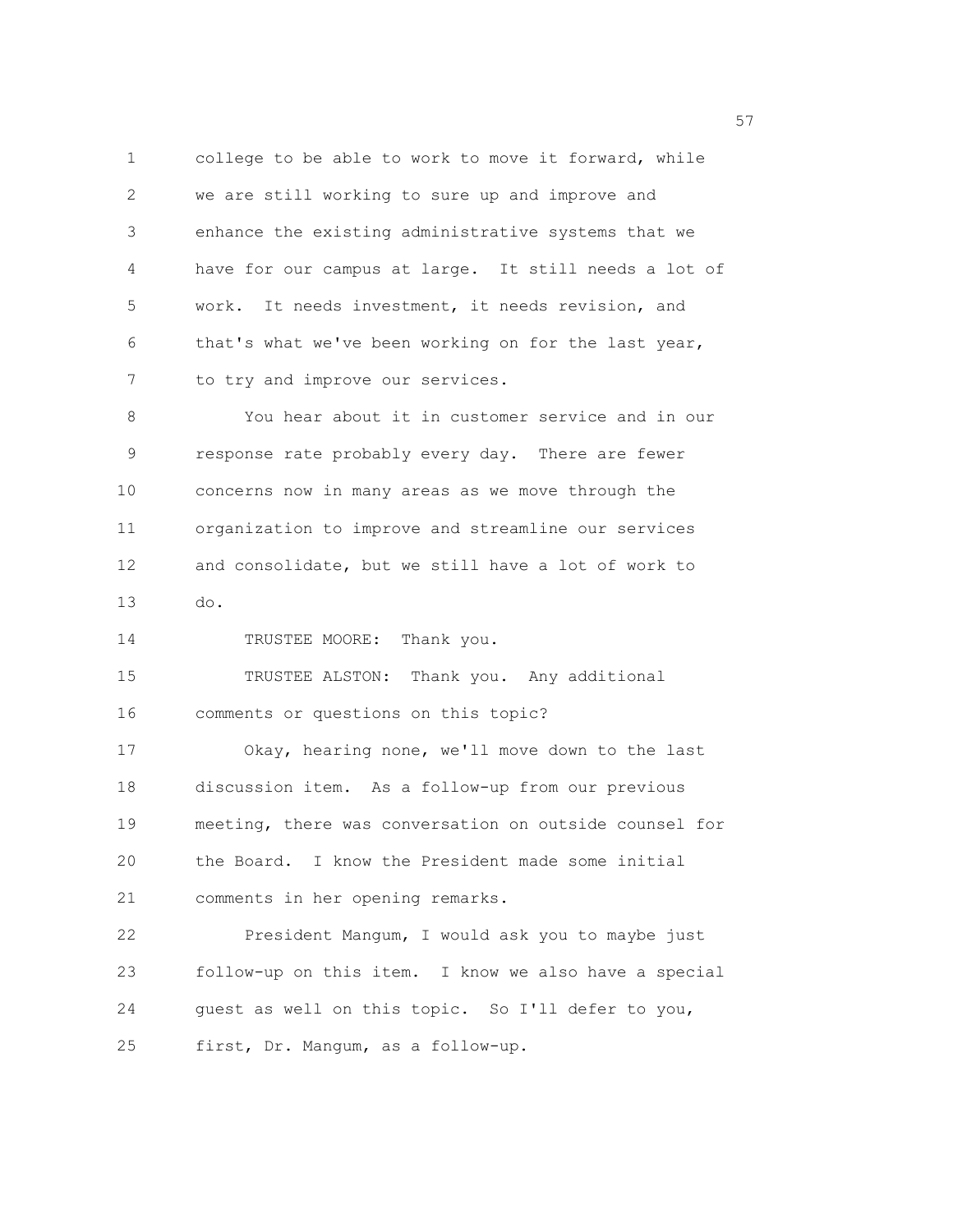1 PRESIDENT MANGUM: The information provided to us 2 and through me from General Counsel with regard to the 3 ability for the Board to obtain outside counsel has 4 been responded to in the memo. And if I can, I would 5 like to ask Attorney McKnight to help with any 6 questions that you might have with regard to the 7 specific scope and services and criteria. 8 I think the upshot of it is, or summary of it is, 9 that the Board is able to obtain external legal 10 services, contractual services; that was the question? 11 And we provided detail in here with regard to the 12 criteria, the timelines associated with it and what 13 would have to occur in order to obtain outloud legal 14 services. 15 TRUSTEE ALSTON: Thank you, President Mangum. 16 Attorney McKnight, would you like to make 17 additional comments? 18 CHAIRMAN MONTGOMERY: Mr. Chair, Montgomery? 19 TRUSTEE ALSTON: I'm sorry. Go ahead, Mr. Chair. 20 CHAIRMAN MONTGOMERY: In an effort to provide 21 further clarity for the Board on this matter, I spoke 22 with Attorney McKnight about the relationship between 23 the Board and the University's General Counsel. We 24 reached out to the Secretary of the National 25 Association of Colleges and University Attorneys and

the state of the state of the state of the state of the state of the state of the state of the state of the state of the state of the state of the state of the state of the state of the state of the state of the state of t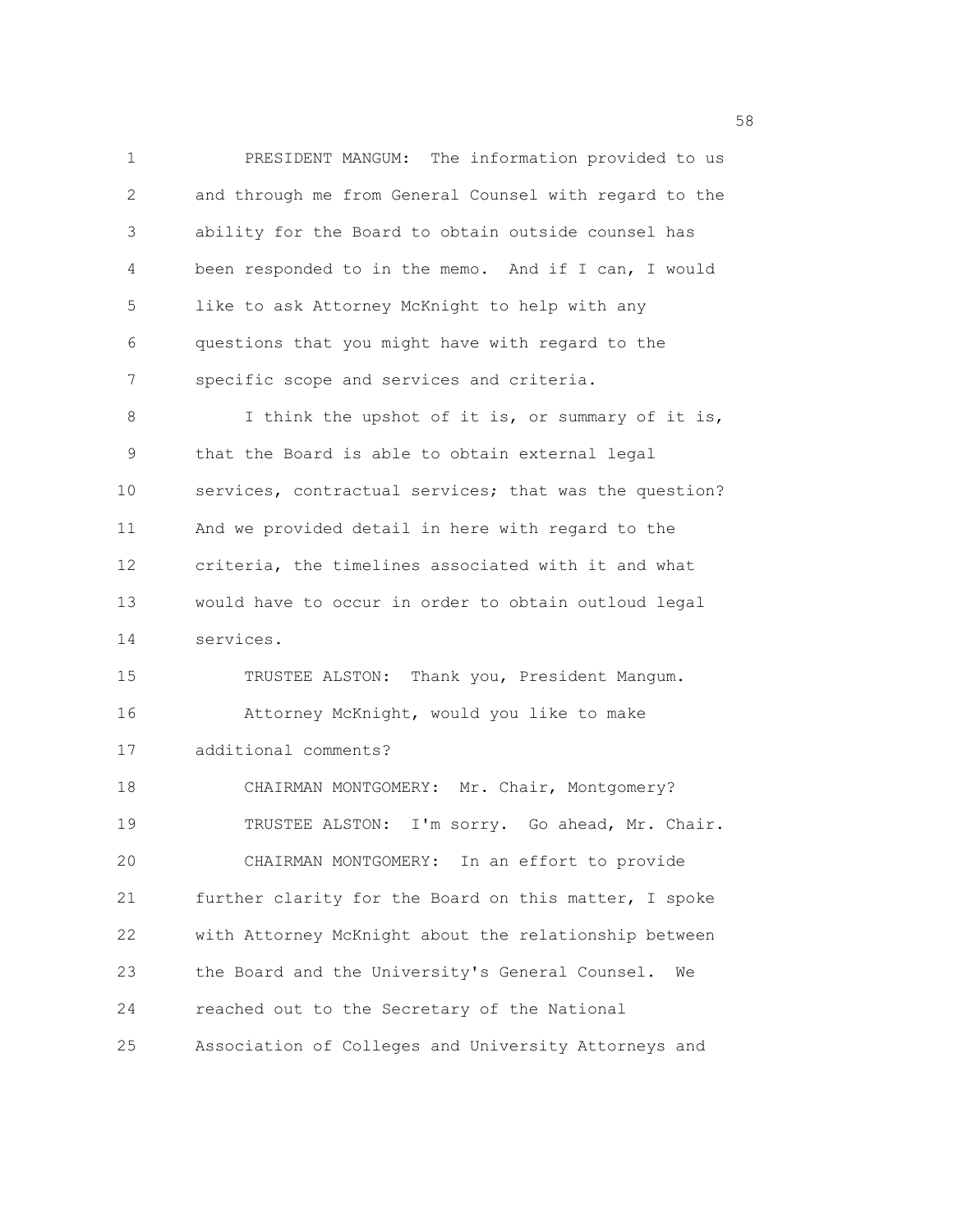1 invited Mr. Jerry D. Blakemore to come and speak 2 briefly before the Board about relationships between 3 the Board's and University's General Counsel. 4 Mr. Blakemore has a brief bio. Mr. Blakemore 5 serves as Vice-President of General Counsel at 6 Northern Illinois University, and as such serves as 7 Chief Legal Officer of the University. 8 Mr. Blakemore has more than 25 years of 9 experience in higher education, administration, 10 policy, development, and the provision of legal 11 services. The Vice-President of General Counsel has 12 joint reporting responsibility to the Board of 13 Trustees and the President of the University. 14 Mr. Blakemore supervises a staff of six attorneys 15 with responsibility for providing legal advice to the 16 President and to the Board and to administrative 17 faculty and staff. 18 Mr. Blakemore is a graduate of Princeton 19 University, which he received a BA degree in political 20 science and John Morris Law School in Illinois. He's 21 licensed to practice before the United States Supreme 22 Court, the Illinois Supreme Court, as well as various 23 federal districts and appellate courts. 24 Mr. Blakemore. 25 ATTORNEY BLAKEMORE: Madam President, to the FAMU

 $59<sub>59</sub>$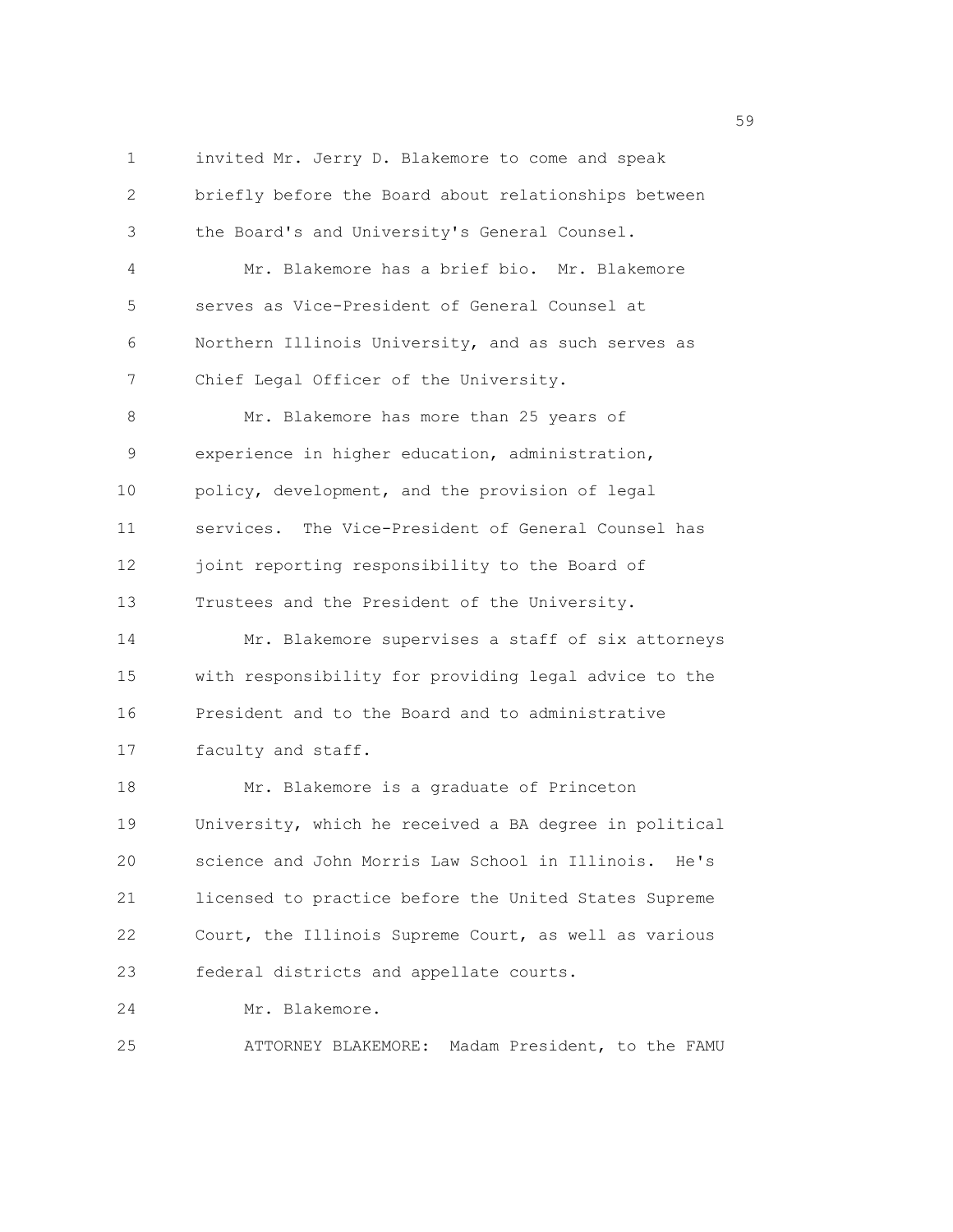1 leadership, I am especially pleased to be here. And 2 hopefully, I will do a very brief sub-overview in 3 response to the request that was made of me, but I'm 4 going to take whatever time that you feel is necessary 5 to answer any specific questions that you might have. 6 I've been asked to, sort of, give a quick 7 overview, and to do that in 10 minutes, so someone 8 stop me if I go over time, but the most important 9 thing is going to be the questions and answers. 10 As the Chair has already indicated, I serve as 11 Secretary, and as such, as a member of the Executive 12 Committee of an actual Board of Directors of 4600 13 higher education lawyers. Your General Counsel is not 14 only a member but an active member of NACUA having 15 served on several panels. I've heard him speak before 16 and he's very well-respected in that regard. 17 I'm not here as a lawyer. I'm not licensed to 18 practice in Florida. I am licensed to practice in 19 Illinois. So I would not want to you take this as 20 legal advice, because I'm not in a position to provide 21 that here in the State of Florida.

22 I am in the position, having sat where are you 23 are now sitting and serving as General Counsel for two 24 different institutions for almost 12 years now, to 25 provide you sort of my experience, and more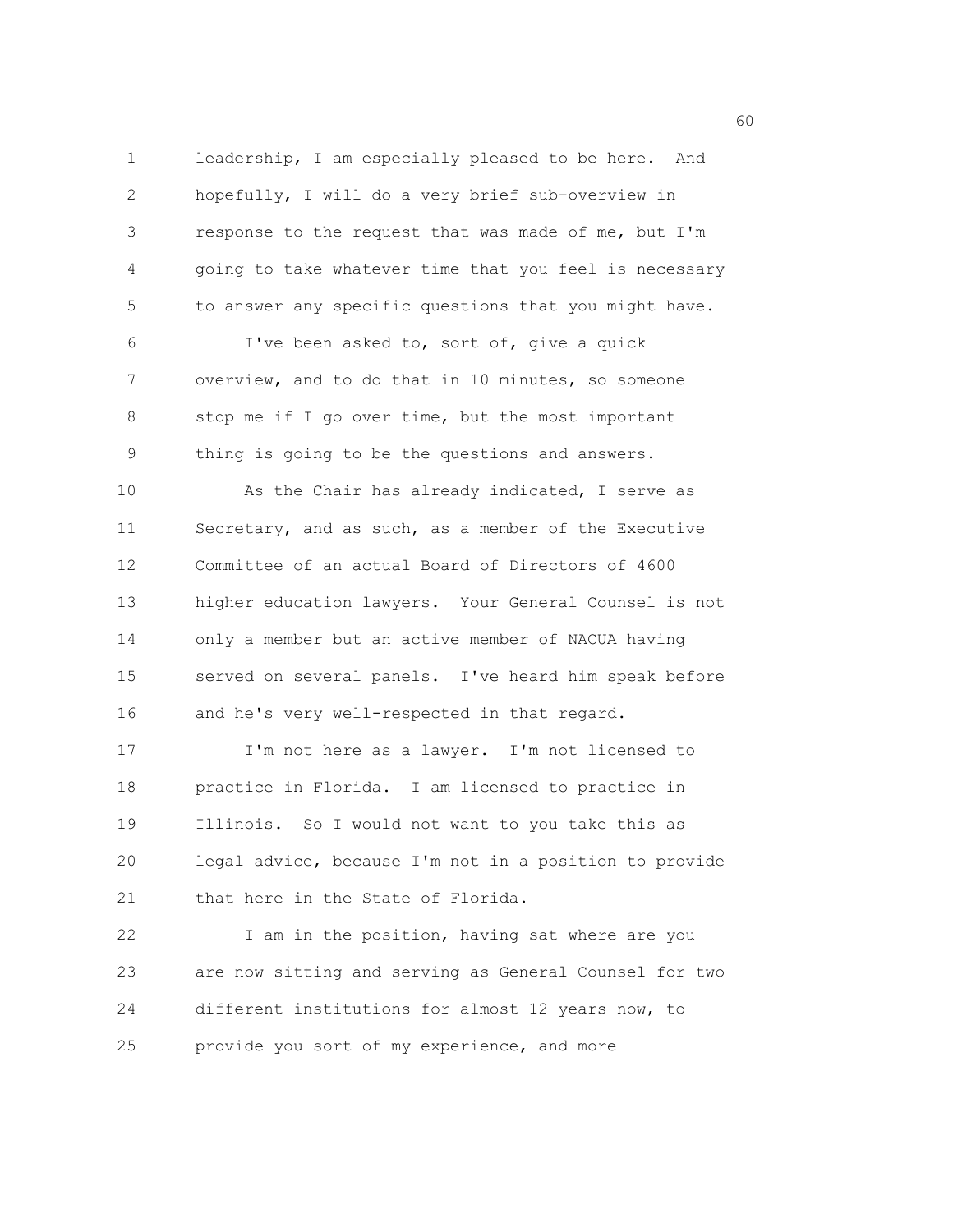1 importantly the experience of NACUA, and I'm going to 2 talk a little bit about a survey that NACUA recently 3 did.

4 I had the good fortune of serving as a member for 5 10 years for the Illinois Board of Higher Education, 6 and during part of that 10-year tenure, I served as 7 chair on that board, so I've sat in those seats and 8 I've sat on Mr. McKnight's seat.

9 I did a paper and I'm oftentimes asked to brief 10 new lawyers to higher education and new lawyers to the 11 general counsel's role, and I'm just going to quote 12 something I said in the paper in November of 2013. 13 And the title of the paper or the article was, "The 14 General Counsel, the President, and the Board: 15 Informing the President and the Board of the legal 16 obligations and yours;" yours, meaning, the lawyers 17 that I was speaking to.

18 These relationships must be based upon continuous 19 trust, uncompromising confidence and simultaneously a 20 clear understanding of the distinct roles and 21 responsibilities of each key player: The Board, the 22 President, and the General Counsel.

23 The role and responsibilities of the General 24 Counsel are complicated. Ultimately, the General 25 Counsel represents the best interest and must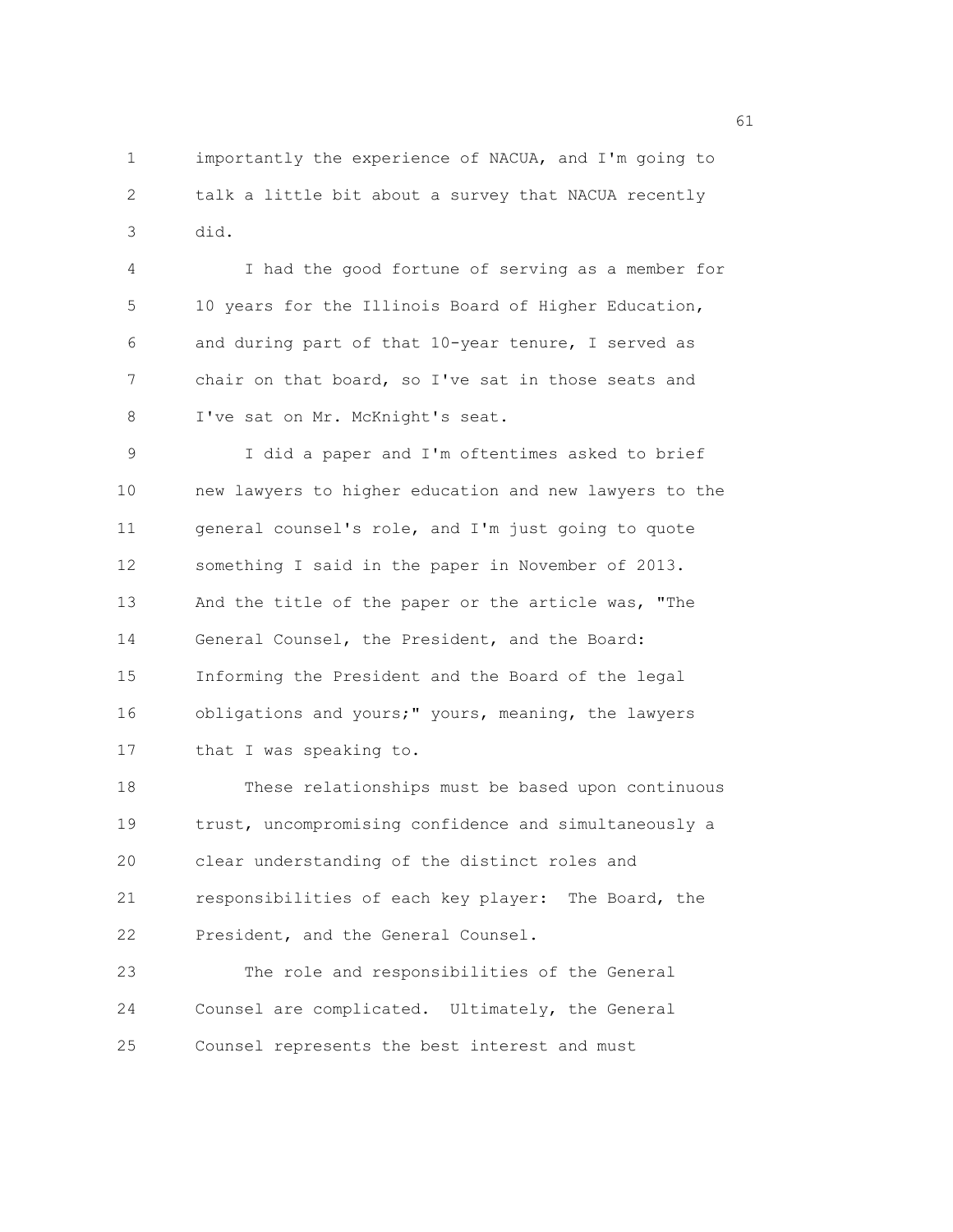1 represent the best interest of the Board. Thus, 2 informing the President and the Board of their legal 3 and ethical responsibilities is not only critical to 4 the functioning of a university, but to the 5 establishment and preservation of a positive and 6 productive working relationship between the General 7 Counsel the President and the Board.

8 That is the backdrop upon which we advise 9 lawyers -- new to higher education and those who are 10 experienced in higher education -- to approach their 11 jobs. The lawyer's responsibility irrespective of 12 what your reporting relationships are, are governed by 13 the professional legal and ethical obligations of the 14 profession, and let me put that a different way.

15 In one sense, it doesn't matter what your 16 organizational chart says. The attorney has the 17 ultimate obligation to represent the best interest of 18 the Board, and that obligation is in place based on 19 ABA and state rules regarding professional conduct.

20 My recommendation -- and you have done this in 21 part, in terms of the job description that the Vice-22 President For Legal Affairs and General Counsel has -- 23 you do have joint recording relationships. The 24 General Counsel is ethically obligated to report up to 25 the Board, and in my opinion, all parties benefit and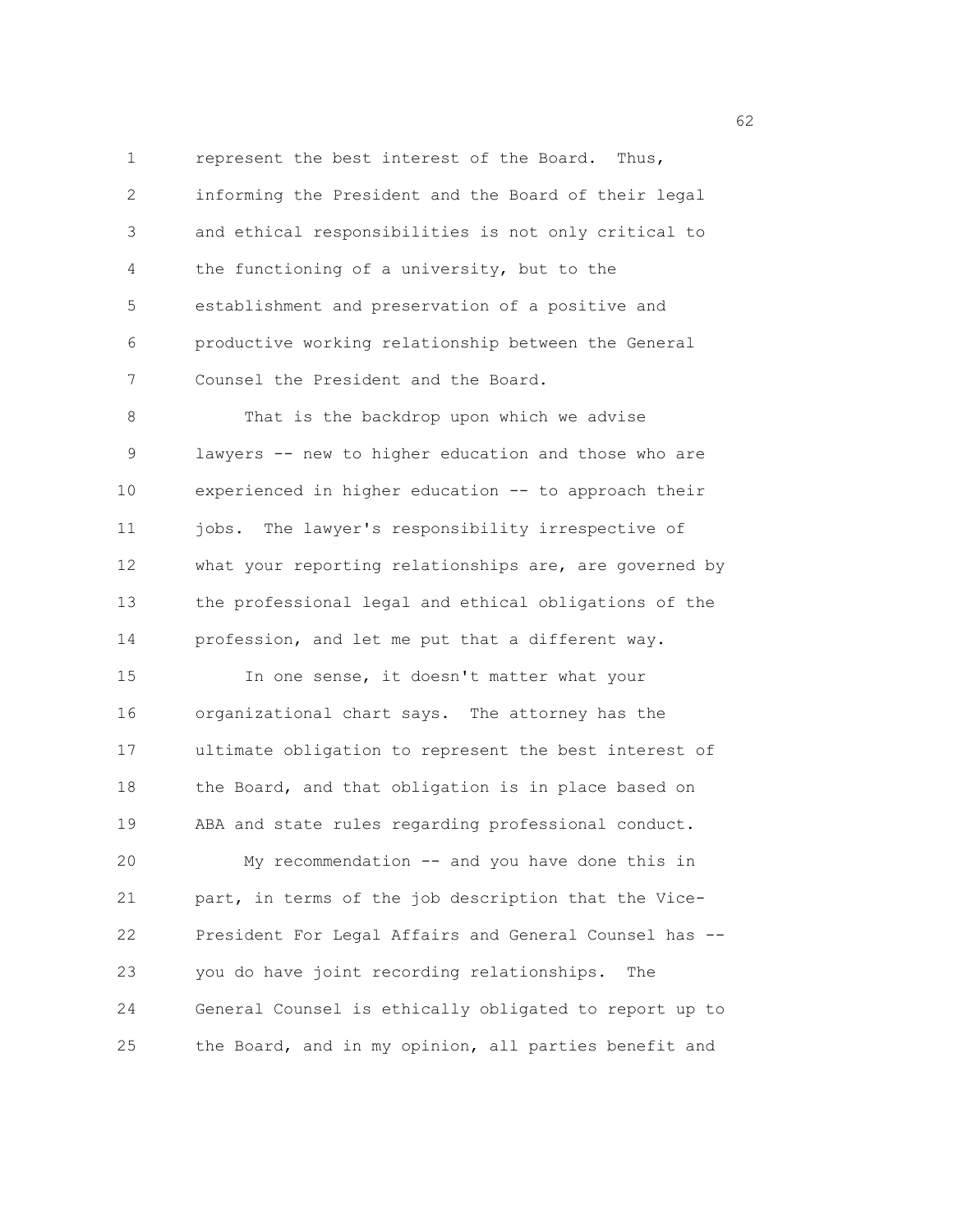1 are best served by formulizing a communication and 2 functional line for the General Counsel where it is 3 clear that there is dual reporting relationships. And 4 in order to sustain what is most important -- 5 particularly with respect to litigation that the 6 Boards may be involved in, but I think this is 7 generally true -- it is critical to have those lines 8 established to protect the attorney-client privilege. 9 I was asked to provide some best practices, and 10 so I'm going to do that very quickly and hope to give 11 you the six recommendations that I have and then open 12 it up for questions. 13 In terms of best practices, NACUA in 2014 14 actually about did a survey of General Counsel 15 offices. The survey covered a number of issues. It's 16 pretty -- a very comprehensive survey. It covered 17 everything from salaries, to the number of positions, 18 to types of organizations, et cetera, but one of the 19 issues that it addressed was the reporting 20 relationship of the General Counsel. 21 More than 33 percent of single campus General 22 Counsel's Office report both to the Board and the 23 President and the trend, particularly given the 24 increase compliance requirements that are now upon us, 25 is for there to be formalized joint reporting.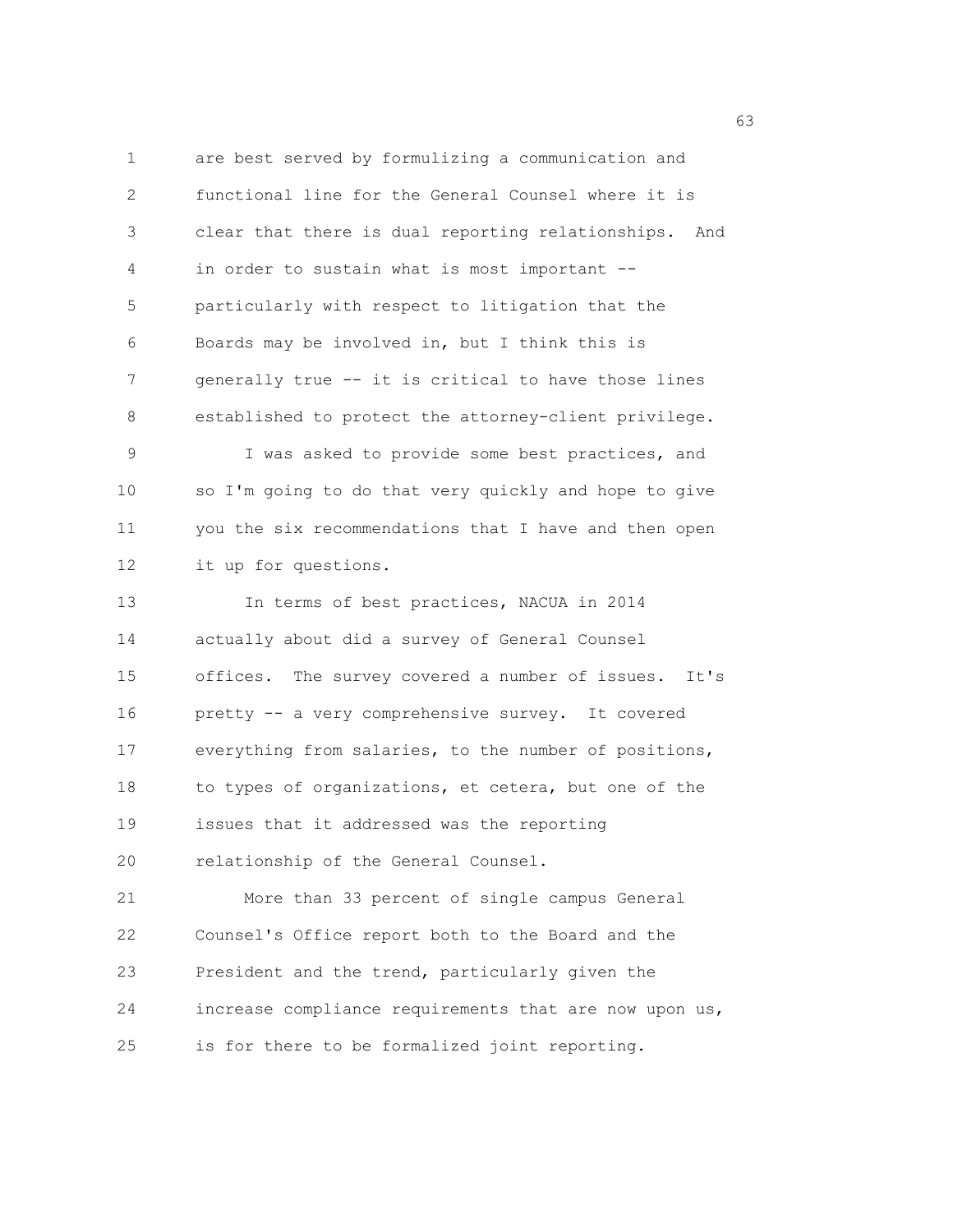1 Of those remaining 64 percent of institutions who 2 do not have formal reporting relationships, most of 3 those do have in practice joint reporting 4 relationships. Unfortunately, many institutions do 5 not have General Counsels and many institutions do not 6 have Governance Committees. You are to be applauded 7 for having both. And most institutions that do not 8 have either General Counsels -- and this is especially 9 true at the community college level; are now moving 10 towards that, particularly given compliance. 11 And one of the best practices which you are 12 already implementing is the Governance Committee. 13 There is a standard that I recommend to my clients, 14 and I've done this with two public institutions where 15 I've been privileged to serve as the Vice-President 16 and General Counsel -- Southern Illinois University 17 and Northern Illinois University -- I have recommended 18 and both of those institutions have adopted a 19 requirement on the General Counsel that establishes a 20 standard for when that individual is required to 21 report up to the Board. 22 I'm not going to get into the issues of reporting 23 up. I have a paper that you will be provided where 24 there is a requirement when there is wrong-doing.

25 We're not talking about wrong-doing. What we're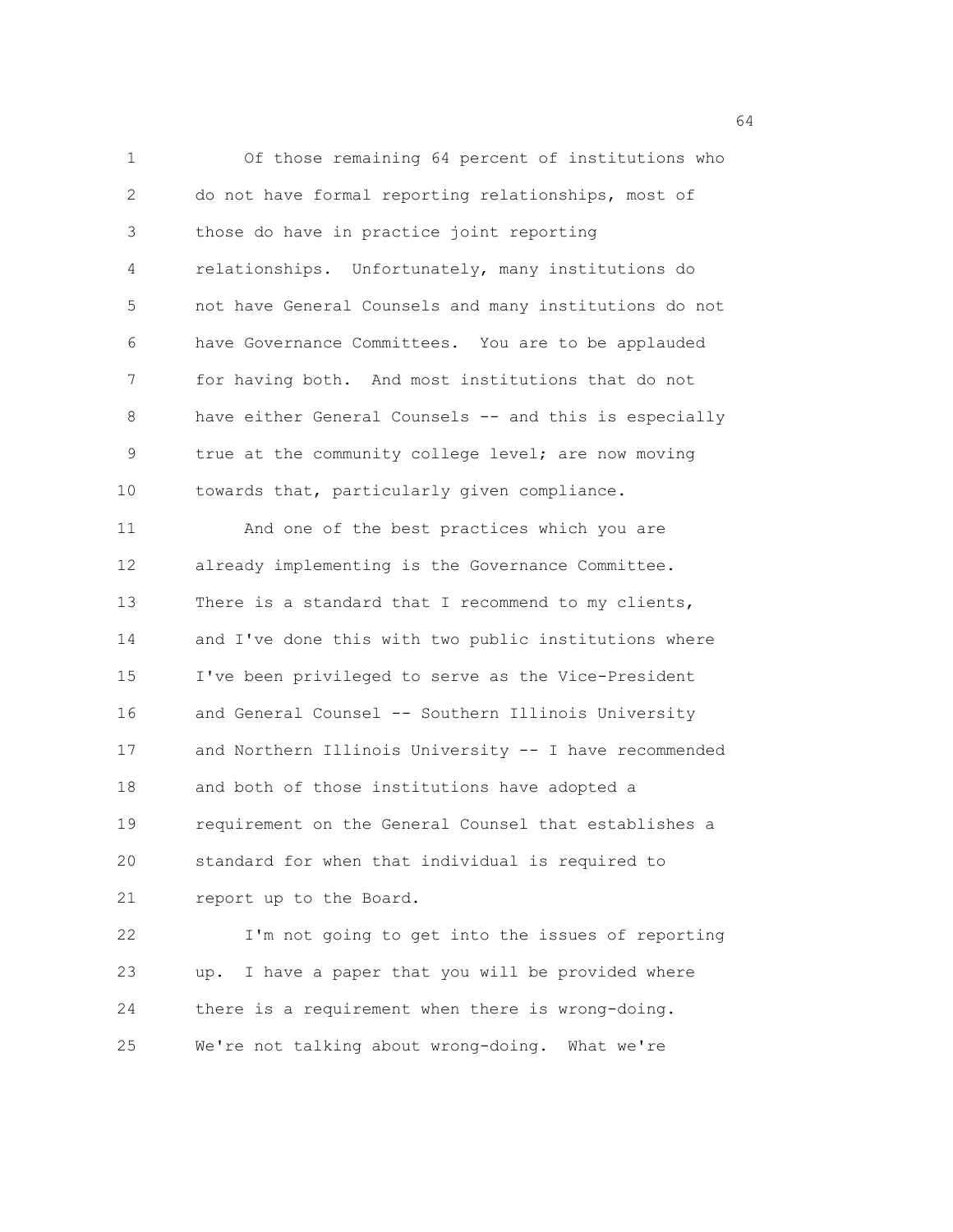1 talking about here, in the standards that I'm going to 2 lay out, really affect the basic relationship between 3 the General Counsel and the Board. And here's the 4 standard that I recommend, and which is generally 5 adopted, at least by the two institutions that I've 6 been privilege to represent.

7 If there is a significant financial reputational 8 or policy issue, or if there is a material change in 9 the contractual relationship that the Board has with 10 any of its entities, or if there are legal or ethical 11 obligations that have changed that import or impact 12 the Board, it is the obligation of the General 13 Counsel -- oftentimes in collaboration with the 14 President, but not in all circumstances in 15 collaboration. Sometimes it has to be independent -- 16 that General Counsel has an obligation to report up to 17 the Board.

18 And I'll repeat them. Significant financial, 19 reputational, or policy, or where there is a 20 substantial change in the contractual or legal or 21 ethical obligations on the part of either the 22 institution, or the lawyer, or any individual who 23 represents the leadership team.

24 I'm going to close, and I'll do this in a couple 25 of minutes with six very specific recommendations for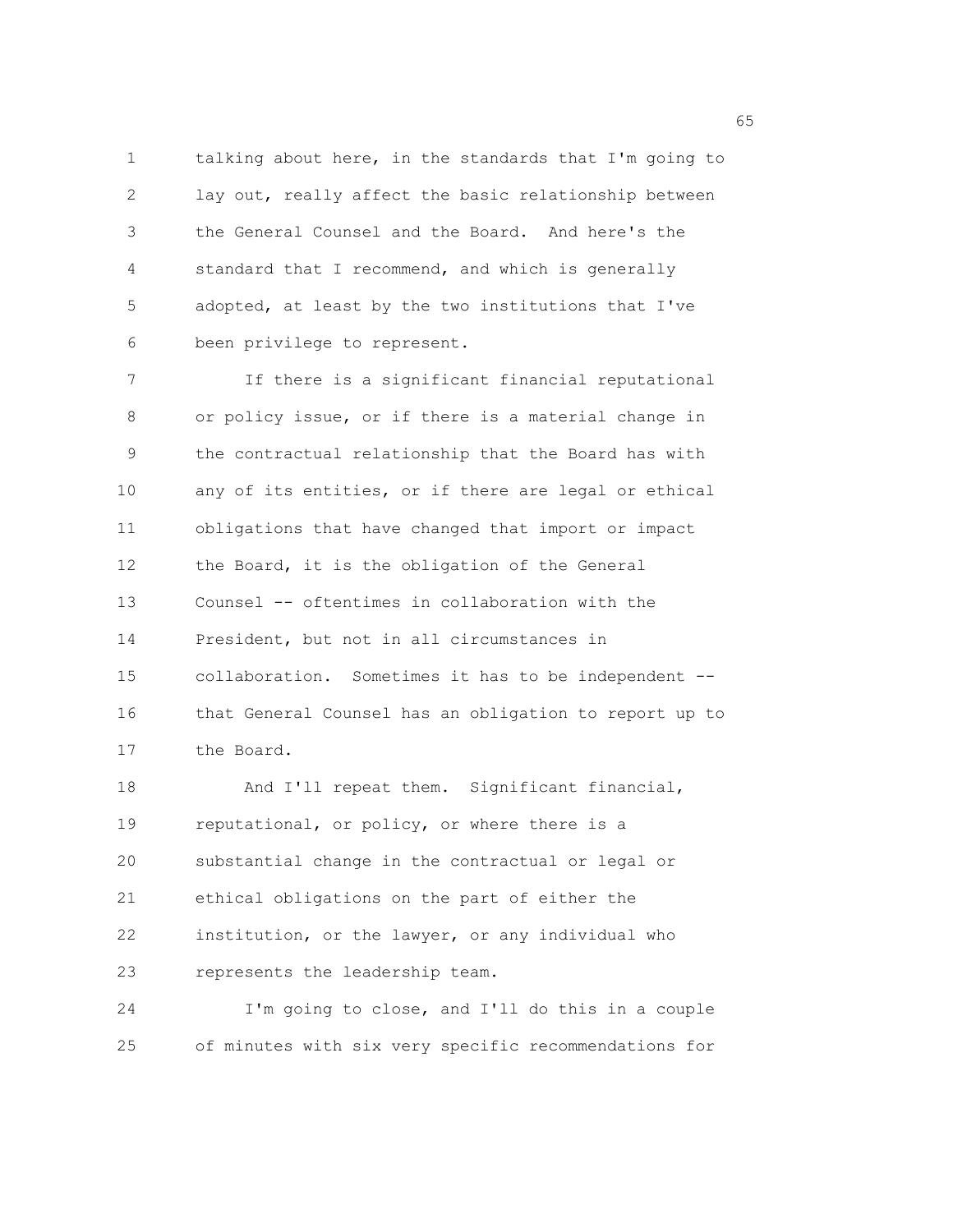1 your consideration. These are not all-inclusive.

2 This is not an analysis of the issues that you may be 3 facing; this is the type of review that I do, sort of 4 generally. And we can get into more details given 5 your particular facts, if you wish at another point, 6 but generally my six recommendations:

7 One, it is critical that clarification and 8 formalizing in both the communication and functional 9 roles and reporting requirements of the General 10 Counsel take place. The position description of the 11 General Counsel is a very good description. I believe 12 that you need to expand upon that description. I 13 think the organizational chart has to indicate that, 14 but more importantly, I think you need to establish 15 protocol in terms of that communication.

16 And so my second recommendation is to establish 17 regular one-on-one meetings with the Board Chair. And 18 I would also say that particularly committees that are 19 relevant to the legal issues, that General Counsel 20 have that one-on-one with that chair to help with the 21 establishment of the agenda, you know, for committee 22 meetings and the like. That is not to exclude any 23 senior officials, the President, the Vice-President 24 for Finance Administration, the Provost, or others, 25 where that is appropriate. There will be times when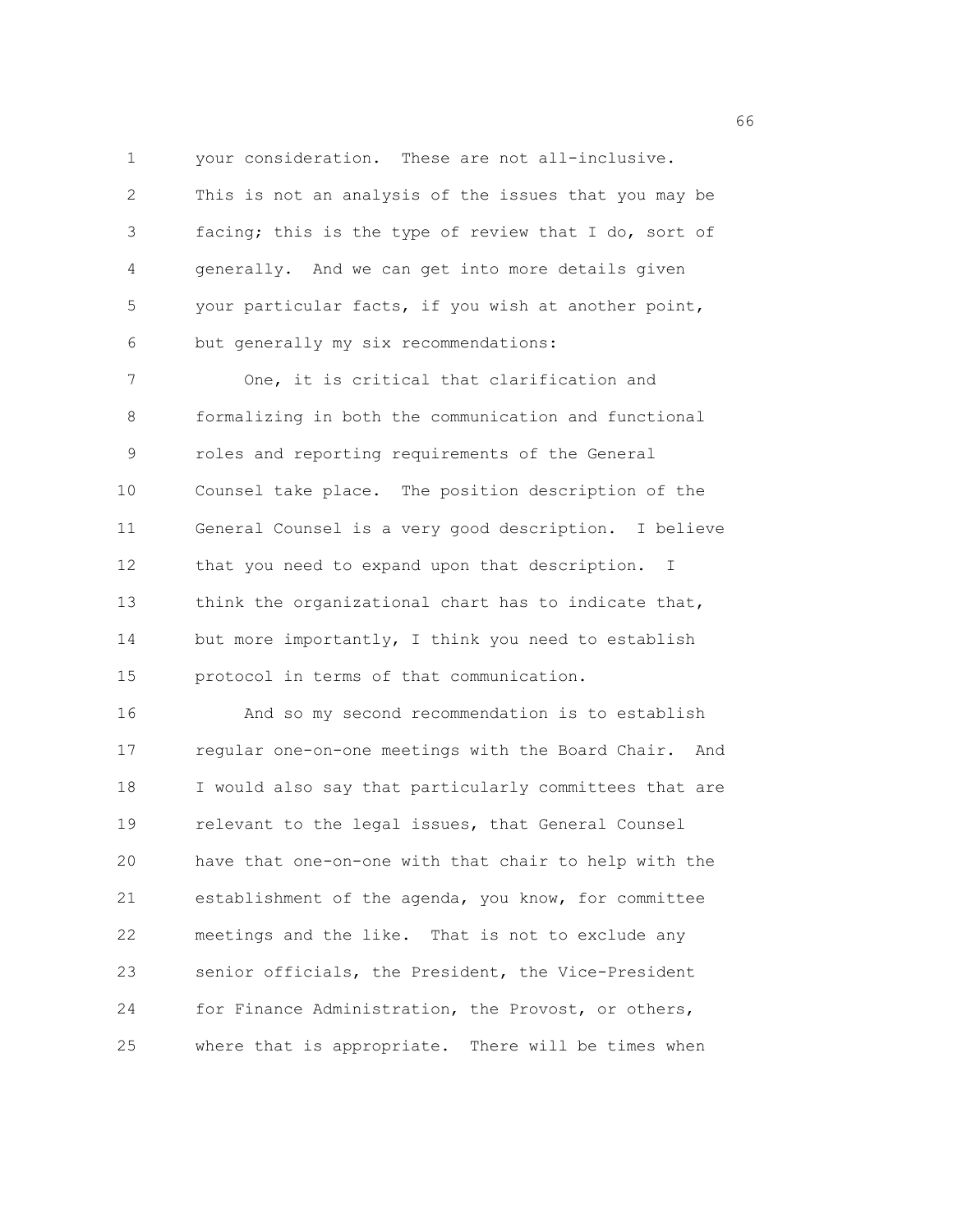1 the General Counsel has to have a one-on-one sort of 2 conversation in order to protect the attorney-client 3 privilege. That is rare, but it is necessary, and the 4 GC has to have that type of option.

5 The third category, recommendation, is I've 6 already in a sense talked about; that is, to have 7 those types of discussions with committee chairs, when 8 appropriate as well, so it's not just the Chair of the 9 Board. And as the leadership of the Board changes, 10 it's important to do those GC, President and Chair 11 meetings, because it becomes critical particularly for 12 those two entities to be on the same sheet. 13 Fourth category is to establish regular 14 professional development briefing opportunities for

15 all members of the Board on any of the issues of 16 concern to those particular members. This is really 17 important, because it's not just, "here's a legal 18 requirement," but there may be a particular interest 19 on the part of the Board member, and I think it's 20 important that the administration keep those Board 21 members up to speed on that.

22 I also believe that it is important that in 23 conjunction with the President, establish a review 24 process for not only an evaluation of the General 25 Counsel but the establishment of the priorities for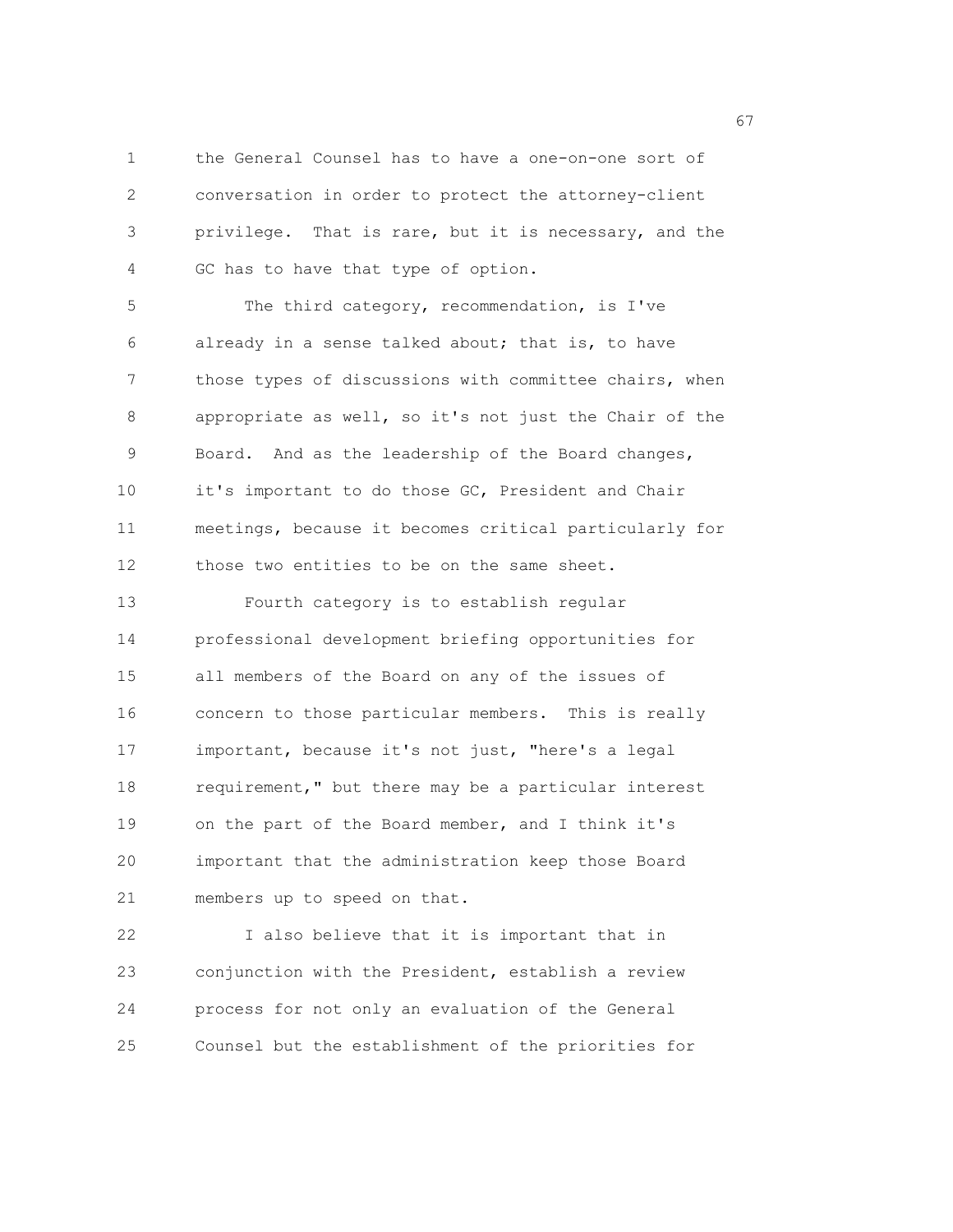1 the General Counsel's Office. Every year under the 2 Northern Illinois University law, we change officers, 3 or the Chair and Vice-Chair can't serve for more than 4 two consecutive terms. So at least every two years, 5 if not every year, there's a change.

6 Every year that change occurs, there is that 7 one-on-one -- when I say one-on-one, I mean two-on-one 8 and there could be more if it chair includes the 9 executive committee of the Board -- where the 10 President and General Counsel sort of established the 11 plans for going forward.

12 The final recommendation is part of what NACUA 13 does, is work in conjunction with other associations, 14 higher education associations. One of those -- two 15 of those associations are ACE American Council on 16 Education, and AGB, the Association of Governing 17 Boards and that is the association that represents 18 Boards of Trustees, both public and private. 19 I believe that it is worth the time and effort as 20 you go through your process of having that type of 21 expertise come and to assist. And I would 22 specifically advise that you consider, for example, 23 particularly given the earlier discussions, every 24 board periodically should review its bylaws. Some

25 boards have bylaws that are clear about Presidential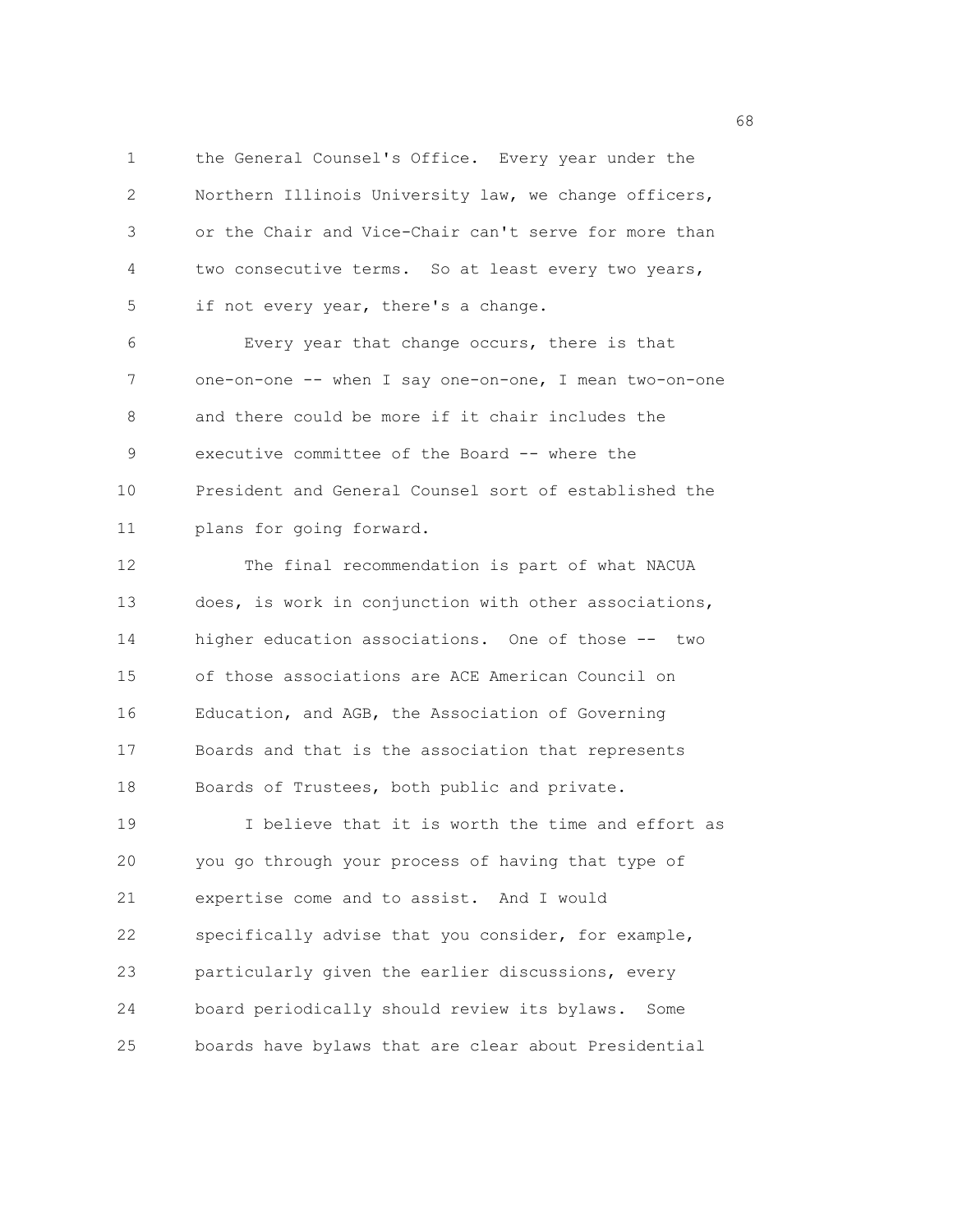1 versus Board spending authority, hiring authority, et 2 cetera.

3 For example, Northern Illinois University and 4 members of the mid-America Conference, the nine or so 5 schools within our Conference, we have specific bylaws 6 the diversified institution whereby the spending 7 authority can ranch from up to 250,000 to 3 million is 8 where presidential authority may end and Board 9 approval is required. Clearly, having particularly 10 General Counsels and other lawyers, but AGB sort of 11 assisting in the development of clear policies, 12 particularly bylaws, related to authority, whether 13 it's spending or hiring, et cetera, at the front end 14 is recommendation that I would make. 15 Mr. Chairman and members of the Board, I'm 16 certainly open for any questions, and I certainly 17 appreciate in the spirit of NACUA the opportunity to 18 assist our higher education lawyers as we try to 19 advanced the interest of you, our clients. 20 Thank you. 21 TRUSTEE ALSTON: Thank you, Attorney Blackmore. 22 I think that was an excellent presentation, commentary 23 and recommendations for the Board. 24 Trustees, are there any questions or comments for 25 Attorney Blakemore? Any questions or comments,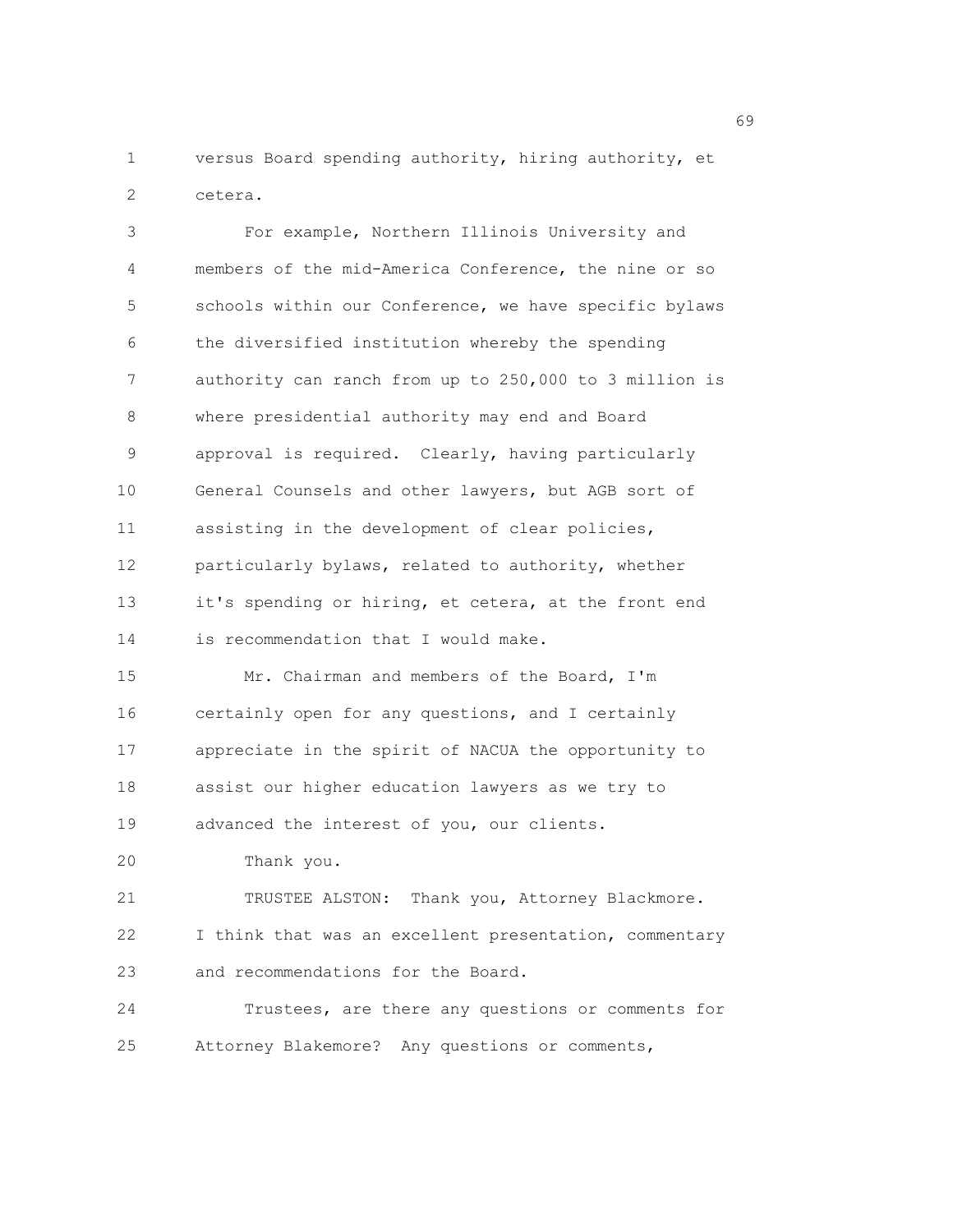1 Trustees?

| 2           | ATTORNEY BLAKEMORE: I'll invite you to one of my       |
|-------------|--------------------------------------------------------|
| 3           | committee meetings, and if I don't get questions,      |
| 4           | that's wonderful.                                      |
| 5           | TRUSTEE ALSTON:<br>Thank you, Attorney Blakemore.      |
| 6           | Trustee Alston, this is Trustee<br>TRUSTEE WARREN:     |
| 7           | Warren.                                                |
| 8           | TRUSTEE ALSTON: I'm sorry, go ahead, Trustee           |
| $\mathsf 9$ | Warren.                                                |
| 10          | TRUSTEE WARREN: We were just talking about this        |
| 11          | issue around this question of the Board being able to  |
| 12          | engage its own General Counsel, and as best as I       |
| 13          | understand, we have quite capable and able General     |
| 14          | Counsel on staff at the University. But is the         |
| 15          | discussion calls to question the capacity of our       |
| 16          | existing General Counsel, to handle the legal issues   |
| 17          | to be of counsel, if you will, to both the Board, and  |
| 18          | the staff.                                             |
| 19          | TRUSTEE ALSTON:<br>Thank you, Trustee Warren.<br>I'11  |
| 20          | try to respond to that and then I'll ask Chair         |
| 21          | Montgomery to also chime in.                           |
| 22          | I think the initial thought when we brought up         |
| 23          | the conversation is there have been instances where,   |
| 24          | for example, if there is a difference of opinion from, |
| 25          | let's just call it the Board versus the CEO, how the   |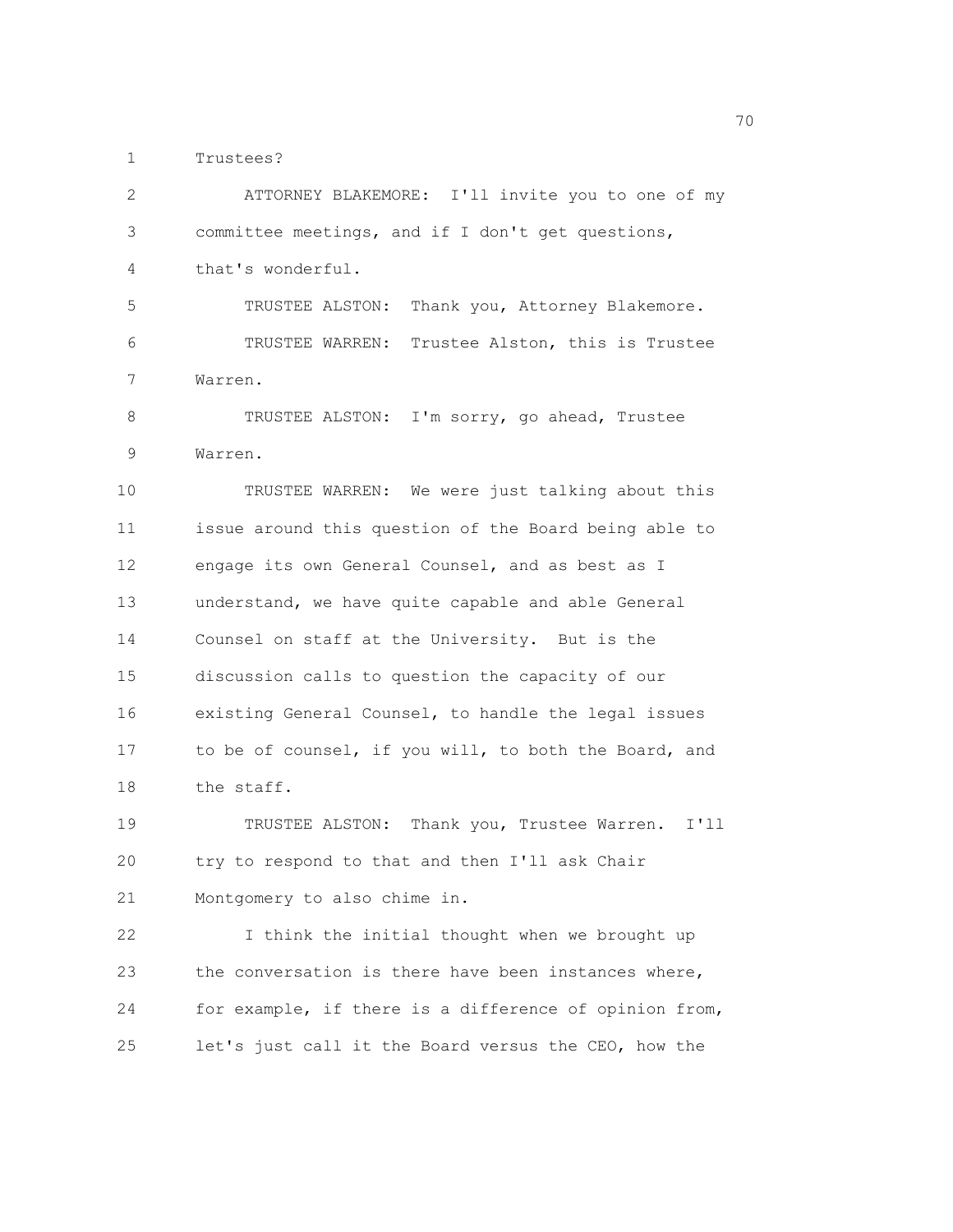1 General Counsel would respond or handle those types of 2 situations. So in the interest, I think there was 3 some conversation to avoid what could be a conflict 4 between the Board and/or President; is there another 5 route that the Board could consider either on a select 6 basis or attorney or legal services, or ongoing basis. 7 I think that was really what was the conversation, but 8 I think the Board landed just to continue this 9 conversation, which there was really no definitive 10 take-away at the last Board meeting. 11 Mr. Chair, is that accurate?

12 CHAIRMAN MONTGOMERY: Yes. Thank you, Mr. Chair. 13 To be more specific, I believe we're moving towards a 14 reporting relationship for the General Counsel that 15 mirrors the existing reporting relationship of our 16 Inspector General, also known as Vice-President for 17 Audit and Compliance.

18 The General Counsel for the University should 19 never be in a position where the office-holder feels 20 as if the advice that they give the Board could put 21 them in a position where they could lose their job. 22 And so, there have been discussions about potential 23 change with the General Counsel, and that is well 24 within the scope of the authority of the President. 25 But given where we are right now with very pressing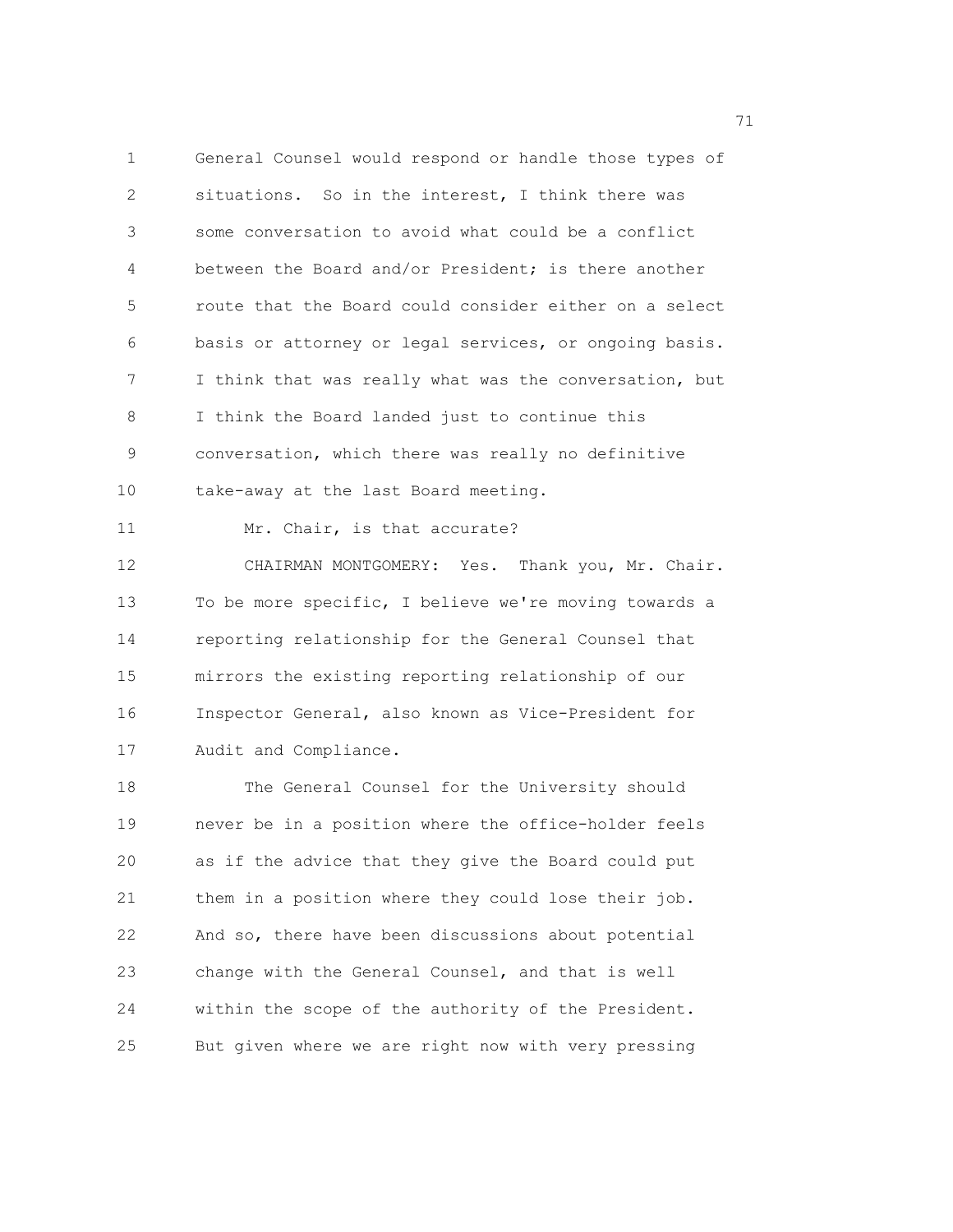1 legal matters; I think we have some major cases that 2 are coming up right now.

3 There was a concern raised about continuity from 4 the Board, and I would be prepared to offer an 5 amendment to our bylaws that would place the status of 6 the General Counsel to mirror the same as the Vice-7 President for Audit and Compliance. And simply, the 8 VP for Audit and Compliance reports functionally to 9 the Chairman of the Board and reports administratively 10 to the President of the institution. That person 11 doesn't get hired or fired without consultation of the 12 Board, and so I think that's where we're headed. 13 So one final note. Our operating procedures 14 requires a seven-day notice, so seven days prior to 15 our next Board meeting would be my intent to provide 16 notice to the Corporate Secretary about a potential 17 change there and then the item would be brought up for 18 discussion at the next board meeting. 19 TRUSTEE WARREN: Mr. Chair? 20 TRUSTEE ALSTON: Thank you, Mr. Chair. 21 Trustee Warren, you're recognized. 22 TRUSTEE WARREN: Thank you. I look forward to 23 that future conversation regarding Trustee 24 Montgomery's proposal, but I would like to add this 25 thought, if you will. We don't want to get in the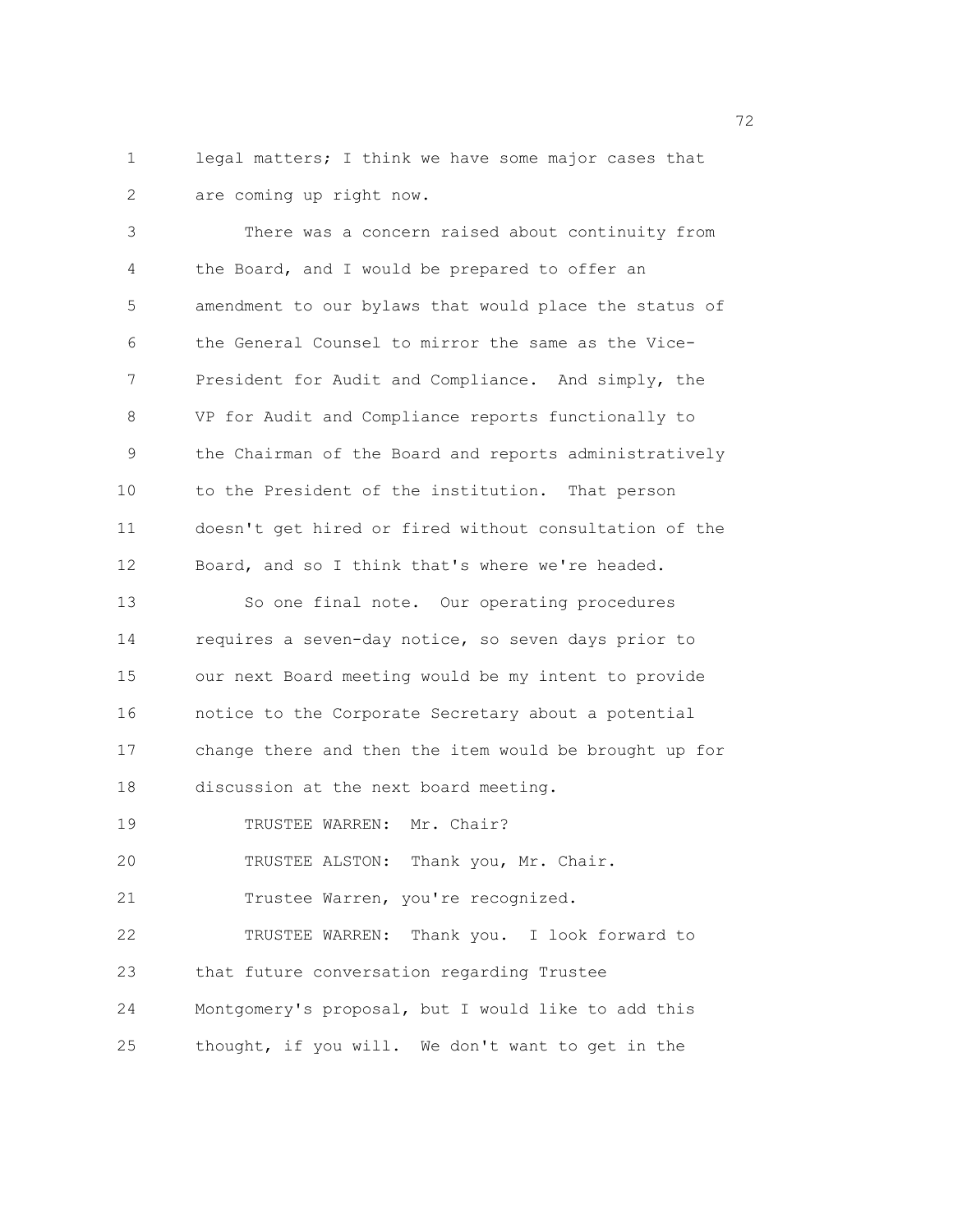1 position that any employee of the college does not 2 work for as an employee on the President of the 3 University. The lines of authority and expectations 4 of the Board of certain employees, like the Auditor 5 and the General Counsel, should be clear, and we have 6 every expectation that they will be above-board, 7 responsive, and they're responsive to us, in 8 particular, and keeping with their assignments and 9 attendance, if you will, to their counsel to us, 10 especially with respect to the University President. 11 I have every expectation that the General 12 Counsel, Mr. Hayward, (phonetic) or anyone else; that 13 as a Board member when queried before counsel, that we 14 would get everything and more from that General 15 Counsel, which is the expectation that we all might 16 have, which is what was presented in the discussion 17 this morning, that General Counsel has an obligation, 18 an ethical obligation and a professional obligation to 19 be direct, forthright and above-board, 20 straightforward, and to give us advice that is good 21 for all as opposed to one. 22 General counsel and the auditor work for the 23 University President for the benefit of the 24 University, and more particularly, for the benefit of 25 this Board. In my mind, that doesn't dictate we get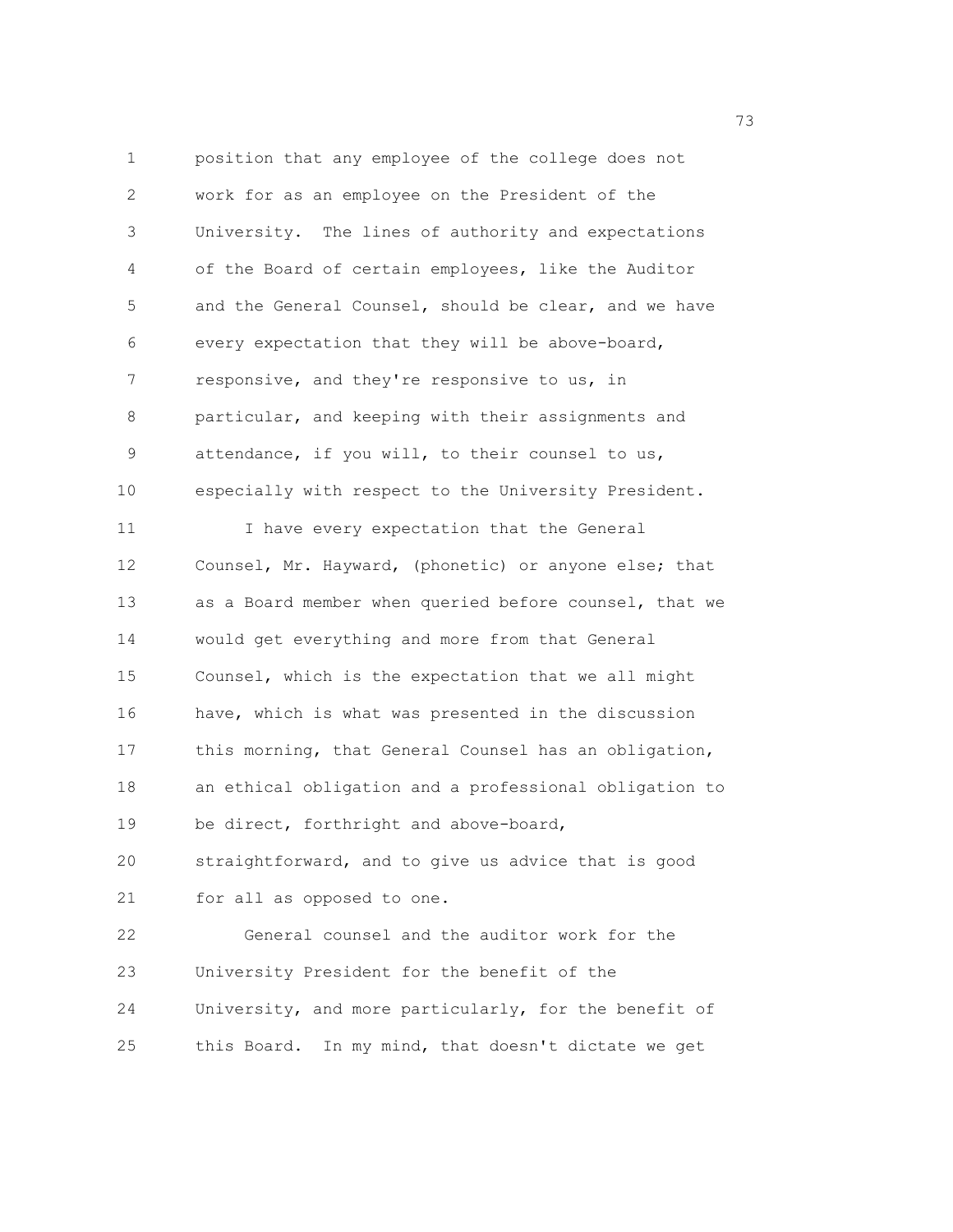1 in the way of who that is, but we do stand in the way 2 of how that person responds to us and works for the 3 University. So if we're considering the addition of 4 outside counsel, I would suggest that we be more 5 direct and more demanding and more straightforward and 6 draw broader lines, if you will, about what the role 7 is for our existing General Counsel and how that 8 relates to us. 9 And secondly, the management of that person is a 10 Presidential responsibility; that would be my 11 recommendation when we get to it and we leave it 12 there. 13 Thank you. 14 TRUSTEE ALSTON: Thank you, Trustee Warren. 15 Any additional comments, Trustees, on this topic? 16 Okay. Hearing none, we will add -- thank you, Chair 17 Montgomery for that regarding the next steps for the 18 Committee and for the Board on this item. 19 As you've heard, this will be sent to everyone 20 along with the remaining five next steps that you see 21 on the document in front of you. If you have any 22 additional topics that you would like for 23 consideration, I would ask that you send those to 24 Attorney Barge-Miles. 25 I think we see the take-aways that we've bumped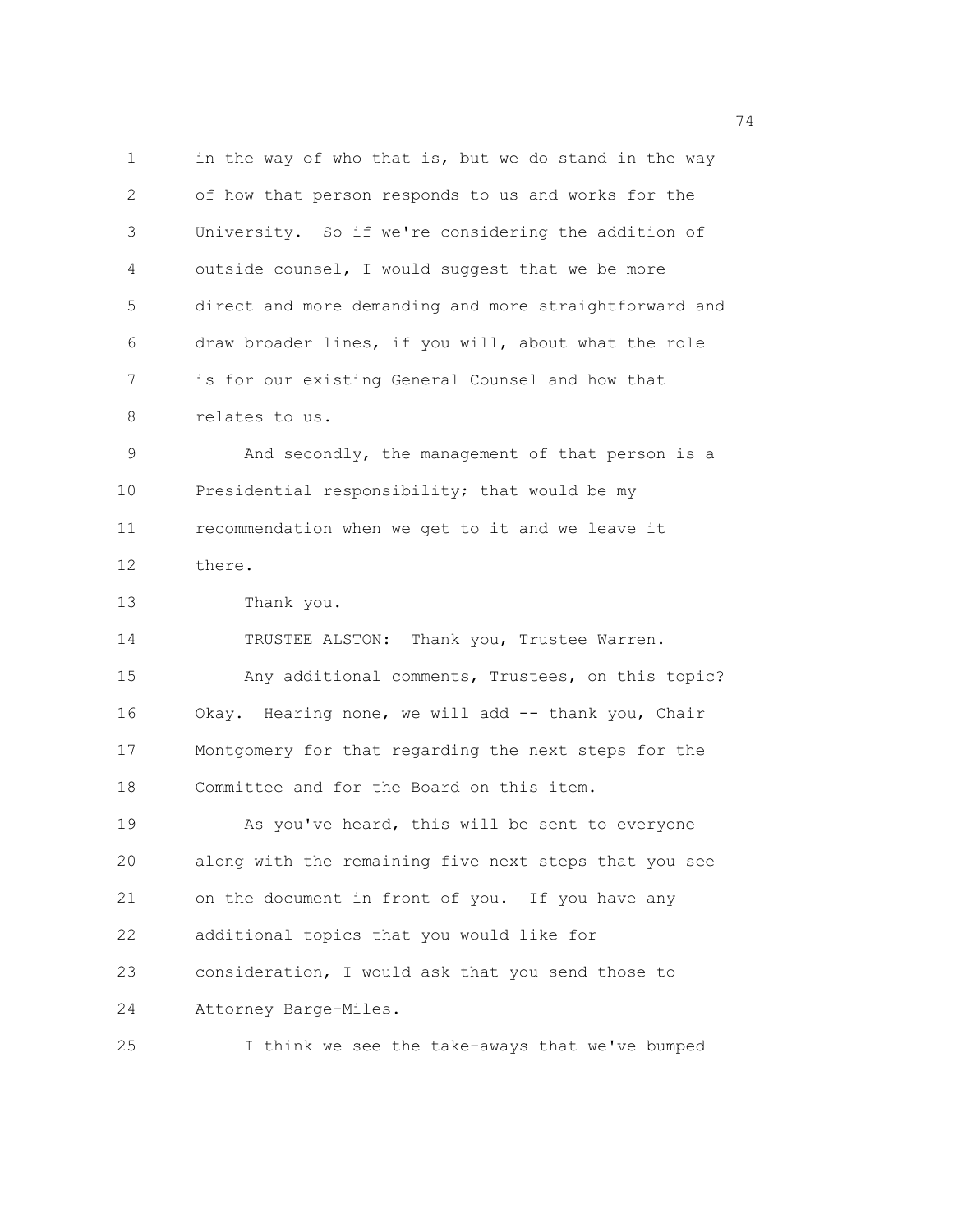1 to the August meeting, so again, review of other SUS 2 Governance Committee roles and their models. I know 3 that Attorney Barge-Miles and Attorney McKnight have 4 already done some work around this, so I'll get some 5 information prior to the August meeting, along with 6 further development of the committee, as well as a 7 full review of the operating procedures. So that will 8 probably follow the recommendation from the Chair 9 following some time after the August meeting. 10 Any additional questions or comments before we 11 close this meeting? 12 Mr. Chair, Trustee Boyce, I know that you're 13 there; any additional comments? 14 TRUSTEE BOYCE: My question -- this is Trustee 15 Boyce. 16 TRUSTEE ALSTON: Okay. It sounds like there's no 17 additional comments so this meeting is adjourned. 18 CHAIRMAN MONTGOMERY: Hold on. 19 TRUSTEE BOYCE: My question was just on the great 20 presentation we just heard and six recommendations. 21 Is there a required action from this Committee to 22 adopt and/or make a motion to go forth with these six 23 recommendations? 24 TRUSTEE ALSTON: Is that directed to me, Trustee 25 Boyce?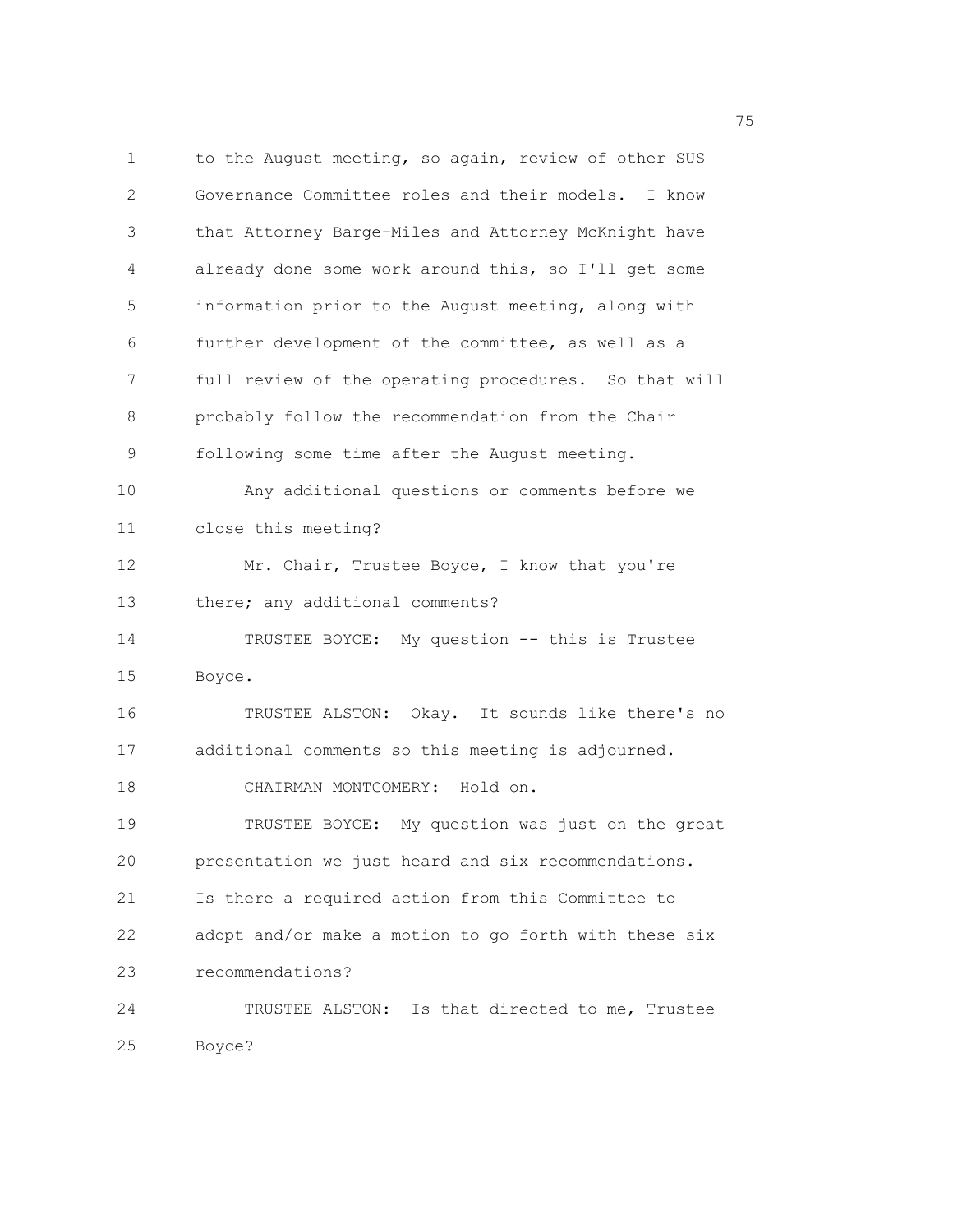1 TRUSTEE BOYCE: Yes, sir.

| 2  | TRUSTEE ALSTON: No, I think that's a great            |
|----|-------------------------------------------------------|
| 3  | question. I personally don't have any issues with the |
| 4  | recommendation. I think they're all within bounds. I  |
| 5  | think they are strong and it's clear that this is a   |
| 6  | standard with other universities, so I can't make a   |
| 7  | motion. But there is a motion that comes, of course I |
| 8  | would absolutely entertain it.                        |
| 9  | TRUSTEE BOYCE: I would like to make that motion,      |
| 10 | if it's appropriate.                                  |
| 11 | TRUSTEE ALSTON: Okay. It sounds like there is a       |
| 12 | motion on the floor for this Committee to adopt the   |
| 13 | six recommendations as presented.                     |
| 14 | That's a motion from Trustee Boyce; is there a        |
| 15 | second?                                               |
| 16 | TRUSTEE BOYCE: There is not a second.                 |
| 17 | CHAIRMAN MONTGOMERY: Second.                          |
| 18 | TRUSTEE BOYCE: There is now a second from             |
| 19 | Chairman Montgomery.                                  |
| 20 | TRUSTEE ALSTON: There is a second from Chairman       |
| 21 | Montgomery?                                           |
| 22 | CHAIRMAN MONTGOMERY: Yes.                             |
| 23 | TRUSTEE ALSTON: I think there are technical           |
| 24 | issues. Can I ask Chair Montgomery, can you carry the |
| 25 | motion because there's a delay on this end?           |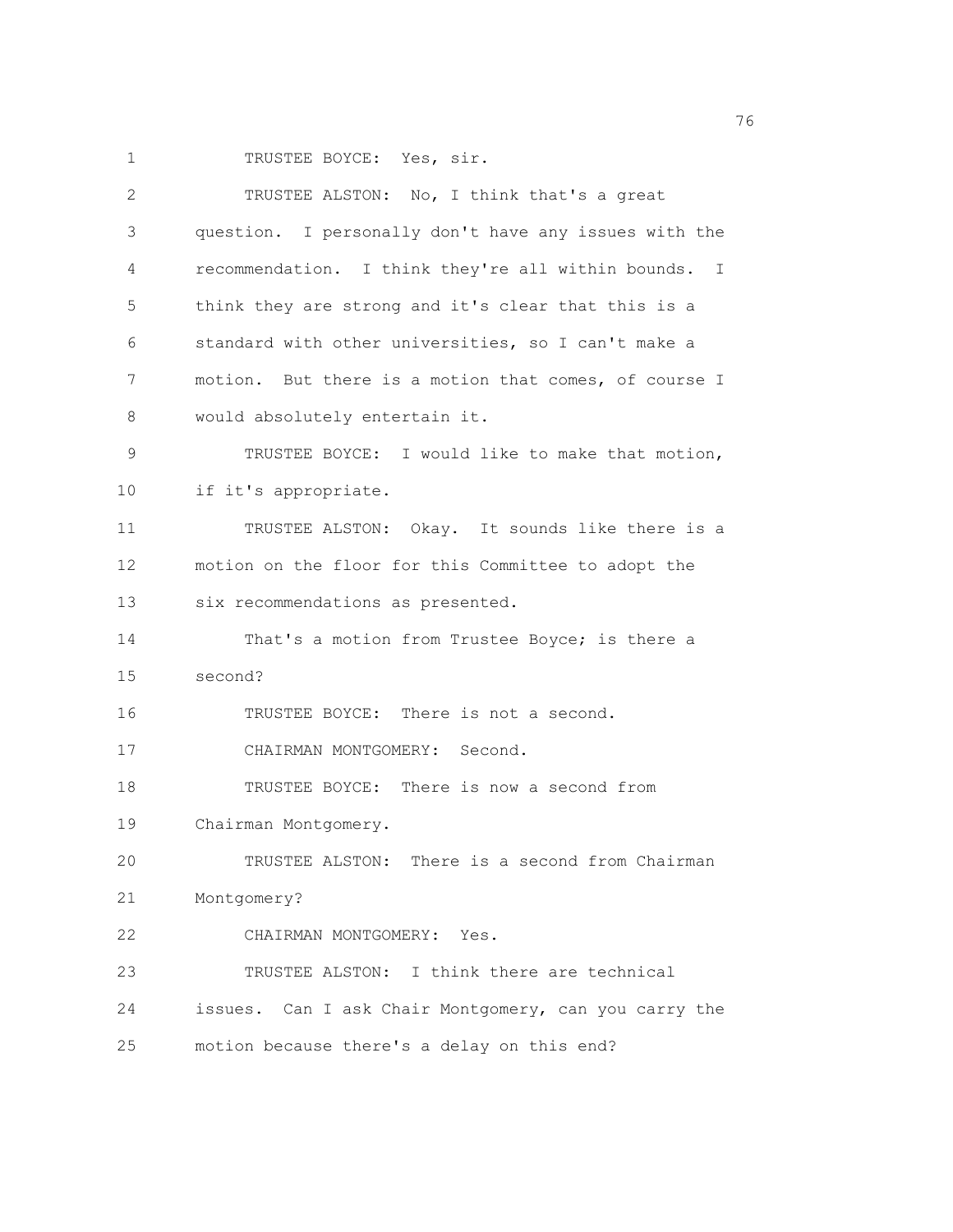1 CHAIRMAN MONTGOMERY: I seconded the motion. 2 I'll briefly run through the discussion phase, if you 3 allow, Mr. Chair.

4 The recommendations from the consultant were for 5 clarification of the functional role of the General 6 Counsel and expansion of the position description; the 7 second one was to establish regular one-on-one 8 meetings with the Board Chair; the third was to 9 establish regular discussions with committee chairs; 10 the fourth one was regular professional development 11 for Board members; number five, establish the review 12 process for the General Counsel and to have one-on-one 13 meetings when there are changes in leadership -- I can 14 speak to that personally. In my transition as Chair, 15 there was relatively no engagement at that level that 16 was actually performed; and then the sixth would be -- 17 and I can speak to this as Board Chair -- engaging AGB 18 or ACE consultants. I plan to call one in the very 19 near future pending the outcome of our election in 20 August where we would have a retreat as a Board, bring 21 in AGB consultants to move forward.

22 So I believe Trustee Boyce was saying we should 23 adopt these as best practices. He made a motion we 24 adopt these, I seconded, and we're now in the 25 discussion phase.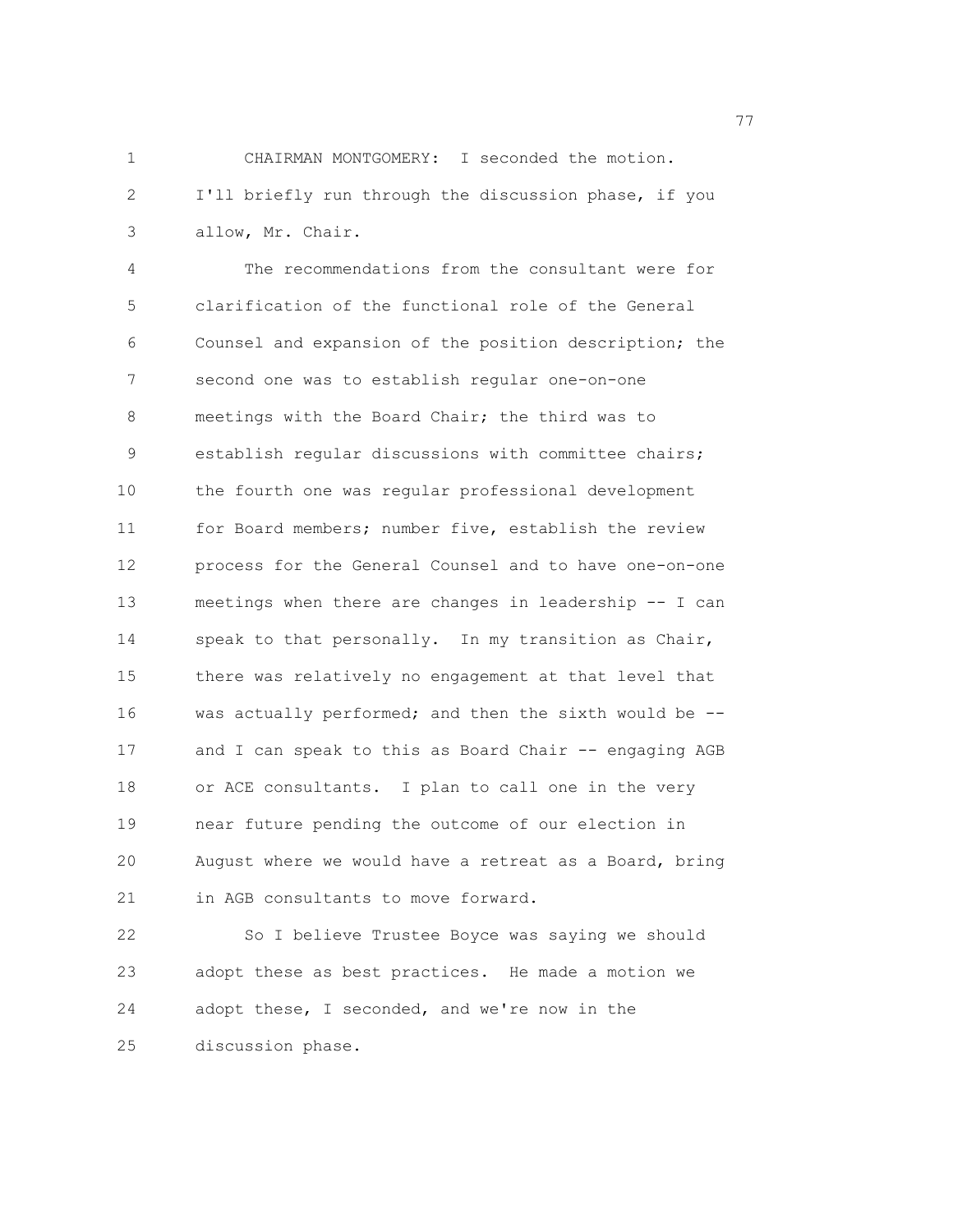1 TRUSTEE BOYCE: Any other discussion? 2 TRUSTEE LAWSON: Yeah. Just a discussion for the 3 Chair, the second motion. We talked about waiting 4 until August to review the current structure of the 5 General Counsel from a reporting standpoint. We've 6 gotten now feedback on the abilities to obtain outside 7 counsel if needed, so my only question is, does this 8 supersede our need to have the discussion at a later 9 date if we adopt the six recommendations? 10 CHAIRMAN MONTGOMERY: In my opinion, it does not. 11 We reserve the right to continue to be involved in 12 conversations in that area. This simply allows the 13 adoption of best practices as presented. 14 TRUSTEE MOORE: Mr. Chair? 15 TRUSTEE ALSTON: Go ahead. I'm sorry, Trustee 16 Moore. 17 TRUSTEE MOORE: My comment would fall in 18 alignment with Trustee Lawson because it appears to go 19 in that direction. I tried to capture all of the 20 great recommendations and great presentation 21 information that was provided, but it appears we would 22 be in putting in place something that goes before what 23 would be the bylaw presentation change or 24 recommendation, and that would involve the comment of 25 the full Board in seeing the item itself. And I don't

na matsay na matsay na matsay na matsay na matsay na matsay na matsay na matsay na matsay na matsay na matsay<br>Matsay na matsay na matsay na matsay na matsay na matsay na matsay na matsay na matsay na matsay na matsay na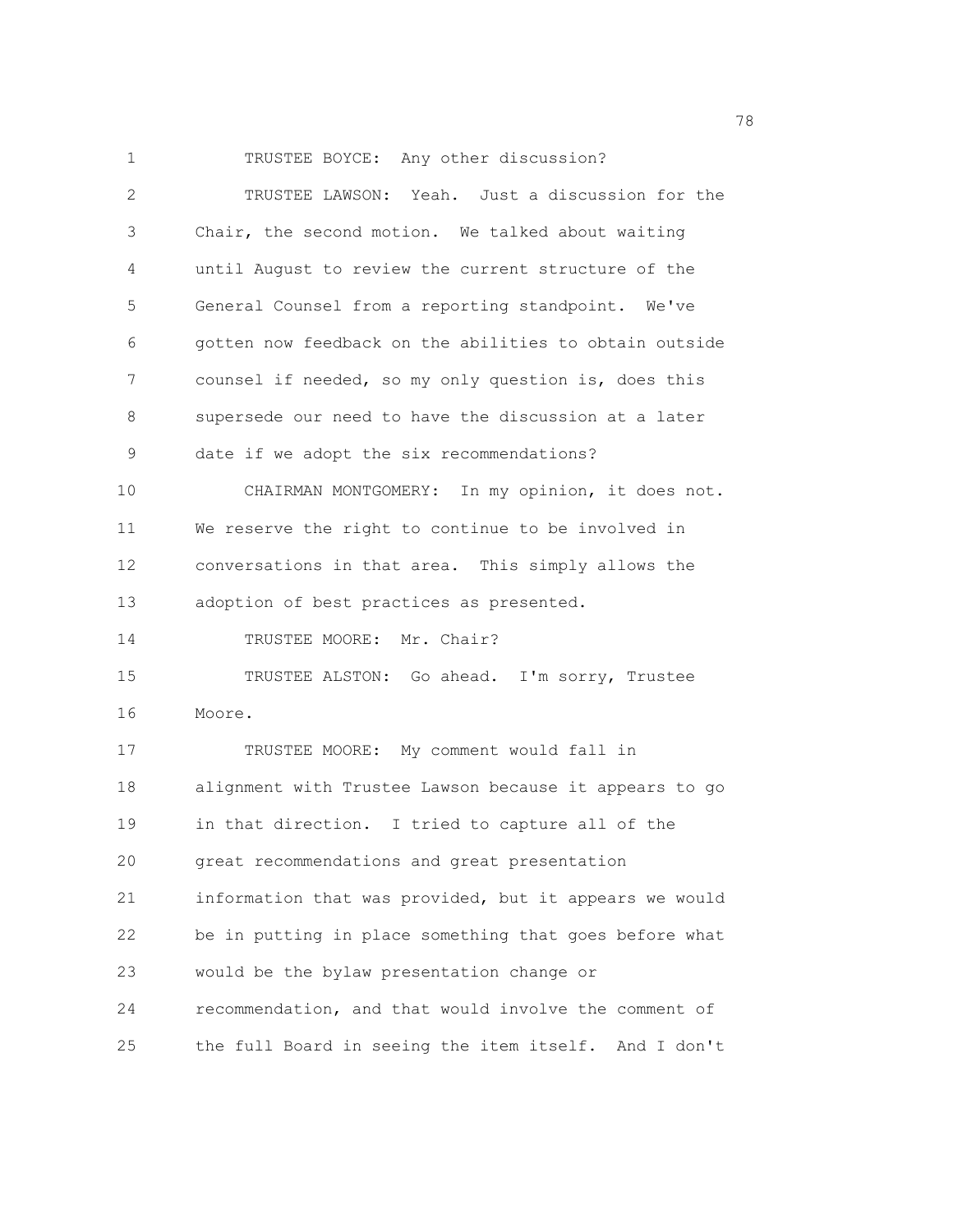1 believe at this juncture that's where we are, which is 2 why I would not support the adoption. Not that 3 they're not great recommendations.

4 TRUSTEE BOYCE: But they would come in another 5 process with respect to the bylaws. Your comment is 6 that this should be addressed as a part of an addition 7 to the bylaws?

8 TRUSTEE MOORE: Right, and we talked about the 9 time standard associated with the bylaws and review 10 period. Here it talks about establishing protocol and 11 the position description, of which my understanding, 12 that now falls under the realm of the President. If 13 we're adopting this recommendation, are we now moving 14 it to this body? And if that's the case, one would 15 think it does have to follow the time standard process 16 and bylaws.

17 TRUSTEE BOYCE: So I'm amenable to doing whatever 18 is right to do. And so I would ask our Attorney 19 McKnight to maybe provide a legal opinion? 20 ATTORNEY MCKNIGHT: I think there's a conflict of 21 interest. I would declare there is a conflict of 22 interest. I don't know if I can defer to my great 23 legal brain trust, but I would ask Mr. Blakemore, if 24 he can come back, because he brings a wealth, a

25 plethora of knowledge in this area, and that's why we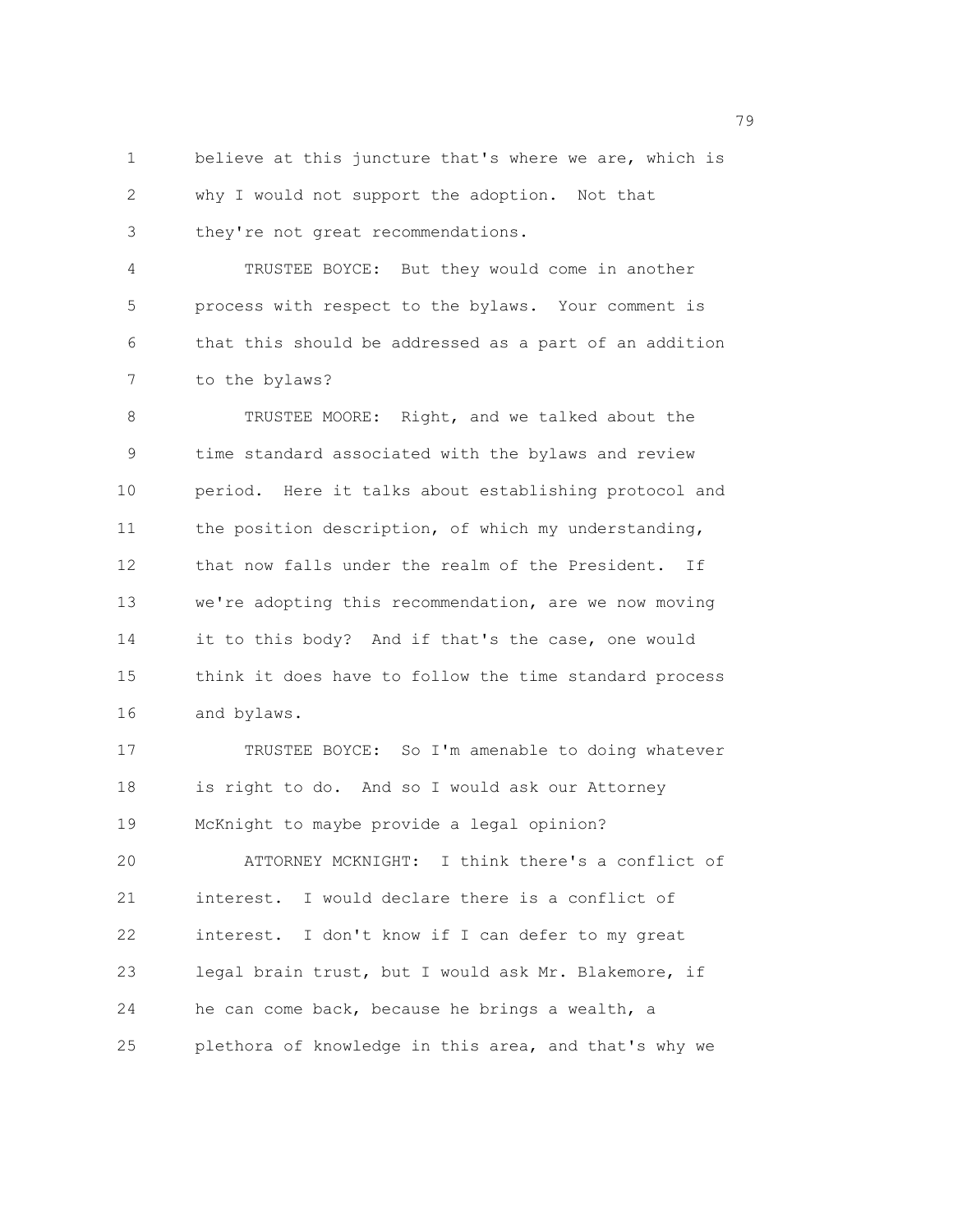1 brought him down from Chicago.

| $\overline{2}$ | ATTORNEY BLAKEMORE: Thank you so much. Two             |
|----------------|--------------------------------------------------------|
| 3              | quick things: One is, rather than taking action        |
| 4              | today, my recommendations were done for your           |
| 5              | consideration. A number of the recommendations would   |
| 6              | require possibly bylaw changes. Many of them are more  |
| 7              | administrative, and I think that you've got the        |
| 8              | authority to sort of do that without the bylaw change, |
| 9              | in terms of how you set your meeting schedules and the |
| 10             | like.                                                  |
| 11             | I will say this, on the question of outside            |
| 12             | counsel. There are circumstances where the client,     |
| 13             | which is the Board of Trustees, will always have to    |
| 14             | have the option irrespective of what you say in your   |
| 15             | bylaws to obtain outside counsel where there is a      |
| 16             | conflict. Your General Counsel immediately went to     |
| 17             | the conflict issue and said, "I really shouldn't opine |
| 18             | on this," because it's either the appearance of or     |
| 19             | it's an actual conflict.                               |
| 20             | So when there are conflicts, you need to reserve       |
| 21             | the right to get outside counsel. That's nothing       |
| 22             | adverse or nothing against your current General        |
| 23             | Counsel. I have sought in many circumstances, I have   |
| 24             | requested the Board that I've worked for to get        |
| 25             | outside counsel, and here are two examples of where I  |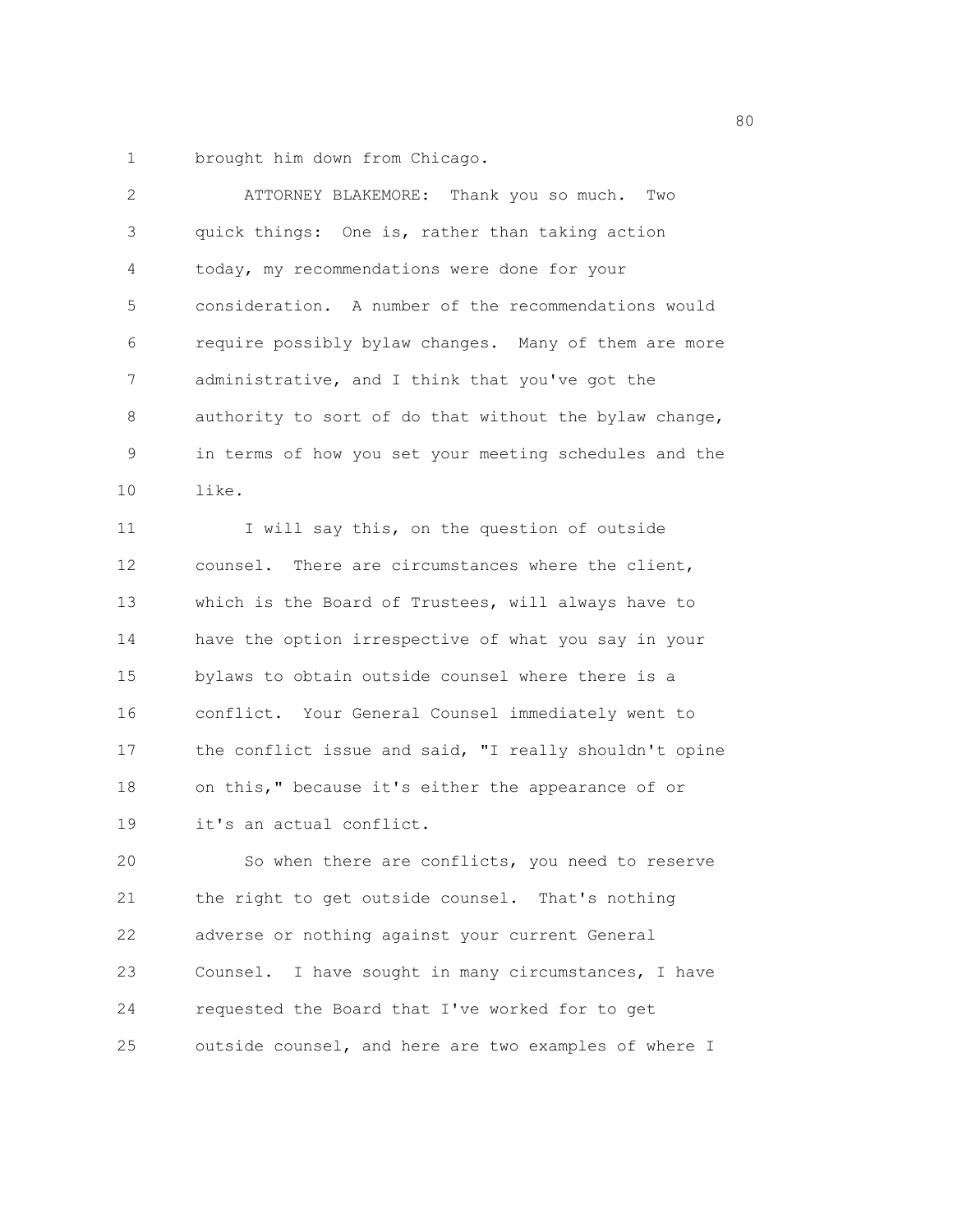1 think that's really critical.

| $\overline{2}$ | One is, whenever you're negotiating, you               |
|----------------|--------------------------------------------------------|
| 3              | shouldn't ever have your General Counsel negotiating   |
| 4              | in contract with a president where 90 percent of their |
| 5              | time is going to be spent with respect to the          |
| 6              | University, the President, and down the line. So we    |
| 7              | always recommend hire outside counsel so that the      |
| 8              | General Counsel can represent the interest of the      |
| 9              | Board. General counsel always has to represent the     |
| 10             | highest entity unless there's an agreement to the      |
| 11             | contrary.                                              |
| 12             | The other areas when you always need to have           |
| 13             | outside counsel is where the General Counsel or the    |
| 14             | General Counsel's Office doesn't have the expertise    |
| 15             | that is needed for the Board. A General Counsel can't  |
| 16             | be all persons to all people -- all things to all      |
| 17             | people. In fact, we have professional obligations      |
| 18             | that say you can't go outside of your area of          |
| 19             | expertise, and quite frankly, the clients are not      |
| 20             | served very well.                                      |

21 So although I believe that the recommendations 22 are for your consideration, a number of them would 23 require some changes in bylaws. Not all of them do. 24 I think there is some flexibility on your part within 25 each of them to act even without bylaw changes.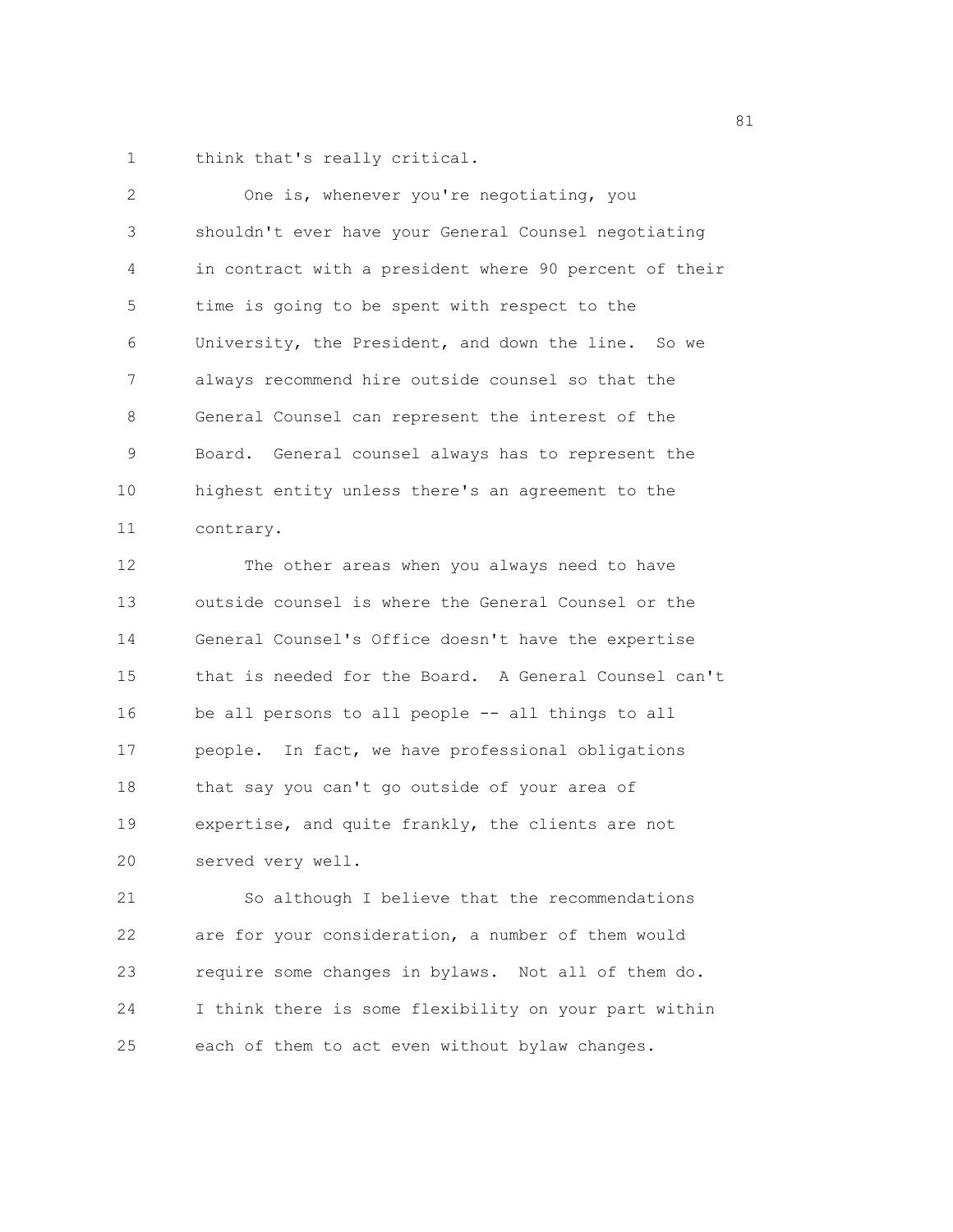1 TRUSTEE BOYCE: Thank you, Attorney Blakemore. 2 So given your response and Trustee Moore's concerns, I 3 would like to withdraw my motion and consider that as 4 part of a bylaw discussion at a future meeting. 5 TRUSTEE ALSTON: Okay. Thank you, Trustee Boyce. 6 TRUSTEE GRABLE: Trustee Alston, this is Trustee 7 Grable. 8 TRUSTEE ALSTON: Please proceed. 9 TRUSTEE GRABLE: I would just like to offer that 10 I think those suggestions, those six suggestions 11 offered by our speaker are of great interest to me; 12 however, I would like the opportunity to read his 13 papers, and I want to be certain I'm sure that the 14 Board Liaison will make sure that we receive those, as 15 well as a chance to take a closer look regarding the 16 documentation related to the six recommendations. 17 TRUSTEE ALSTON: Well taken. And Mr. Chair, 18 you're okay with us putting this. 19 CHAIRMAN MONTGOMERY: Yes. 20 TRUSTEE ALSTON: Okay. Any additional comments 21 or questions? Any additional comments or questions? 22 Okay. Sounds like, hearing none, I think we went 23 through the several next steps for the Committee, as 24 printed in front of you. We will also add these items 25 as referenced to our August committee meeting, as

en and the state of the state of the state of the state of the state of the state of the state of the state of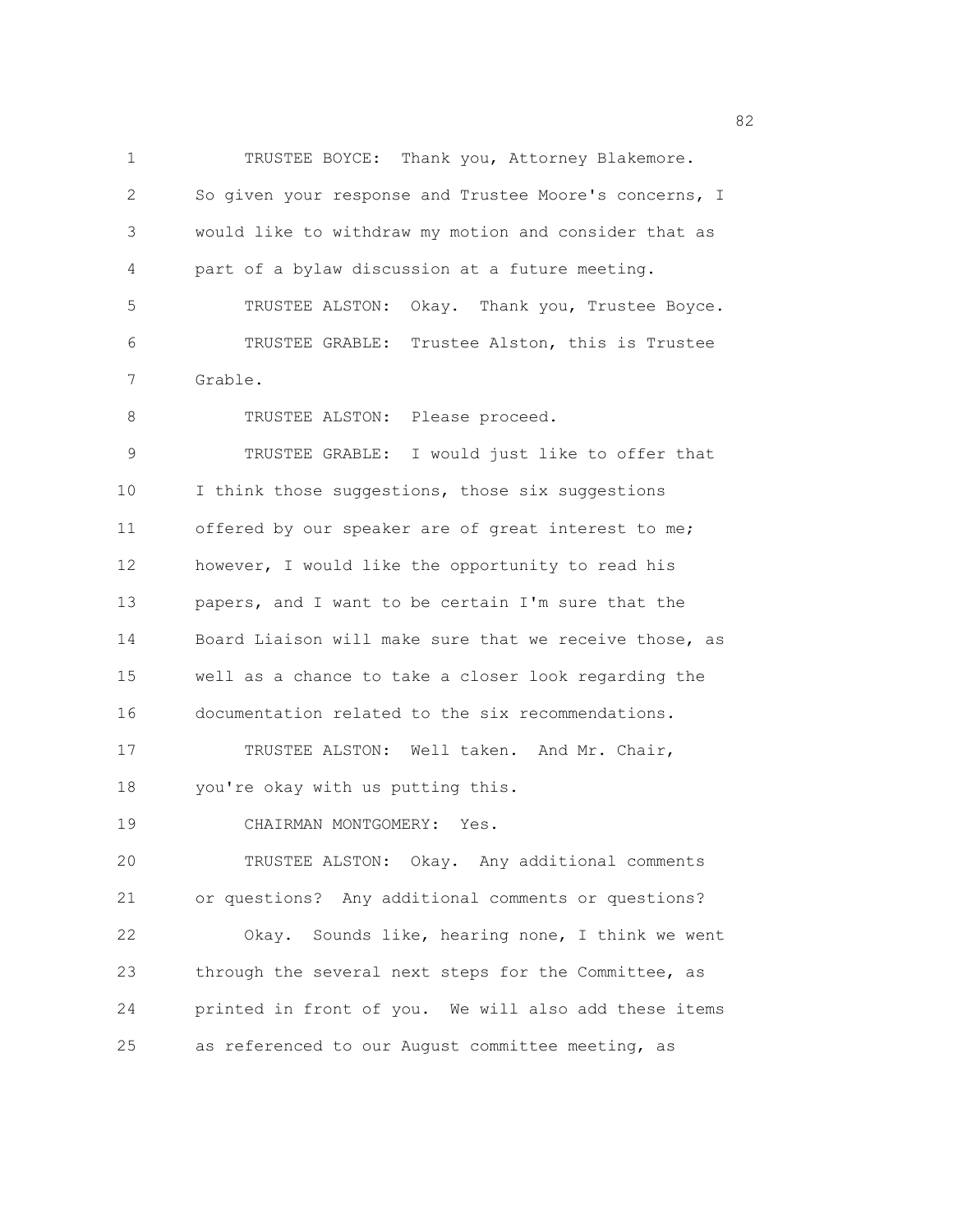```
1 we're a committee of the whole, for the Special 
2 Committee on Governance. 
 3 Okay, if there's no other items to add, we will 
 4 adjourn this meeting. 
 5 CHAIRMAN MONTGOMERY: Thank you, Chairman Alston. 
 6 Board members, we're going to take a 10-minute 
7 break before we move into Facilities Planning. 
8 We'll be back -- it's 10:33 now. Let's start 
9 back at 10:45.
10 (Special Committee on Governance Meeting 
11 concluded.)
12 
13 
14 
15 
16 
17 
18 
19 
20 
21 
22 
23 
24
```